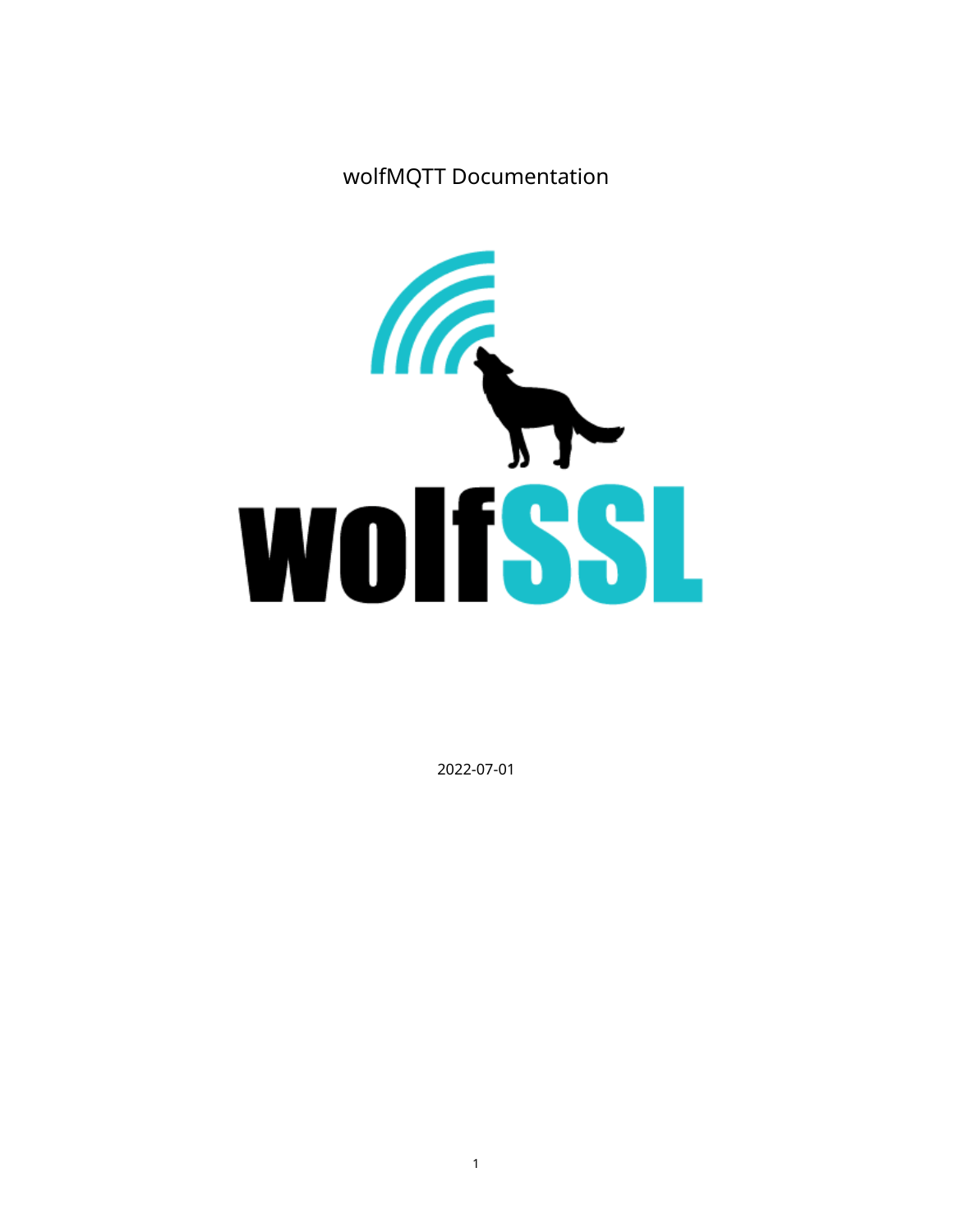# **Contents**

| 1.2<br>2 Building wolfMQTT<br>2.1<br>$2.2^{\circ}$<br>2.3<br>2.5<br>2.6<br>3 Getting Started<br>3.1.3 Non-Blocking Client Example (a) and a subset of the contract of the contract of the contract of the contract of the contract of the contract of the contract of the contract of the contract of the contract of the cont<br>4 Library Design | $\overline{4}$<br>$\overline{4}$<br>5<br>5<br>5<br>6<br>7<br>7<br>7<br>8<br>8<br>8<br>8<br>9<br>9<br>9<br>11 |
|----------------------------------------------------------------------------------------------------------------------------------------------------------------------------------------------------------------------------------------------------------------------------------------------------------------------------------------------------|--------------------------------------------------------------------------------------------------------------|
|                                                                                                                                                                                                                                                                                                                                                    |                                                                                                              |
|                                                                                                                                                                                                                                                                                                                                                    |                                                                                                              |
|                                                                                                                                                                                                                                                                                                                                                    |                                                                                                              |
|                                                                                                                                                                                                                                                                                                                                                    |                                                                                                              |
|                                                                                                                                                                                                                                                                                                                                                    |                                                                                                              |
|                                                                                                                                                                                                                                                                                                                                                    |                                                                                                              |
|                                                                                                                                                                                                                                                                                                                                                    |                                                                                                              |
|                                                                                                                                                                                                                                                                                                                                                    |                                                                                                              |
|                                                                                                                                                                                                                                                                                                                                                    |                                                                                                              |
|                                                                                                                                                                                                                                                                                                                                                    |                                                                                                              |
|                                                                                                                                                                                                                                                                                                                                                    |                                                                                                              |
|                                                                                                                                                                                                                                                                                                                                                    |                                                                                                              |
|                                                                                                                                                                                                                                                                                                                                                    |                                                                                                              |
|                                                                                                                                                                                                                                                                                                                                                    |                                                                                                              |
|                                                                                                                                                                                                                                                                                                                                                    |                                                                                                              |
|                                                                                                                                                                                                                                                                                                                                                    |                                                                                                              |
|                                                                                                                                                                                                                                                                                                                                                    |                                                                                                              |
|                                                                                                                                                                                                                                                                                                                                                    |                                                                                                              |
|                                                                                                                                                                                                                                                                                                                                                    |                                                                                                              |
|                                                                                                                                                                                                                                                                                                                                                    |                                                                                                              |
|                                                                                                                                                                                                                                                                                                                                                    |                                                                                                              |
|                                                                                                                                                                                                                                                                                                                                                    |                                                                                                              |
|                                                                                                                                                                                                                                                                                                                                                    |                                                                                                              |
|                                                                                                                                                                                                                                                                                                                                                    |                                                                                                              |
|                                                                                                                                                                                                                                                                                                                                                    |                                                                                                              |
|                                                                                                                                                                                                                                                                                                                                                    |                                                                                                              |
|                                                                                                                                                                                                                                                                                                                                                    |                                                                                                              |
|                                                                                                                                                                                                                                                                                                                                                    |                                                                                                              |
|                                                                                                                                                                                                                                                                                                                                                    |                                                                                                              |
|                                                                                                                                                                                                                                                                                                                                                    |                                                                                                              |
|                                                                                                                                                                                                                                                                                                                                                    | 14                                                                                                           |
|                                                                                                                                                                                                                                                                                                                                                    |                                                                                                              |
|                                                                                                                                                                                                                                                                                                                                                    |                                                                                                              |
|                                                                                                                                                                                                                                                                                                                                                    |                                                                                                              |
|                                                                                                                                                                                                                                                                                                                                                    |                                                                                                              |
| 5 API Reference                                                                                                                                                                                                                                                                                                                                    | 15                                                                                                           |
|                                                                                                                                                                                                                                                                                                                                                    | - 15                                                                                                         |
|                                                                                                                                                                                                                                                                                                                                                    |                                                                                                              |
|                                                                                                                                                                                                                                                                                                                                                    |                                                                                                              |
|                                                                                                                                                                                                                                                                                                                                                    |                                                                                                              |
|                                                                                                                                                                                                                                                                                                                                                    |                                                                                                              |
| 5.1.5                                                                                                                                                                                                                                                                                                                                              |                                                                                                              |
|                                                                                                                                                                                                                                                                                                                                                    |                                                                                                              |
|                                                                                                                                                                                                                                                                                                                                                    |                                                                                                              |
|                                                                                                                                                                                                                                                                                                                                                    |                                                                                                              |
| 5.2 wolfmqtt/wolfmqtt/mqtt socket.https://www.co.un.co.un.co.un.co.un.co.un.co.un.co.un.co.un.38                                                                                                                                                                                                                                                   |                                                                                                              |
|                                                                                                                                                                                                                                                                                                                                                    |                                                                                                              |
| 5.2.2                                                                                                                                                                                                                                                                                                                                              |                                                                                                              |
|                                                                                                                                                                                                                                                                                                                                                    |                                                                                                              |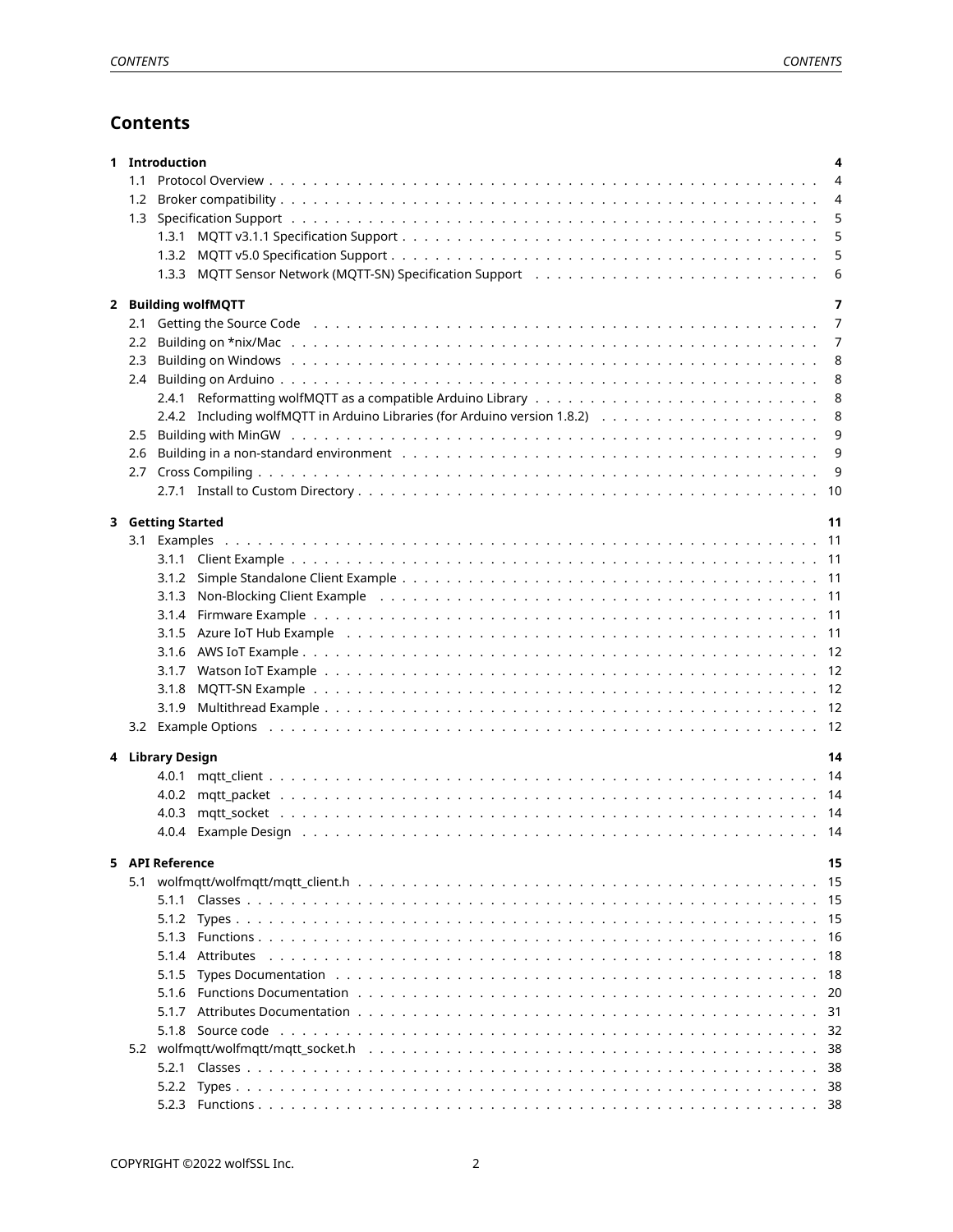<span id="page-2-0"></span>

|     | 524   | Attributes                                                                                                                                                                                                                     |  |
|-----|-------|--------------------------------------------------------------------------------------------------------------------------------------------------------------------------------------------------------------------------------|--|
|     | 5.2.5 | Types Documentation (and all contacts and all contacts and all contacts are all contacts and all contacts are $\frac{39}{2}$                                                                                                   |  |
|     | 526   |                                                                                                                                                                                                                                |  |
|     | 5.2.7 |                                                                                                                                                                                                                                |  |
|     |       |                                                                                                                                                                                                                                |  |
| 5.3 |       |                                                                                                                                                                                                                                |  |
|     |       |                                                                                                                                                                                                                                |  |
|     |       |                                                                                                                                                                                                                                |  |
|     | 5.3.3 |                                                                                                                                                                                                                                |  |
|     | 5.3.4 |                                                                                                                                                                                                                                |  |
|     | 5.3.5 |                                                                                                                                                                                                                                |  |
|     |       |                                                                                                                                                                                                                                |  |
|     | 5.3.7 |                                                                                                                                                                                                                                |  |
|     |       |                                                                                                                                                                                                                                |  |
|     |       |                                                                                                                                                                                                                                |  |
|     | 5.4.1 |                                                                                                                                                                                                                                |  |
|     | 5.4.2 |                                                                                                                                                                                                                                |  |
|     | 543   |                                                                                                                                                                                                                                |  |
|     |       | 5.4.4 Attributes                                                                                                                                                                                                               |  |
|     | 5.4.5 |                                                                                                                                                                                                                                |  |
|     | 546   | Functions Documentation by example and contact the contract of the contract of the contract of the contract of the contract of the contract of the contract of the contract of the contract of the contract of the contract of |  |
|     | 547   |                                                                                                                                                                                                                                |  |
|     |       |                                                                                                                                                                                                                                |  |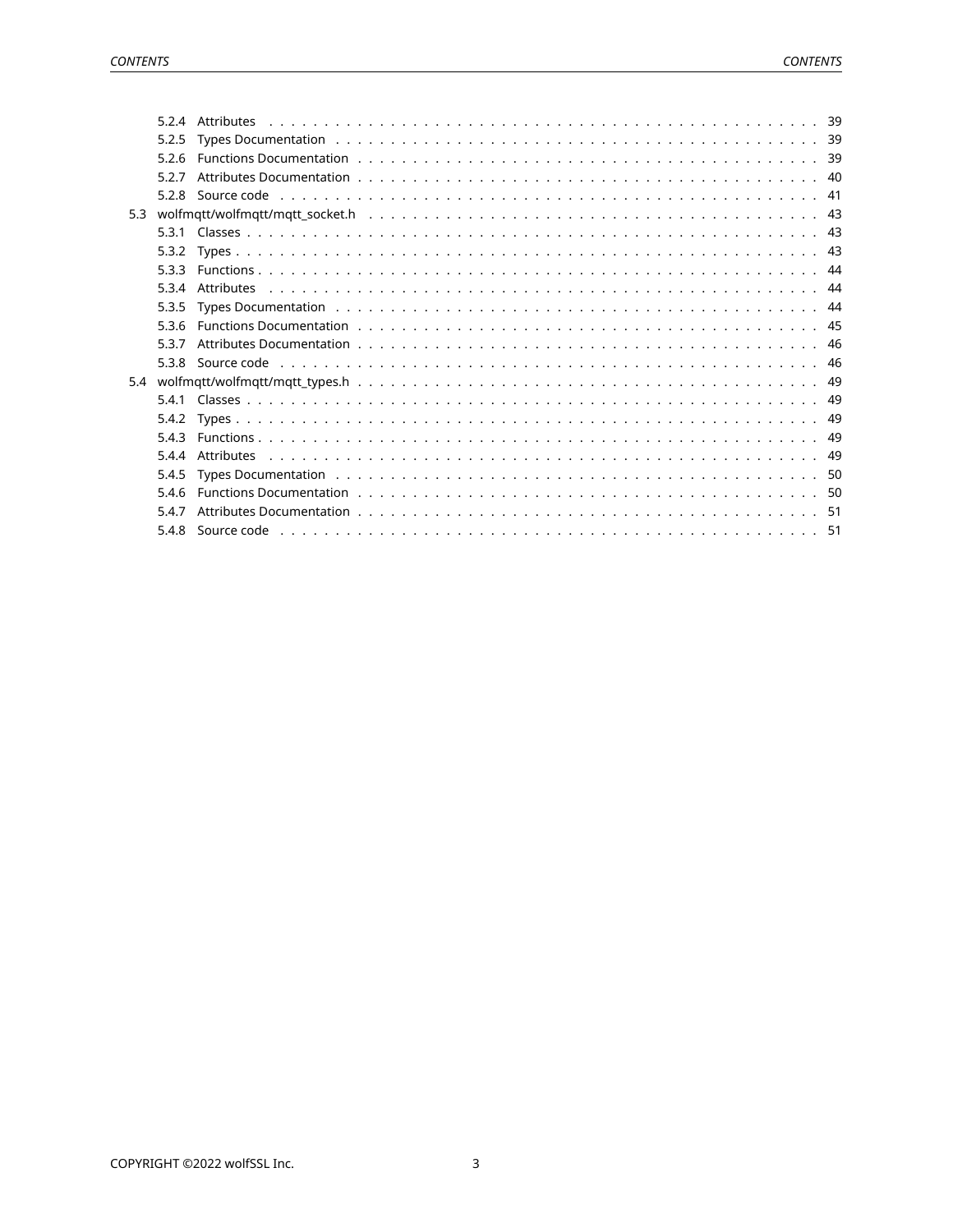# **1 Introduction**

This is an implementation of the MQTT (Message Queuing Telemetry Transport) Client written in C. This library was built from the ground up to be multi-platform, space conscience and extensible. It supports all Packet Types, all Quality of Service (QoS) levels 0-2 and supports SSL/TLS using the wolfSSL library. This implementation is based on the MQTT v3.1.1 specification.

# <span id="page-3-0"></span>**1.1 Protocol Overview**

MQTT is a lightweight open messaging protocol that was developed for constrained environments such as M2M (Machine to Machine) and IoT (Internet of Things), where a small code footprint is required. MQTT is based on the Pub/Sub messaging principle of publishing messages and subscribing to topics. The protocol efficiently packs messages to keep the overhead very low. The MQTT specification recommends TLS as a transport option to secure the protocol using port 8883 (secure-mqtt). Constrained devices can benefit from using TLS session resumption to reduce the reconnection cost.

MQTT defines QoS levels 0-2 to specify the delivery integrity required:  $0 = At$  most once delivery: No acknowledgment.  $1 =$ At least once delivery: Sends acknowledgment (PUBLISH\_ACK). 2 = Exactly once delivery: Sends received (PUBLISH\_REC), gets back released (PUBLISH\_REL) and then sends complete (PUBLISH\_COMP).

# **Highlights** :

- A publish message payload can be up to 256MB (28 bits).
- Packet header remaining length is encoded using a scheme where the most significant bit (7) indicates an additional length byte.
- Packets which require a response must include a 16-bit packet Id. This needs to be unique for any outstanding transactions. Typically an incremented value.
- A client can provide a last will and testament upon connect, which will be delivered when the broker sees the client has disconnected or network keep-alive has expired.
- The packet types are: CONNECT, CONNECT\_ACK, PUBLISH, PUBLISH\_ACK, PUBLISH\_REC, PUBLISH\_REL, PUBLISH\_COMP, SUBSCRIBE, SUBSCRIBE\_ACK, UNSUBSCRIBE, UNSUBSCRIBE\_ACK, PING\_REQ, PING\_RESP and DISCONNECT.
- The connect packet contains the ASCII string "MQTT" to define the protocol name. This can be useful for wireshark/sniffing.
- Multiple topics can be subscribed or unsubscribed in the same packet request.
- Each subscription topic must define a QoS level. The QoS level is confirmed in the subscription acknowledgment.
- A publish message can be sent or received by either the client or the broker.
- Publish messages can be flagged for retention on the broker.
- A QoS level 2 requires two round-trips to complete the delivery exchange confirmation.
- Strings are UTF-8 encoded.

<span id="page-3-1"></span>See https://mqtt.org/documentation for additional MQTT documentation.

# **1.2 Broker compatibility**

wolfMQTT client library has been tested with the following brokers:

- Adafruit IO by Adafruit
- AWS by Amazon
- Azure by Microsoft
- flespi by Gurtam
- HiveMQ and HiveMQ Cloud by HiveMQ GmbH
- IBM WIoTP Message Gateway by IBM
- Mosquitto by Eclipse
- Paho MQTT-SN Gateway by Eclipse
- <span id="page-3-2"></span>• VerneMQ by VerneMQ/Erlio

COPYRIGHT ©2022 wolfSSL Inc. 4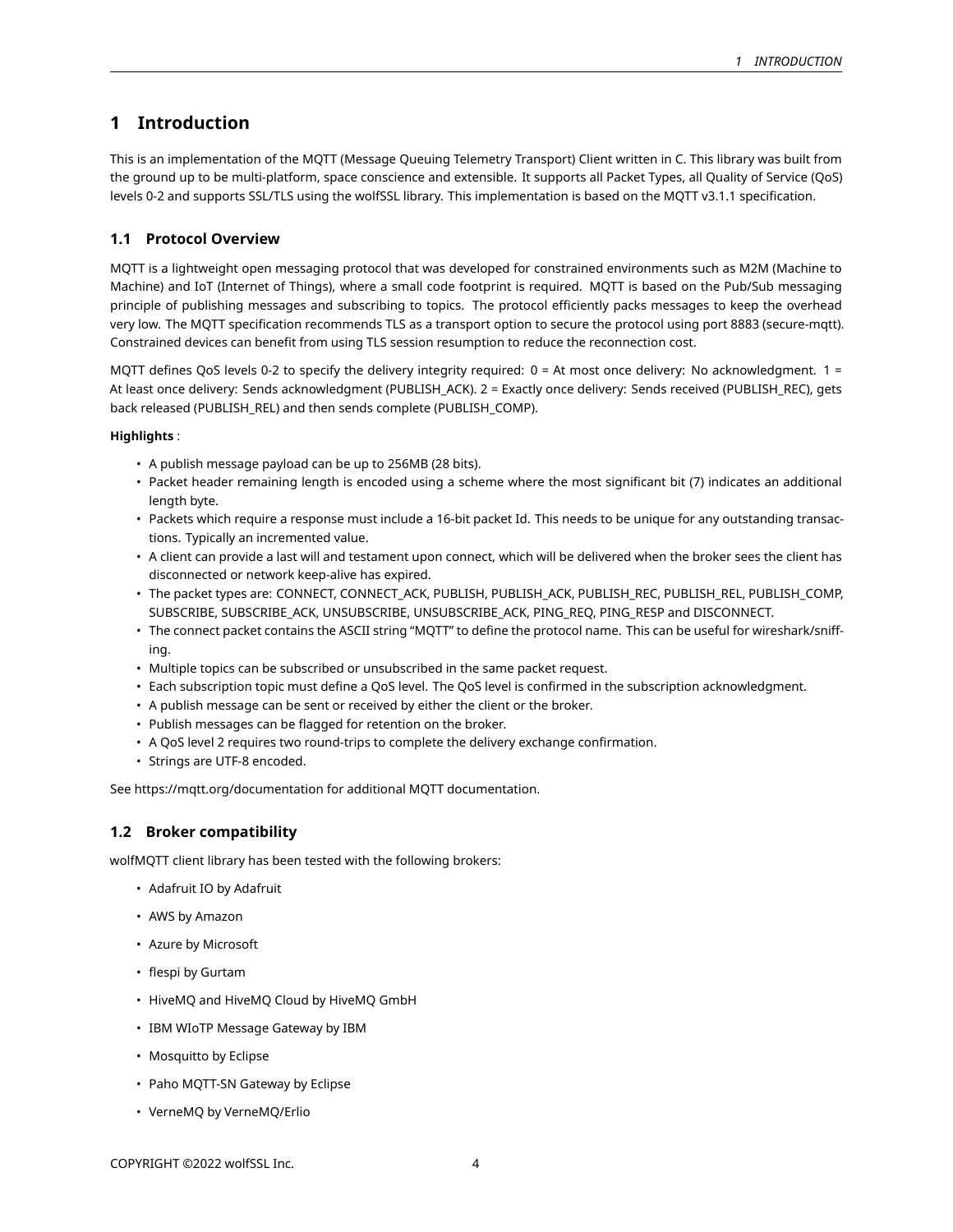# **1.3 Specification Support**

# <span id="page-4-0"></span>**1.3.1 MQTT v3.1.1 Specification Support**

The initially supported version with full specification support for all features and packets type such as:

- QoS 0-2
- Last Will and Testament (LWT)
- Client examples for: AWS, Azure IoT, IBM Watson, Firmware update, non-blocking and generic.

#### <span id="page-4-1"></span>**1.3.2 MQTT v5.0 Specification Support**

The wolfMQTT client supports connecting to v5 enabled brokers when configured with the --enable-mqtt5 option. Handling properties received from the server is accomplished via a callback when the --enable-propcb option is set. The following v5.0 specification features are supported by the wolfMQTT client:

- AUTH packet
- User properties
- Server connect ACK properties
- Format and content type for publish
- Server disconnect
- Reason codes and strings
- Maximum packet size
- Server assigned client identifier
- Subscription ID
- Topic Alias

The v5 enabled wolfMQTT client was tested with the following MQTT v5 brokers:

- Mosquitto
- \*\* Runs locally.
- \*\* ./examples/mqttclient/mqttclient -h localhost
	- Flespi

\*\* Requires an account tied token that is regenerated hourly.

- \*\* ./examples/mqttclient/mqttclient -h "mqtt.flespi.io" -u "<your-flespi-token>"
	- VerneMQ MQTTv5 preview
- \*\* Runs locally.
- \*\* ./examples/mqttclient/mqttclient -h localhost
	- HiveMQ 4.0.0 EAP
- \*\* Runs locally.
- \*\* ./examples/mqttclient/mqttclient -h localhost
	- HiveMQ Cloud

\*\* ./examples/mqttclient/mqttclient -h 833f87e253304692bd2b911f0c18dba1.s1.eu.hivemq.cloud -t -S -u wolf1 -w NEZjcm7i8eRjFKF -p 8883

• Watson IoT Quickserver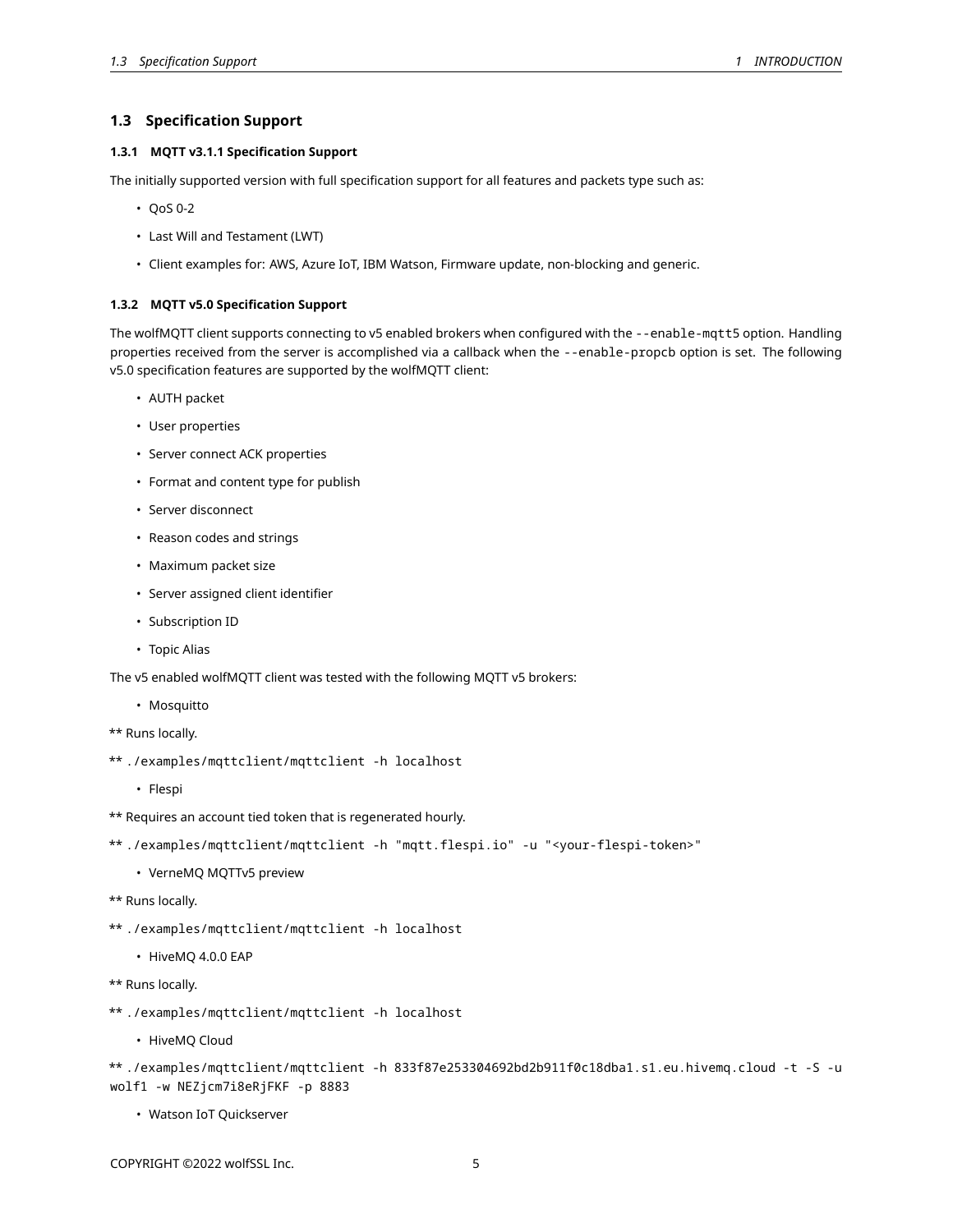# <span id="page-5-0"></span>\*\* ./examples/wiot/wiot

# **1.3.3 MQTT Sensor Network (MQTT-SN) Specification Support**

The wolfMQTT SN Client implementation is based on the OASIS MQTT-SN v1.2 specification. The SN API is configured with the --enable-sn option. There is a separate API for the sensor network API, which all begin with the "SN\_" prefix. The wolfMQTT SN Client operates over UDP, which is distinct from the wolfMQTT clients that use TCP. The following features are supported by the wolfMQTT SN Client:

- Register
- Will topic and message set up
- Will topic and message update
- All QoS levels
- Variable-sized packet length field

Unsupported features:

- Automatic gateway discovery is not implemented
- Multiple gateway handling

<span id="page-5-1"></span>The SN client was tested using the Eclipse Paho MQTT-SN Gateway (https://github.com/eclipse/paho.mqtt-sn.embedded-c) running locally and on a separate network node. Instructions for building and running the gateway are in the project README.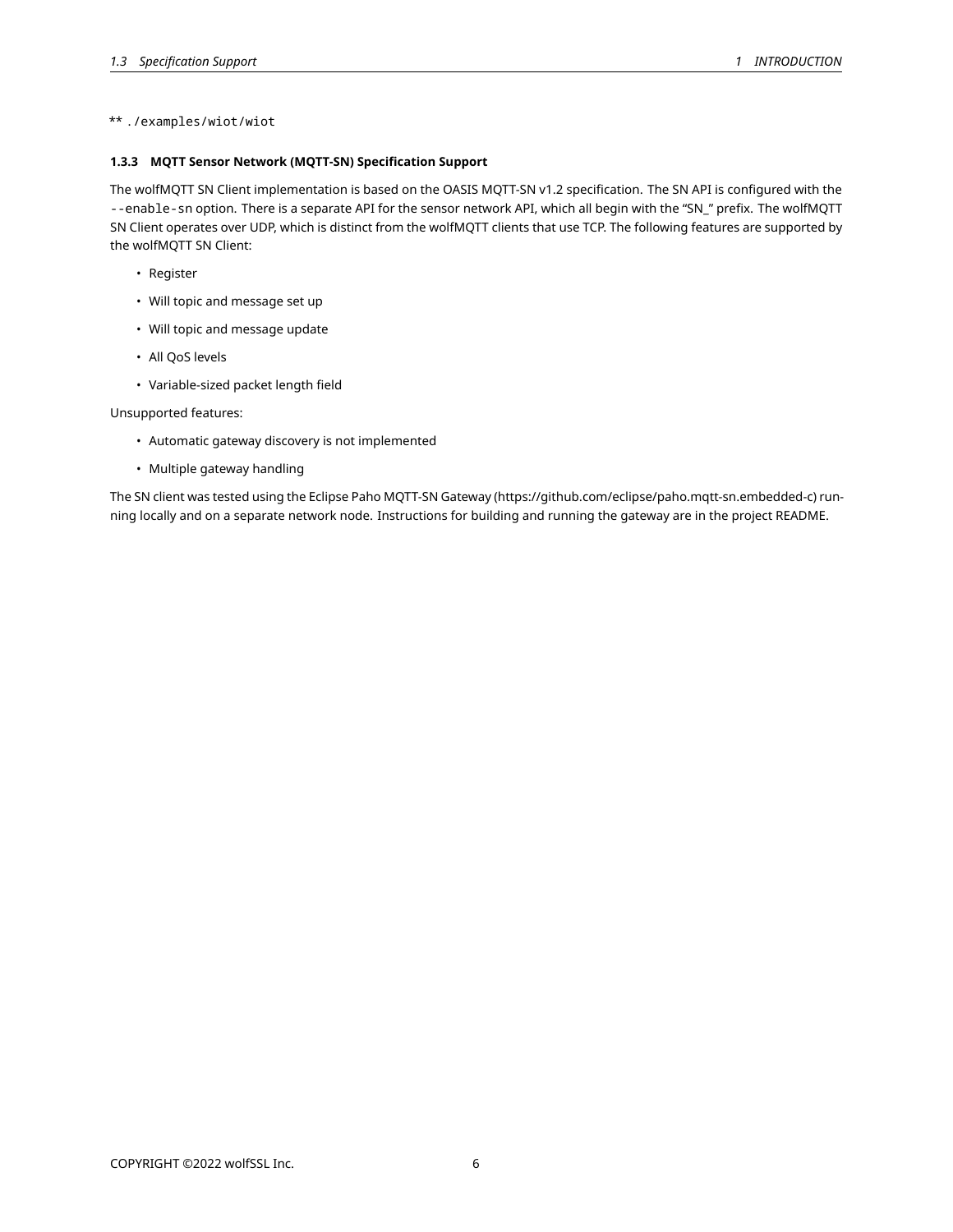# **2 Building wolfMQTT**

wolfMQTT was written with portability in mind, and should generally be easy to build on most systems. If you have difficulty building, please don't hesitate to seek support through our **support forums** https://www.wolfssl.com/forums or contact us directly at **support@wolfssl.com** . This chapter explains how to build wolfMQTT on Unix and Windows, and provides guidance for building in a non-standard environment.

When using the autoconf / automake system to build, wolfMQTT uses a single Makefile to build all parts and examples of the library, which is both simpler and faster than using Makefiles recursively. If using the TLS features or the Firmware/Azure IoT Hub examples you'll need to have wolfSSL installed. For wolfSSL and wolfMQTT we recommend using config options below

./configure --enable-ecc --enable-supportedcurves --enable-base64encode.

For wolfSSL use make && sudo make install. If you get an error locating the libwolfssl.so, run sudo ldconfig from the wolfSSL directory.

# <span id="page-6-0"></span>**2.1 Getting the Source Code**

The most recent version of wolfMQTT can be downloaded from the wolfSSL downloads page [here](https://www.wolfssl.com/download/)

Or from Github with the command:

<span id="page-6-1"></span>git clone https://github.com/wolfSSL/wolfMQTT.git

# **2.2 Building on \*nix/Mac**

When building on Linux, *BSD, OS X, Solaris, or other* nix-like systems, use the autoconf system. If cloned from github, run the following three commands:

./autogen.sh ./configure make

Otherwise, just run these two commands:

./configure make

You can append any number of build options to . / configure. For a list of available build options, run the command below:

./configure --help

To build wolfMQTT, run:

make

To install wolfMQTT run:

make install

You may need superuser privileges to install, in which case precede the command with sudo:

sudo make install

Notes: \* If wolfssl was recently installed, run sudo ldconfig to update the linker cache. \* Debug messages can be enabled using --enable-debug or --enable-debug=verbose (for extra logging). \* For a list of build options run ./configure - help. \* The build options are generated in a file here: wolfmqtt/options.h.

To test the build, run the *mqttclient* program from the root wolfMQTT source directory: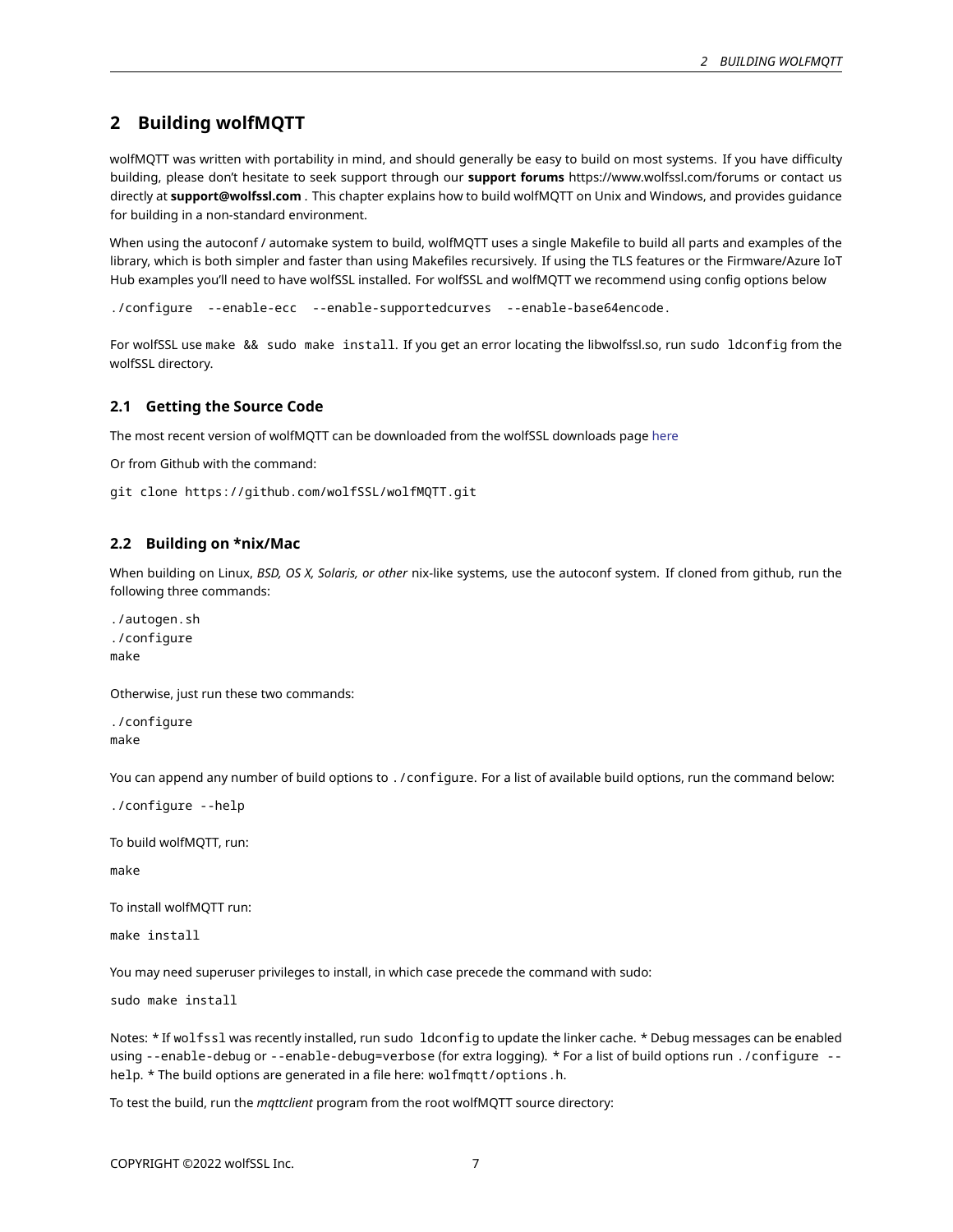./examples/mqttclient/mqttclient

If you want to build only the wolfMQTT library and not the additional items (examples), you can run the following command from the wolfMQTT root directory:

<span id="page-7-0"></span>make src/libwolfmqtt.la

# **2.3 Building on Windows**

#### **Visual Studio** :

For building wolfMQTT with TLS support in Visual Studio:

- 1. Open the <wolfssl-root>/wolfssl64.sln.
- 2. Re-target for your Visual Studio version (right-click on solution and choose Retarget solution).
- 3. Make sure the Debug DLL or Release DLL configuration is selected. Make note if you are building 32-bit x86 or 64-bit x64.
- 4. Build the wolfSSL solution.
- 5. Copy the wolfssl.lib and wolfssl.dll files into <wolfmqtt-root>.
	- For DLL Debug with x86 the files are in: DLL Debug.
	- For DLL Release with x86 the files are in: DLL Release.
	- For DLL Debug with x64 the files are in: x64/DLL Debug.
	- For DLL Release with x64 the files are in: x64/DLL Release.
- 6. Open the <wolfmqtt-root>/wolfmqtt.sln solution.
- 7. Make sure you have the same architecture (x86 or x64 selected) as used in wolfSSL above.
- 8. By default the include path for the wolfssl headers is ./../wolfssl/. If your wolfssl root location is different you can go into the project settings and adjust this in C/C++ -> General -> Additional Include Directories.
- 9. Configure your Visual Studio build settings using wolfmqtt/vs\_settings.h.
- 10. Build the wolfMQTT solution.

The wolfmqtt.sln solution is included for Visual Studio 2015 in the root directory of the install. To test each build, choose "Build All" from the Visual Studio menu and then run the mqttclient program. To edit build options in the Visual Studio project, select your desired project (wolfmqtt, mqttclient) and browse to the "Properties" panel.

For instructions on building the required wolfssl.dll see [here.](https://www.wolfssl.com/wolfSSL/Docs-wolfssl-visual-studio) When done copy the wolfssl.dll and wolfssl.lib into the wolfMQTT root. The project also assumes the wolfSSL headers are located ../wolfssl/.

**Cygwin** : If using Cygwin, or other toolsets for Windows that provides *nix-like commands and functionality, please follow the instructions in Section 2.2, above, for "Building on* nix". If building wolfMQTT for Windows on a Windows development machine, we recommend using the included Visual Studio project files to build wolfMQTT.

### <span id="page-7-1"></span>**2.4 Building on Arduino**

#### <span id="page-7-2"></span>**2.4.1 Reformatting wolfMQTT as a compatible Arduino Library**

wolfmqtt-arduino.sh is a shell script that will re-organize the wolfMQTT library to be compatible with Arduino projects. The Arduino IDE requires a library's source files to be in the library's root directory with a header file in the name of the library. This script copies all source files to the IDE/ARDUINO/wolfMQTT directory and creates a stub header file called wolfMQTT.h.

To configure wolfMQTT with Arduino, enter the following from within the IDE/ARDUINO directory:

./wolfmqtt-arduino.sh

#### <span id="page-7-3"></span>**2.4.2 Including wolfMQTT in Arduino Libraries (for Arduino version 1.8.2)**

- 1. In the Arduino IDE:
	- In Sketch -> Include Library -> Add .ZIP Library... and choose the IDE/ARDUNIO/wolfMQTT folder.
	- In Sketch -> Include Library choose wolfMQTT.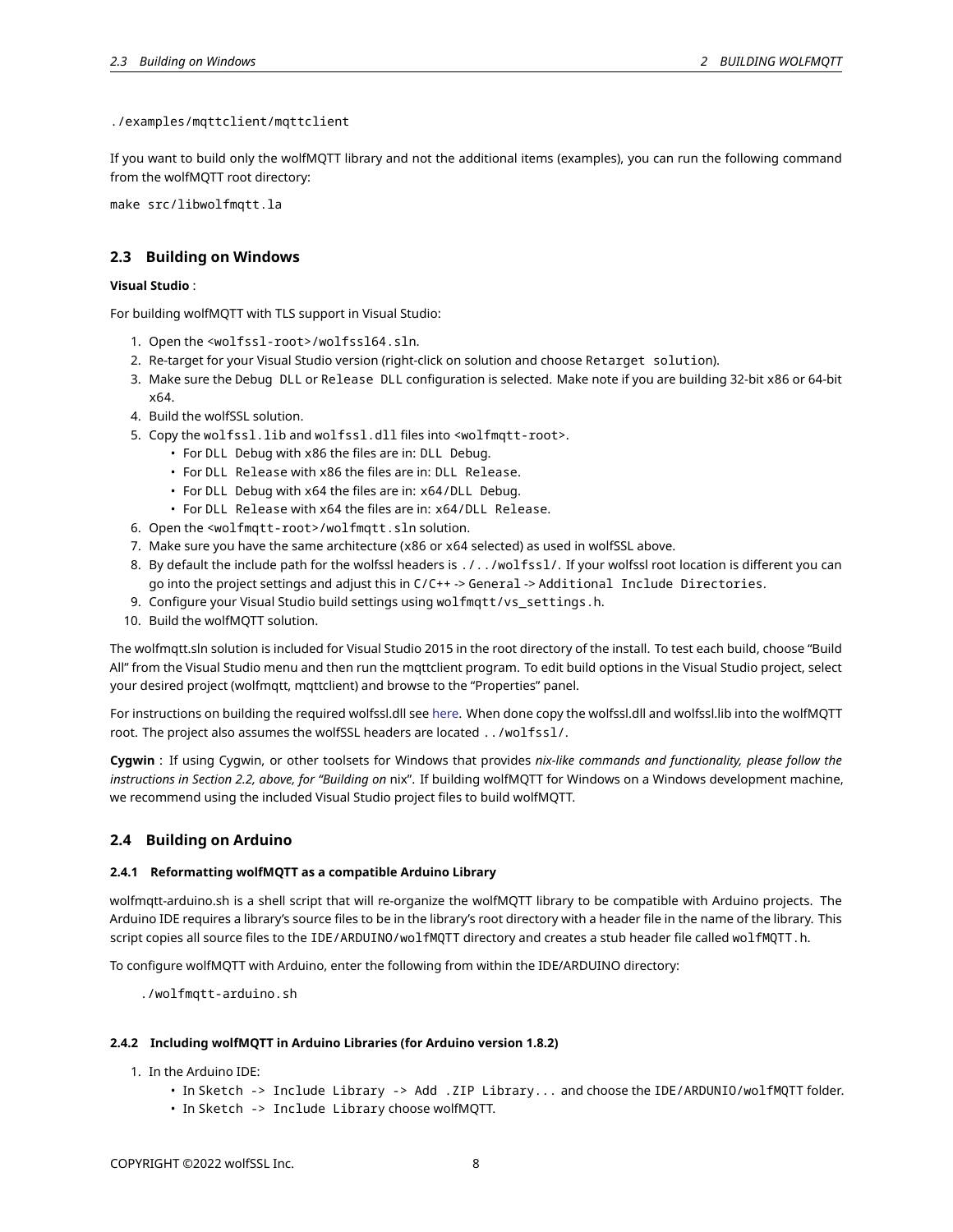To enable TLS support, add #define ENABLE\_MQTT\_TLS in IDE/ARDUNIO/wolfMQTT/wolfmqtt/options.h. Note: If using wolfSSL TLS then you'll need to do this for wolfSSL as well. See <wolfssl-root>/IDE/ARDUINO/README.md for instructions.

An example wolfMQTT client INO sketch exists here: wolfmqtt\_client/wolfmqtt\_client.ino to demonstrate using the wolfMQTT library.

# <span id="page-8-0"></span>**2.5 Building with MinGW**

After downloading both wolfSSL and wolfMQTT, run the script below to build then install both:

```
export PATH="/opt/mingw-w32-bin_i686-darwin/bin:$PATH"
export PREFIX=$PWD/build
# wolfSSL
cd wolfssl
./configure --host=i686 CC=i686-w64-mingw32-gcc LD=i686-w64-mingw32-ld CFLAGS="-DWIN32 -DMINGW
↪ -D_WIN32_WINNT=0x0600" LIBS="-lws2_32 -L$PREFIX/lib -lwolfssl" --prefix=$PREFIX
make
make install
# wolfMQTT
cd ../wolfmqtt
./configure --host=i686 CC=i686-w64-mingw32-gcc LD=i686-w64-mingw32-ld CFLAGS="-DWIN32 -DMINGW
 ↔ -D_WIN32_WINNT=0x0600 -DBUILDING_WOLFMQTT -I$PREFIX/include" LDFLAGS="-lws2_32 -L$PREFIX/lib
 ↔ -lwolfssl" --prefix=$PREFIX --disable-examples
make
```
#### <span id="page-8-1"></span>**2.6 Building in a non-standard environment**

While not officially supported, we try to help users wishing to build wolfMQTT in a non-standard environment, particularly with embedded and cross-compilation systems. Below are some notes on getting started with this.

- 1. The source and header files need to remain in the same directory structure as they are in the wolfMQTT download package.
- 2. Some build systems will want to explicitly know where the wolfMQTT header files are located, so you may need to specify that. They are located in the <wolfmqtt\_root>/wolfmqtt directory. Typically, you can add the directory to your include path to resolve header problems.
- 3. wolfMQTT defaults to a little endian system unless the configure process detects big endian. Since users building in a non-standard environment aren't using the configure process, BIG\_ENDIAN\_ORDER will need to be defined if using a big endian system.
- 4. Try to build the library, and let us know if you run into any problems. If you need help, contact us at *support@wolfssl.com*

# <span id="page-8-2"></span>**2.7 Cross Compiling**

.

Many users on embedded platforms cross compile for their environment. The easiest way to cross compile the library is to use the ./configure system. It will generate a Makefile which can then be used to build wolfMQTT. When cross compiling, you'll need to specify the host to ./configure, such as:

```
./configure --host=arm-linux
```
You may also need to specify the compiler, linker, etc. that you want to use:

```
./configure --host=arm-linux CC=arm-linux-gcc AR=arm-linux-ar RANLIB=arm-linux
```
After correctly configuring wolfMQTT for cross-compilation, you should be able to follow standard autoconf practices for building and installing the library: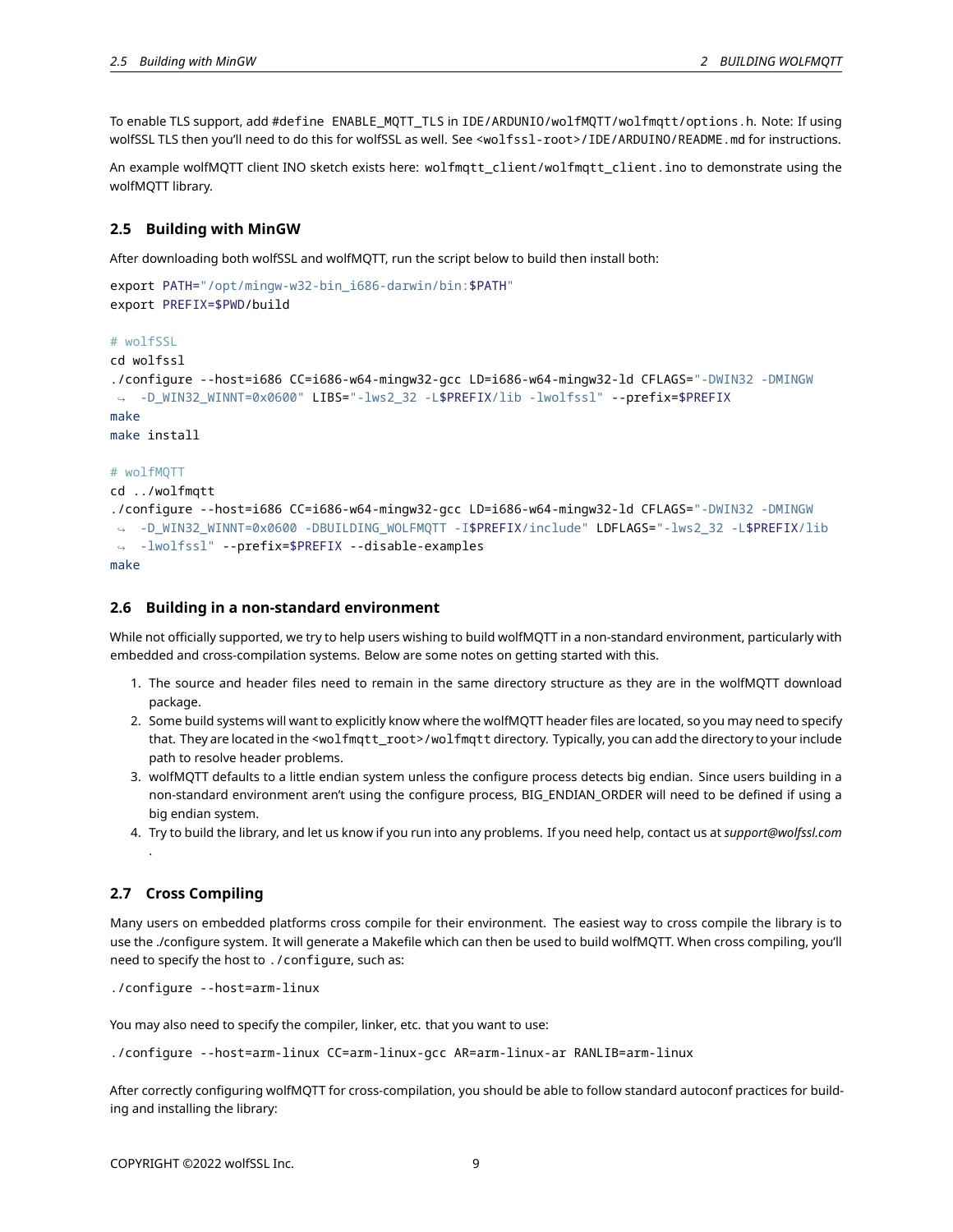make sudo make install

<span id="page-9-0"></span>If you have any additional tips or feedback about cross compiling wolfMQTT, please let us know at *info@wolfssl.com*.

#### **2.7.1 Install to Custom Directory**

To setup a custom install directory for wolfSSL and specify the custom wolfSSL lib/include directories for wolfMQTT, use the following:

In wolfSSL:

```
./configure --prefix=~/wolfssl
make
make install
```
This will place the libs in ~/wolfssl/lib and includes in ~/wolfssl/include.

In wolfMQTT:

```
./configure --prefix=~/wolfmqtt --libdir=~/wolfssl/lib --includedir=~/wolfssl/include
make
make install
```
<span id="page-9-1"></span>Make sure the paths above match your actual location.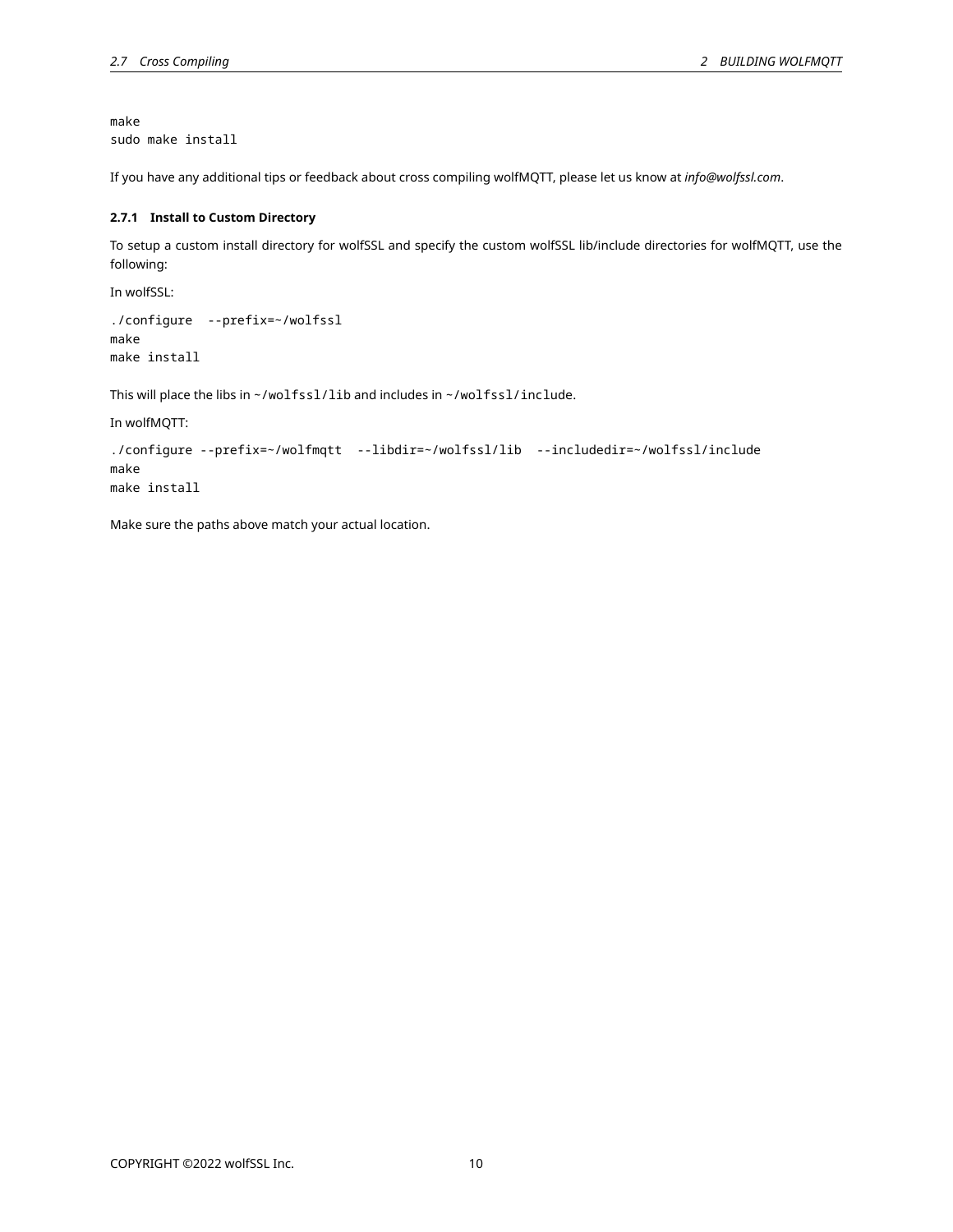# **3 Getting Started**

Here are the steps for creating your own implementation:

- 1. Create network callback functions for Connect, Read, Write and Disconnect. See examples/mqttnet.c and examples/mqttnet.h for reference implementation.
- 2. Define the network callback functions and context in a MqttNet structure.
- 3. Call MqttClient\_Init passing in a MqttClient structure pointer, MqttNet structure pointer, MqttMsgCb function callback pointer, TX/RX buffers with maximum length and command timeout.
- 4. Call MqttClient\_NetConnect to connect to broker over network. If use\_tls is non-zero value then it will perform a TLS connection. The TLS callback MqttTlsCb should be defined for WolfSSL certificate configuration.
- 5. Call MqttClient\_Connect passing pointer to MqttConnect structure to send MQTT connect command and wait for Connect Ack.
- 6. Call MqttClient\_Subscribe passing pointer to MqttSubscribe structure to send MQTT Subscribe command and wait for Subscribe Ack (depending on QoS level).
- <span id="page-10-0"></span>7. Call MqttClient\_WaitMessage passing pointer to MqttMessage to wait for incoming MQTT Publish message.

# **3.1 Examples**

# <span id="page-10-1"></span>**3.1.1 Client Example**

The example MQTT client is located in /examples/mqttclient/. This example exercises many of the exposed API's and prints any incoming publish messages for subscription topic "wolfMQTT/example/testTopic". This client contains examples of many MQTTv5 features, including the property callback and server assignment of client ID. The mqqtclient example is a good starting template for your MQTT application.

# <span id="page-10-2"></span>**3.1.2 Simple Standalone Client Example**

The example MQTT client is located in /examples/mqttsimple/. This example demonstrates a standalone client using standard BSD sockets. This requires HAVE\_SOCKET to be defined, which comes from the ./configure generated wolfmqtt/config.h file. All parameters are build-time macros defined at the top of /examples/mqttsimple/mqttsimple.c.

# <span id="page-10-3"></span>**3.1.3 Non-Blocking Client Example**

The example MQTT client is located in /examples/nbclient/. This example uses non-blocking I/O for message exchange. The wolfMQTT library must be configured with the --enable-nonblock option (or built with WOLFMQTT\_NONBLOCK).

# <span id="page-10-4"></span>**3.1.4 Firmware Example**

The MQTT firmware update is located in /examples/firmware/. This example has two parts. The first is called "fwpush", which signs and publishes a firmware image. The second is called "fwclient", which receives the firmware image and verifies the signature. This example publishes message on the topic "wolfMQTT/example/firmware". The "fwpush" application is an example of using a publish callback to send the payload data.

# <span id="page-10-5"></span>**3.1.5 Azure IoT Hub Example**

<span id="page-10-6"></span>We setup a wolfMQTT IoT Hub on the Azure server for testing. We added a device called demoDevice, which you can connect and publish to. The example demonstrates creation of a SasToken, which is used as the password for the MQTT connect packet. It also shows the topic names for publishing events and listening to devicebound messages. This example only works with ENABLE\_MQTT\_TLS set and the wolfSSL library present because it requires Base64 Encode/Decode and HMAC-SHA256. Note: The wolfSSL library must be built with ./configure --enable-base64encode or #define WOLFSSL\_BASE64\_ENCODE. The wc GetTime API was added in 3.9.1 and if not present you'll need to implement your own version of this to get current UTC seconds or update your wolfSSL library. **NOTE** The Azure broker only supports MQTT v3.1.1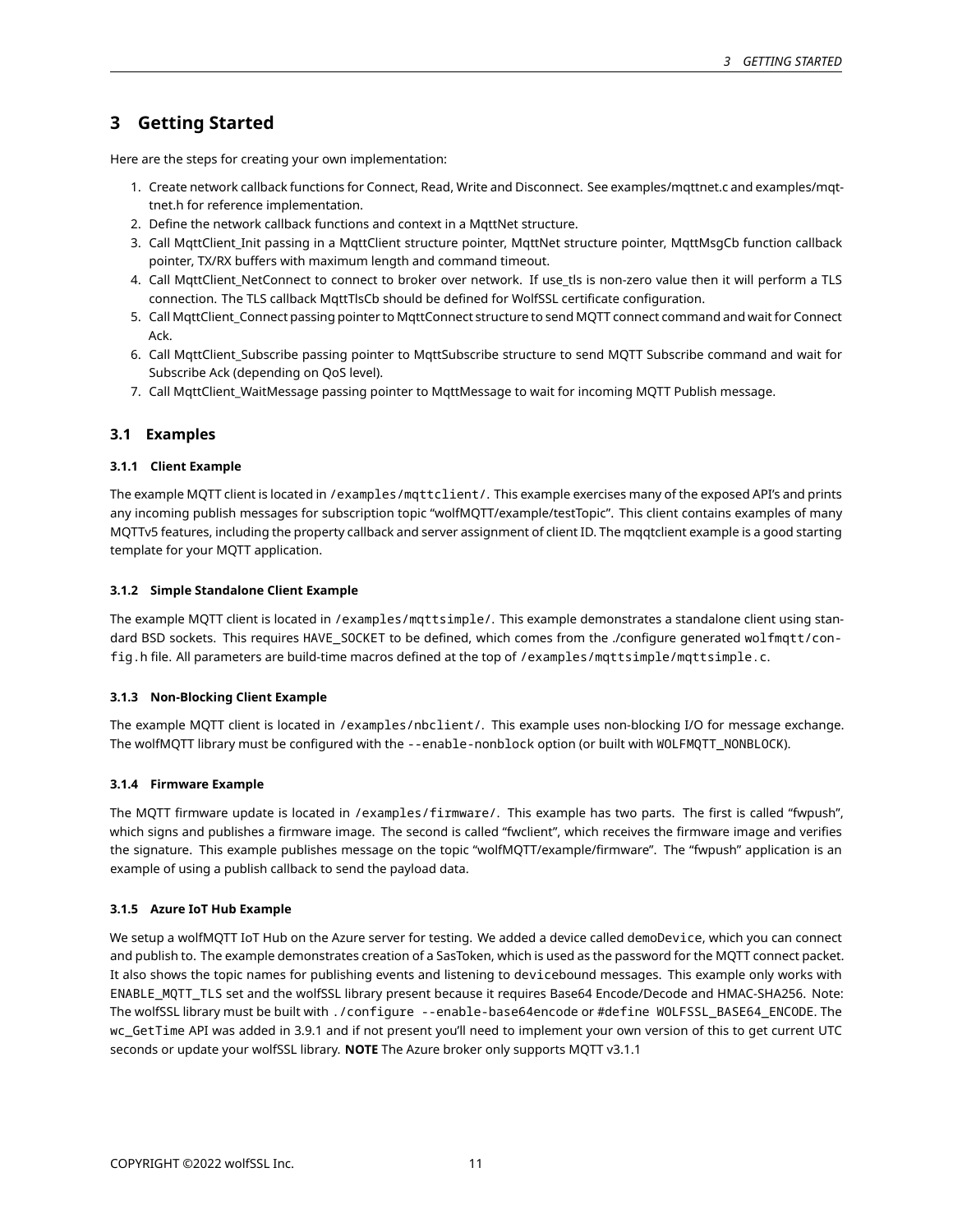#### **3.1.6 AWS IoT Example**

We setup an AWS IoT endpoint and testing device certificate for testing. The AWS server uses TLS client certificate for authentication. The example is located in /examples/aws/. The example subscribes to \$aws/things/"AWSIOT\_DEVICE\_ID"/shadow/update/delta and publishes to \$aws/things/"AWSIOT\_DEVICE\_ID"/shadow/update. **NOTE** The AWS broker only supports MQTT v3.1.1

### <span id="page-11-0"></span>**3.1.7 Watson IoT Example**

This example enables the wolfMQTT client to connect to the IBM Watson Internet of Things (WIOT) Platform. The WIOT Platform has a limited test broker called "Quickstart" that allows non-secure connections to exercise the component. The example is located in /examples/wiot/. Works with MQTT v5 support enabled.

### <span id="page-11-1"></span>**3.1.8 MQTT-SN Example**

The Sensor Network client implements the MQTT-SN protocol for low-bandwidth networks. There are several differences from MQTT, including the ability to use a two byte Topic ID instead the full topic during subscribe and publish. The SN client requires an MQTT-SN gateway. The gateway acts as an intermediary between the SN clients and the broker. This client was tested with the Eclipse Paho MQTT-SN Gateway, which connects by default to the public Eclipse broker, much like our wolfMQTT Client example. The address of the gateway must be configured as the host. The example is located in /examples/sn-client/.

A special feature of MQTT-SN is the ability to use QoS level -1 (negative one) to publish to a predefined topic without first connecting to the gateway. There is no feedback in the application if there was an error, so confirmation of the test would involve running the sn-client first and watching for the publish from the sn-client\_qos-1. There is an example provided in /examples/sn-client/sn-client\_qos-1. It requires some configuration changes of the gateway.

• Enable the the QoS-1 feature, predefined topics, and change the gateway name in gateway.conf:

```
QoS-1=YES
PredefinedTopic=YES
PredefinedTopicList=./predefinedTopic.conf
.
.
.
#GatewayName=PahoGateway-01
GatewayName=WolfGateway
```
• Comment out all entries and add a new topic in predefinedTopic.conf:

```
WolfGatewayQoS-1,wolfMQTT/example/testTopic, 1
```
### <span id="page-11-2"></span>**3.1.9 Multithread Example**

This example exercises the multithreading capabilities of the client library. The client implements two tasks: one that publishes to the broker; and another that waits for messages from the broker. The publish thread is created NUM\_PUB\_TASKS times (10 by default) and sends unique messages to the broker. This feature is enabled using the --enable-mt configuration option. The example is located in /examples/multithread/.

### <span id="page-11-3"></span>**3.2 Example Options**

The command line examples can be executed with optional parameters. To see a list of the available parameters, add the -?

```
./examples/mqttclient/mqttclient -?
mqttclient:
-? Help, print this usage
-h <host> Host to connect to, default: test.mosquitto.org
-p <num> Port to connect on, default: Normal 1883, TLS 8883
-t Enable TLS
-A <file> Load CA (validate peer)
```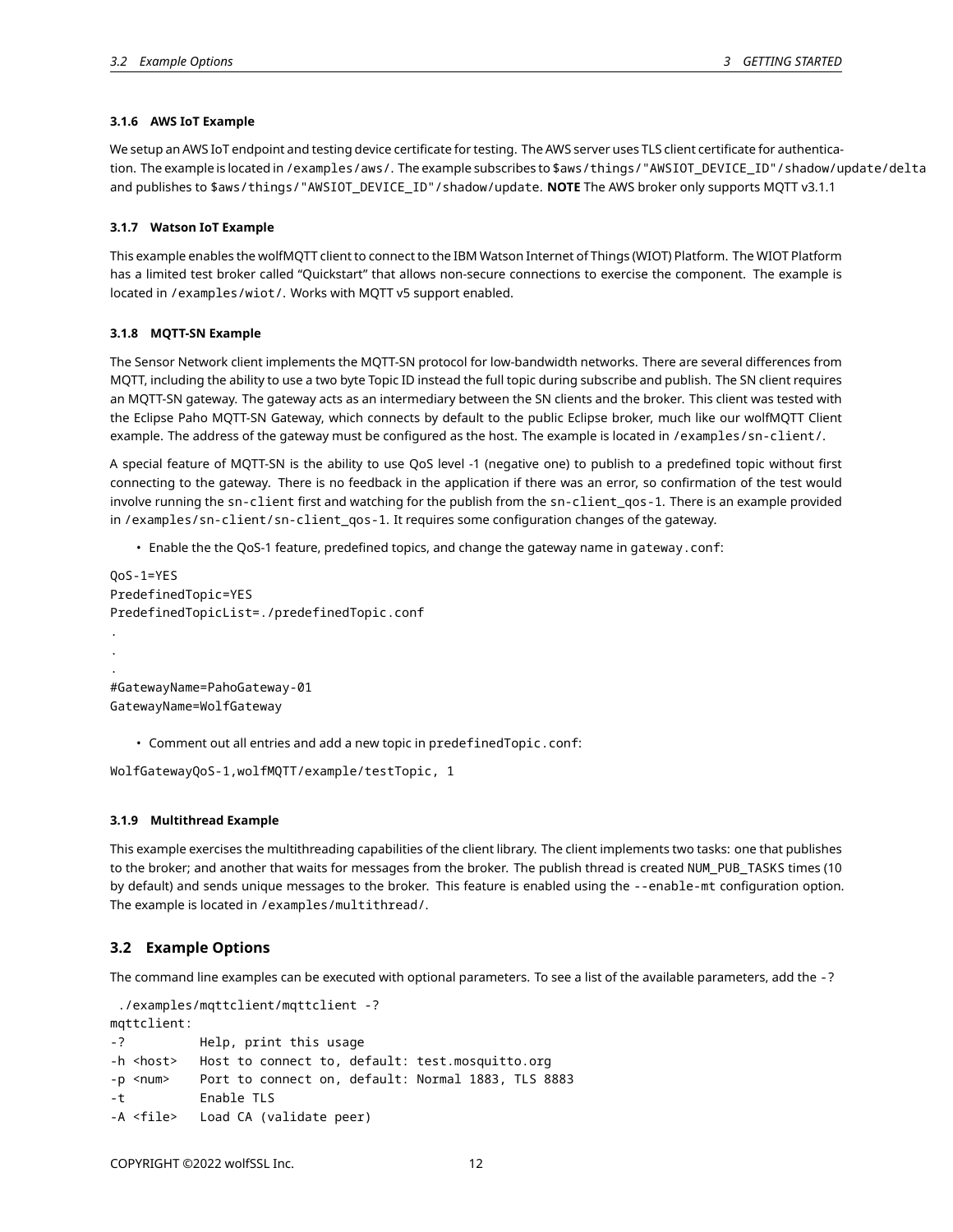| Use private key (for TLS mutual auth)                              |
|--------------------------------------------------------------------|
| Use certificate (for TLS mutual auth)<br>-c <cert></cert>          |
| Use Host Name Indication, blank defaults to host<br>-S <str></str> |
| Qos Level 0-2, default: 0                                          |
| Disable clean session connect flag                                 |
| Keep alive seconds, default: 60                                    |
| Client Id, default: WolfMQTTClient                                 |
| Enable LWT (Last Will and Testament)                               |
| Username<br>-u <str></str>                                         |
| Password<br>-w <str></str>                                         |
| Message, default: test<br>-m <str></str>                           |
| Topic name, default: wolfMQTT/example/testTopic                    |
| Set Retain flag on publish message                                 |
| Command Timeout, default: 30000ms                                  |
| Max packet size the client will accept, default: 1048576           |
| Test mode                                                          |
| -f <file> Use file contents for publish</file>                     |
|                                                                    |

<span id="page-12-0"></span>The available options vary depending on the library configuration.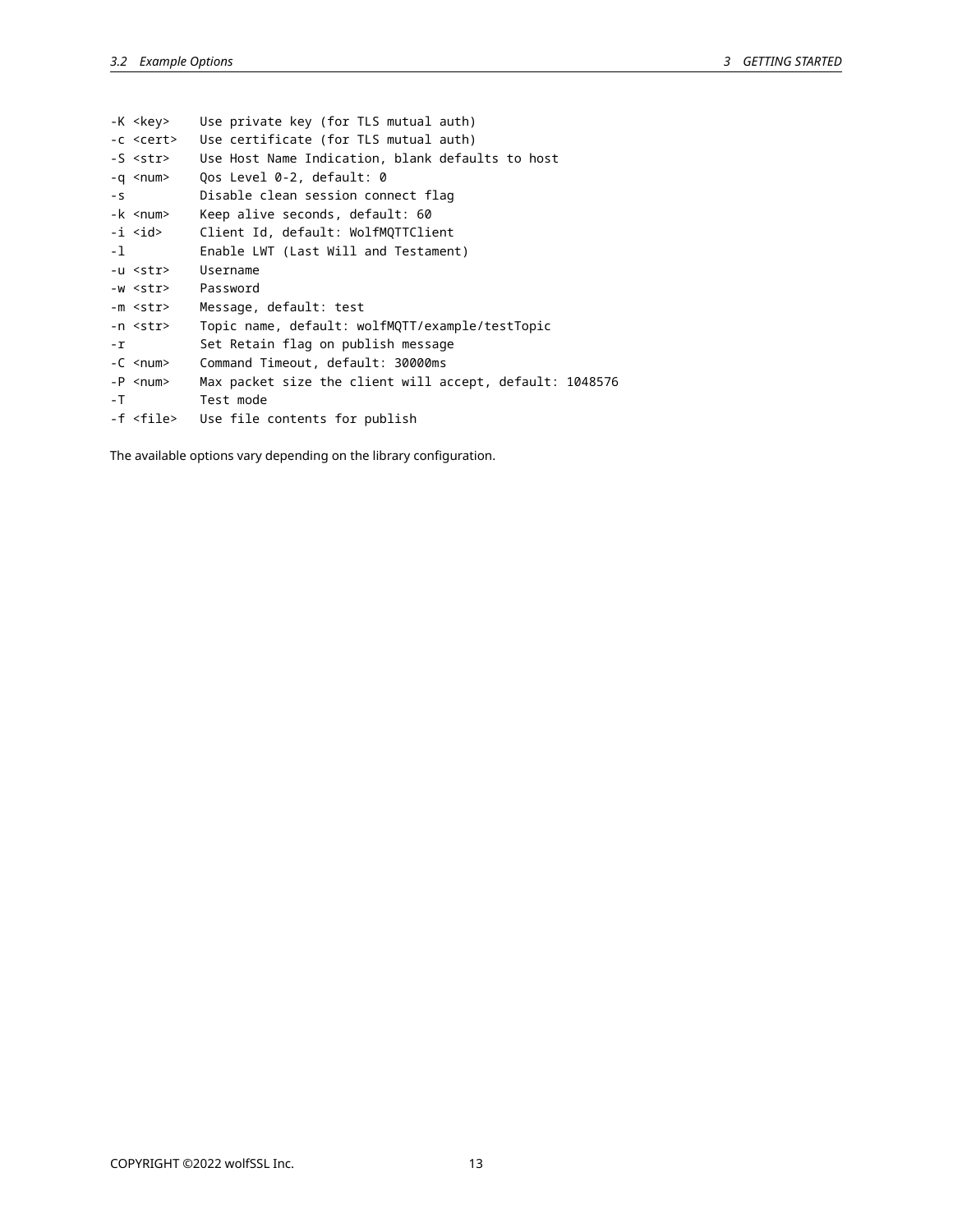# **4 Library Design**

Library header files are located in the /wolfmqtt directory. Only the /wolfmqtt/mqtt\_client.h header is required to be included:

#include <wolfmqtt/mqtt\_client.h>

<span id="page-13-0"></span>The library has three components:

### **4.0.1 mqtt\_client**

This is where the top level application interfaces for the MQTT client reside.

• int MqttClient\_Init(MqttClient \*client, MqttNet \*net, MqttMsgCb msg\_cb, byte \*tx\_buf, int tx\_buf\_len, byte \*rx\_buf, int rx\_buf\_len, int cmd\_timeout\_ms);

These API's are blocking on MqttNet.read until error/timeout (cmd\_timeout\_ms):

- int MqttClient Connect(MqttClient \*client, MqttConnect \*connect);
- int MqttClient\_Publish(MqttClient \*client, MqttPublish \*publish);
- int MqttClient\_Subscribe(MqttClient \*client, MqttSubscribe \*subscribe);
- int MqttClient\_Unsubscribe(MqttClient \*client, MqttUnsubscribe \*unsubscribe);
- int MqttClient\_Ping(MqttClient \*client);
- int MqttClient\_Disconnect(MqttClient \*client);

This function blocks waiting for a new publish message to arrive for a maximum duration of timeout ms.

• int MqttClient\_WaitMessage(MqttClient \*client, MqttMessage \*message, int timeout\_ms);

These are the network connect / disconnect interfaces that wrap the MqttNet callbacks and handle WolfSSL TLS:

- int MqttClient\_NetConnect(MqttClient \*client, const char\* host, word16 port, int timeout\_ms, int use\_tls, MqttTlsCb cb);
- int MqttClient\_NetDisconnect(MqttClient \*client);

Helper functions:

<span id="page-13-1"></span>• const char\* MqttClient\_ReturnCodeToString(int return\_code);

#### **4.0.2 mqtt\_packet**

This is where all the packet encoding/decoding is handled.

The header contains the MQTT Packet structures for:

- Connect: MqttConnect
- Publish / Message: MqttPublish / MqttMessage (they are the same)
- Subscribe: MqttSubscribe
- Unsubscribe: MqttUnsubscribe

# <span id="page-13-2"></span>**4.0.3 mqtt\_socket**

This is where the transport socket optionally wraps TLS and uses the MqttNet callbacks for the platform specific network handling.

<span id="page-13-3"></span>The header contains the MQTT Network structure MqttNet for network callback and context.

#### **4.0.4 Example Design**

<span id="page-13-4"></span>The examples use a common examples/mqttnet.c to handle the network callbacks on the clients. This reference supports Linux (BSD sockets), FreeRTOS/LWIP, MQX RTCS, Harmony and Windows.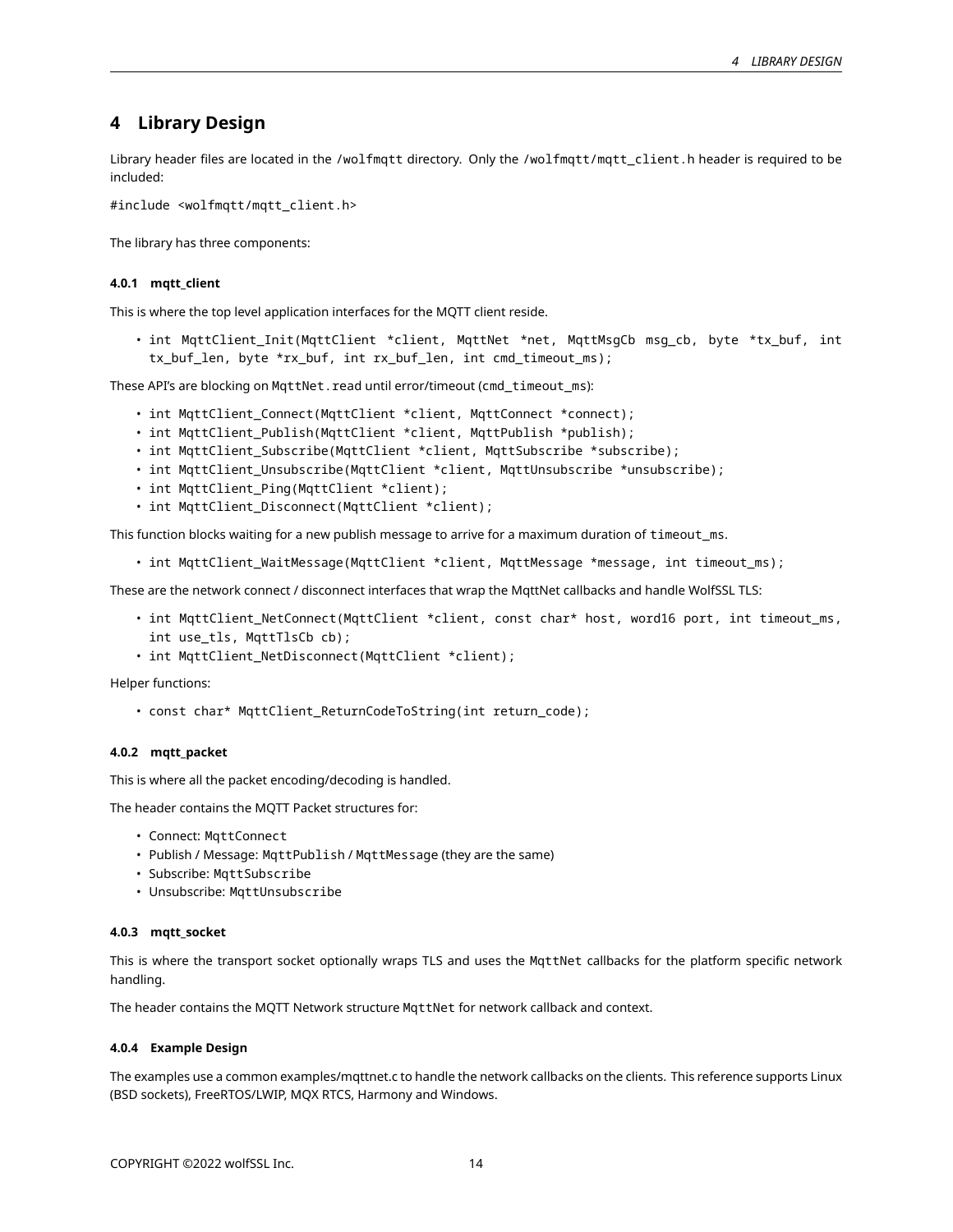# **5 API Reference**

# <span id="page-14-0"></span>**5.1 wolfmqtt/wolfmqtt/mqtt\_client.h**

# <span id="page-14-1"></span>**5.1.1 Classes**

| Name   |                   |
|--------|-------------------|
| struct | <b>MgttPkRead</b> |
| struct | MqttSk            |
| struct | <b>MgttClient</b> |

# <span id="page-14-2"></span>**5.1.2 Types**

|                                                                                                                                     | Name                                                                                                                                                                                                                                                                                                                                                                                                                                                                                                                                                                  |
|-------------------------------------------------------------------------------------------------------------------------------------|-----------------------------------------------------------------------------------------------------------------------------------------------------------------------------------------------------------------------------------------------------------------------------------------------------------------------------------------------------------------------------------------------------------------------------------------------------------------------------------------------------------------------------------------------------------------------|
| enum                                                                                                                                | MqttClientFlags { MQTT_CLIENT_FLAG_IS_CONNECTED =<br>0x01, MQTT_CLIENT_FLAG_IS_TLS = 0x02}                                                                                                                                                                                                                                                                                                                                                                                                                                                                            |
| enum                                                                                                                                | MQTT_PK_READ}                                                                                                                                                                                                                                                                                                                                                                                                                                                                                                                                                         |
| typedef int(*)(struct_MqttClient client, MqttMessage<br>message, byte msg_new, byte msg_done)<br>typedef int()(MqttPublish publish) | MqttMsgCb Mqtt Message Callback. If the message<br>payload is larger than the maximum RX buffer then this<br>callback is called multiple times. If msg_new = 1 its a new<br>message. The topic_name and topic_name length are only<br>valid when $msg_new = 1$ . If $msg_new = 0$ then we are<br>receiving additional payload. Each callback populates the<br>payload in MqttMessage.buffer is the length of the<br>complete payload message. If msg_done = 1 the entire<br>publish payload has been received.<br>MqttPublishCb Mqtt Publish Callback. If the publish |
|                                                                                                                                     | payload is larger than the maximum TX buffer then this<br>callback is called multiple times. This callback is executed<br>from within a call to MqttPublish. It is expected to provide<br>a buffer and it's size and return >=0 for success. Each<br>callback populates the payload in MqttPublish.buffer is the<br>length of the complete payload message.                                                                                                                                                                                                           |
| typedef enum_MqttPkStat**<br>typedef struct_MqttPkRead**                                                                            |                                                                                                                                                                                                                                                                                                                                                                                                                                                                                                                                                                       |
| typedef struct_MqttSk**<br>typedef int(*)(struct_MqttClient client, int error_code, void<br>ctx)                                    | <b>MqttDisconnectCb</b>                                                                                                                                                                                                                                                                                                                                                                                                                                                                                                                                               |
| typedef int(*)(struct_MqttClient client, MqttProp head, void<br>$*$ ctx)                                                            | <b>MqttPropertyCb</b>                                                                                                                                                                                                                                                                                                                                                                                                                                                                                                                                                 |
| typedef int()(word16 topicId, const char topicName, void<br>*req_ctx)                                                               | SN_ClientRegisterCb Mqtt-SN Register Callback. A GW<br>sends a REGISTER message to a client if it wants to inform<br>that client about the topic name and the assigned topic id<br>that it will use later on when sending PUBLISH messages<br>of the corresponding topic name. This callback allows the<br>client to accept and save the new ID, or reject it if the ID is<br>unknown. If the callback is not defined, then the regack<br>will contain the "unsupported" return code.                                                                                 |
| والمستورث والتماسية المتقارب والمستنس والمستور والمستورة والمستورة والمستورة                                                        |                                                                                                                                                                                                                                                                                                                                                                                                                                                                                                                                                                       |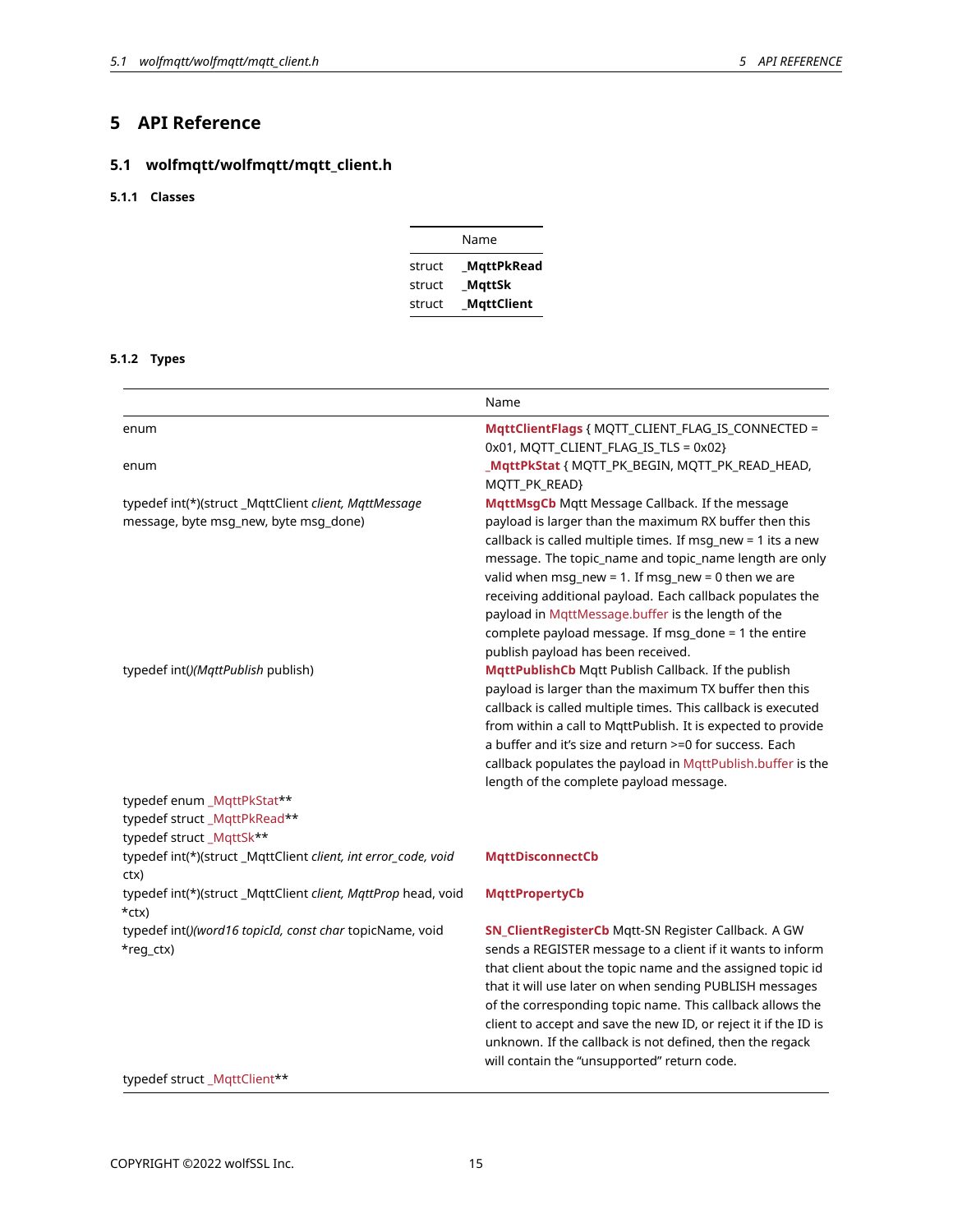# <span id="page-15-0"></span>**5.1.3 Functions**

|                                                             | Name                                                                        |
|-------------------------------------------------------------|-----------------------------------------------------------------------------|
| WOLFMQTT_API int                                            | **MqttClient_Init * rx_buf, int rx_buf_len, int                             |
|                                                             | cmd_timeout_ms)Initializes the MqttClient structure.                        |
| WOLFMQTT_API void                                           | **MqttClient_DeInit * client)Cleans up resources allocated                  |
|                                                             | to the MqttClient structure.                                                |
| WOLFMQTT_API int                                            | **MqttClient_SetDisconnectCallback discb, void * ctx)Sets                   |
|                                                             | a disconnect callback with custom context.                                  |
| WOLFMQTT_API int                                            | **MqttClient_SetPropertyCallback propCb, void * ctx)Sets a                  |
|                                                             | property callback with custom context.                                      |
| WOLFMQTT_API int                                            | **MqttClient_Connect * connect)Encodes and sends the                        |
|                                                             | MQTT Connect packet and waits for the Connect                               |
|                                                             | Acknowledgment packet.                                                      |
| WOLFMQTT_API int                                            | **MqttClient_Publish * publish)Encodes and sends the                        |
|                                                             | MQTT Publish packet and waits for the Publish response (if                  |
|                                                             | $QoS > 0$ ). If the total size of the payload is larger than the            |
|                                                             | buffer size, it can be called successively to transmit the full             |
|                                                             | payload. (if $QoS > 0$ )                                                    |
| WOLFMQTT_API int                                            | **MqttClient_Publish_ex pubCb)Encodes and sends the                         |
|                                                             | MQTT Publish packet and waits for the Publish response (if                  |
|                                                             | QoS > 0). The callback function is used to copy the payload                 |
|                                                             | data, allowing the use of transmit buffers smaller than the                 |
|                                                             | total size of the payload.                                                  |
| WOLFMQTT_API int                                            | **MqttClient_Publish_WriteOnly pubCb)Same as                                |
|                                                             | MqttClient_Publish_ex, however this API will only perform                   |
|                                                             | writes and requires another thread to handle the read ACK                   |
|                                                             | processing using MqttClient_WaitMessage_ex.                                 |
| WOLFMQTT_API int                                            | **MqttClient_Subscribe * subscribe)Encodes and sends the                    |
|                                                             | MQTT Subscribe packet and waits for the Subscribe<br>Acknowledgment packet. |
| WOLFMQTT_API int                                            | **MqttClient_Unsubscribe * unsubscribe)Encodes and                          |
|                                                             | sends the MQTT Unsubscribe packet and waits for the                         |
|                                                             | Unsubscribe Acknowledgment packet.                                          |
| WOLFMQTT_API int                                            | **MqttClient_Ping * client)Encodes and sends the MQTT                       |
|                                                             | Ping Request packet and waits for the Ping Response                         |
|                                                             | packet.                                                                     |
| WOLFMQTT_API int                                            | **MqttClient_Ping_ex * ping)Encodes and sends the MQTT                      |
|                                                             | Ping Request packet and waits for the Ping Response                         |
|                                                             | packet. This version takes a MqttPing structure and can be                  |
|                                                             | used with non-blocking applications.                                        |
| WOLFMQTT_API int                                            | **MqttClient_Auth * auth)Encodes and sends the MQTT                         |
|                                                             | Authentication Request packet and waits for the Ping                        |
|                                                             | Response packet.                                                            |
| WOLFMQTT_API MqttProp ** head)Add a new property.           |                                                                             |
| Allocate a property structure and add it to the head of the |                                                                             |
| list pointed to by head. To be used prior to calling packet |                                                                             |
| command.                                                    |                                                                             |
| WOLFMQTT_API int                                            | **MqttClient_PropsFree * head)Free property list.                           |
|                                                             | Deallocate the list pointed to by head. Must be used after                  |
|                                                             | the packet command that used MqttClient_Prop_Add.                           |
| WOLFMQTT_API int                                            | **MqttClient_Disconnect * client)Encodes and sends the                      |
|                                                             | MQTT Disconnect packet (no response)                                        |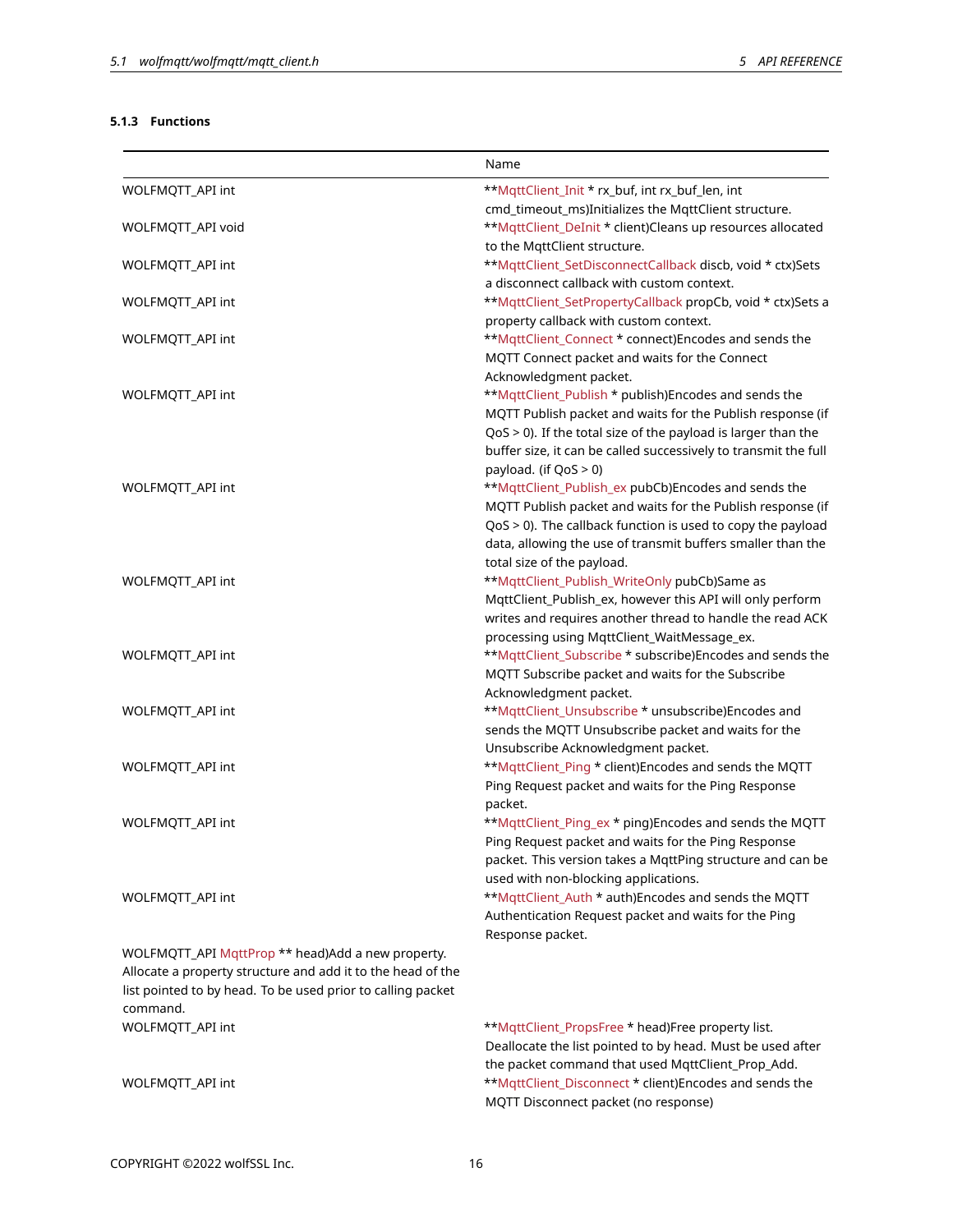|                           | Name                                                                                                    |
|---------------------------|---------------------------------------------------------------------------------------------------------|
| WOLFMQTT_API int          | **MqttClient_Disconnect_ex * disconnect)Encodes and                                                     |
|                           | sends the MQTT Disconnect packet (no response)                                                          |
| WOLFMQTT_API int          | **MqttClient_WaitMessage * client, int timeout_ms)Waits                                                 |
|                           | for packets to arrive. Incoming publish messages will                                                   |
|                           | arrive via callback provided in MqttClient_Init.                                                        |
| WOLFMQTT_API int          | **MqttClient_WaitMessage_ex * msg, int timeout_ms)Waits                                                 |
|                           | for packets to arrive. Incoming publish messages will                                                   |
|                           | arrive via callback provided in MqttClient_Init.                                                        |
| WOLFMQTT_API int          | **MqttClient_CancelMessage * msg)In a multi-threaded                                                    |
|                           | and non-blocking mode this allows you to cancel an MQTT                                                 |
|                           | object that was previously submitted.                                                                   |
| WOLFMQTT_API int          | **MqttClient_NetConnect cb)Performs network connect                                                     |
|                           | with TLS (if use_tls is non-zero value) Will perform the                                                |
|                           | MqttTlsCb callback if use_tls is non-zero value.                                                        |
| WOLFMQTT_API int          | **MqttClient_NetDisconnect * client)Performs a network<br>disconnect.                                   |
| WOLFMQTT_API int          | **MqttClient_GetProtocolVersion * client)Gets number                                                    |
|                           | version of connected protocol version.                                                                  |
| const WOLFMQTT_API char * | **MqttClient_GetProtocolVersionString * client)Gets string                                              |
|                           | version of connected protocol version.                                                                  |
| const WOLFMQTT_API char * | MqttClient_ReturnCodeToString(int                                                                       |
|                           | return_code)Performs lookup of the WOLFMQTT_API                                                         |
|                           | return values.                                                                                          |
| WOLFMQTT_API int          | **SN_Client_SearchGW * search)Encodes and sends the a                                                   |
|                           | message to search for a gateway and waits for the                                                       |
|                           | gateway info response message.                                                                          |
| WOLFMQTT_API int          | ** SN_Client_Connect * connect) Encodes and sends the                                                   |
|                           | Connect packet and waits for the Connect                                                                |
|                           | Acknowledgment packet. If Will is enabled, the gateway                                                  |
|                           | prompts for LWT Topic and Message. Sending an empty                                                     |
|                           | will topic indicates that the client wishes to delete the Will                                          |
|                           | topic and the Will message stored in the server.                                                        |
| WOLFMQTT_API int          | **SN_Client_WillTopicUpdate * will)Encodes and sends the                                                |
|                           | MQTT-SN Will Topic Update packet. Sending a NULL 'will'                                                 |
|                           | indicates that the client wishes to delete the Will topic and<br>the Will message stored in the server. |
| WOLFMQTT_API int          | **SN_Client_WillMsgUpdate * will)Encodes and sends the                                                  |
|                           | MQTT-SN Will Message Update packet.                                                                     |
| WOLFMQTT_API int          | **SN_Client_Register * regist)Encodes and sends the                                                     |
|                           | MQTT-SN Register packet and waits for the Register                                                      |
|                           | Acknowledge packet. The Register packet is sent by a                                                    |
|                           | client to a GW for requesting a topic id value for the                                                  |
|                           | included topic name. It is also sent by a GW to inform a                                                |
|                           | client about the topic id value it has assigned to the                                                  |
|                           | included topic name.                                                                                    |
| WOLFMOTT API int          | **SN_Client_SetRegisterCallback regCb, void * ctx)Sets a                                                |
|                           | register callback with custom context.                                                                  |
| WOLFMQTT_API int          | **SN_Client_Publish * publish)Encodes and sends the                                                     |
|                           | MQTT-SN Publish packet and waits for the Publish                                                        |
|                           | response (if QoS > 0).                                                                                  |
| WOLFMQTT_API int          | **SN_Client_Subscribe * subscribe)Encodes and sends the                                                 |
|                           | MQTT-SN Subscribe packet and waits for the Subscribe                                                    |
|                           | Acknowledgment packet containing the assigned topic ID.                                                 |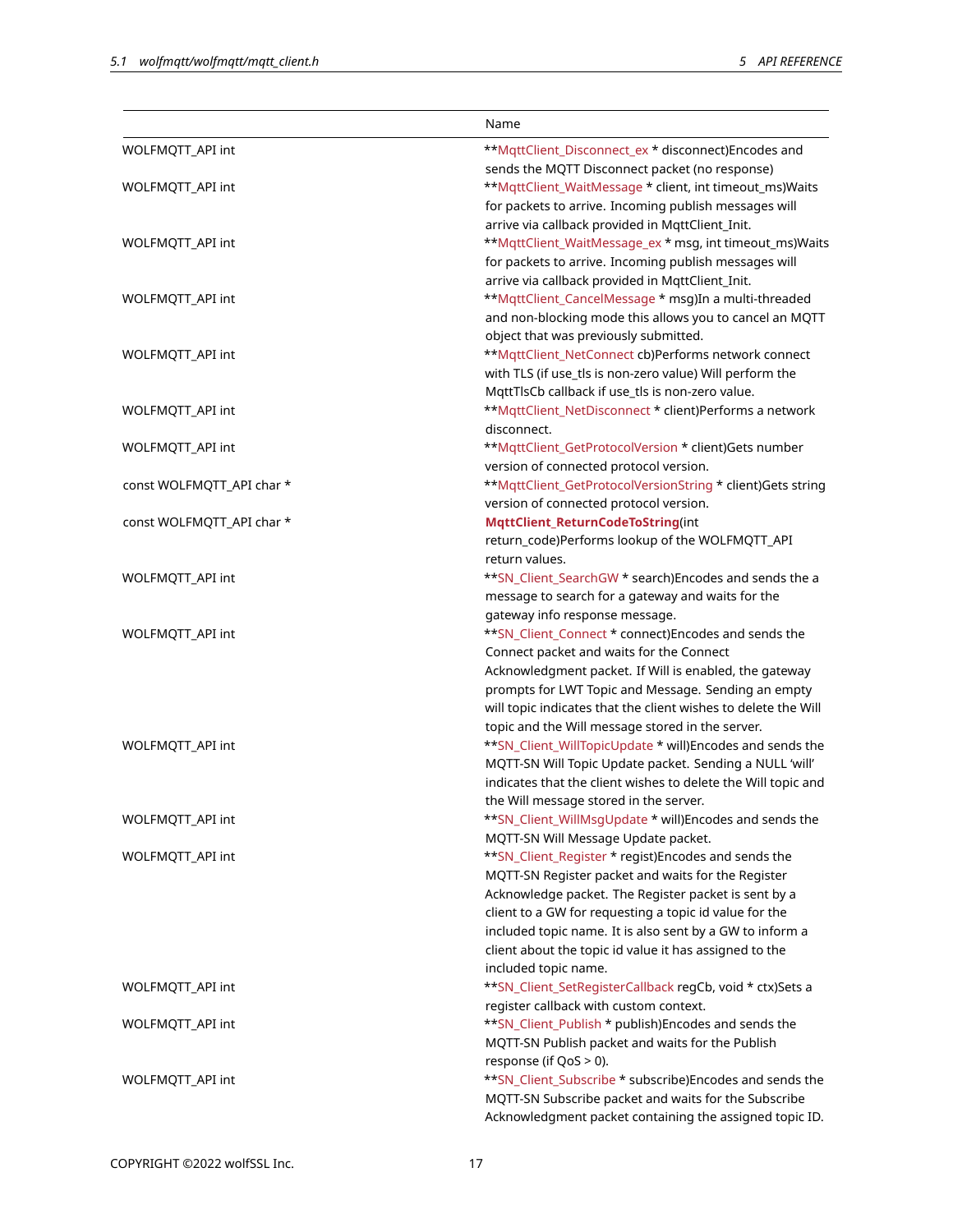|                  | Name                                                           |
|------------------|----------------------------------------------------------------|
| WOLFMQTT_API int | **SN_Client_Unsubscribe * unsubscribe)Encodes and              |
|                  | sends the MQTT-SN Unsubscribe packet and waits for the         |
|                  | Unsubscribe Acknowledgment packet.                             |
| WOLFMQTT_API int | <b>**SN</b> Client Disconnect * client) Encodes and sends the  |
|                  | MQTT-SN Disconnect packet. Client may send the                 |
|                  | disconnect with a duration to indicate the client is entering  |
|                  | the "asleep" state.                                            |
| WOLFMQTT_API int | **SN_Client_Disconnect_ex * disconnect)Encodes and             |
|                  | sends the MQTT-SN Disconnect packet. Client may send           |
|                  | the disconnect with a duration to indicate the client is       |
|                  | entering the "asleep" state.                                   |
| WOLFMQTT_API int | **SN_Client_Ping * ping)Encodes and sends the MQTT-SN          |
|                  | Ping Request packet and waits for the Ping Response            |
|                  | packet. If client is in the "asleep" state and wants to notify |
|                  | the gateway that it is entering the "awake" state, it should   |
|                  | add it's client ID to the ping request.                        |
| WOLFMQTT_API int | <b>**SN_Client_WaitMessage * client, int timeout_ms)Waits</b>  |
|                  | for packets to arrive. Incoming publish messages will          |
|                  | arrive via callback provided in MqttClient_Init.               |
| WOLFMQTT_API int | **SN_Client_WaitMessage_ex * packet_obj, int timeout_ms)       |

# <span id="page-17-0"></span>**5.1.4 Attributes**

| Name |
|------|
|      |

# <span id="page-17-2"></span><span id="page-17-1"></span>**5.1.5 Types Documentation**

| Enumerator                    |      | Value Description |
|-------------------------------|------|-------------------|
| MOTT CLIENT FLAG IS CONNECTED | 0x01 |                   |
| MOTT_CLIENT_FLAG_IS_TLS       | 0x02 |                   |

# **5.1.5.1 enum MqttClientFlags**

| Enumerator        | Value Description |
|-------------------|-------------------|
| MOTT PK BEGIN     |                   |
| MOTT PK READ HEAD |                   |
| MOTT PK READ      |                   |

# <span id="page-17-3"></span>**5.1.5.2 enum \_MqttPkStat**

# **5.1.5.3 typedef MqttMsgCb**

**typedef** int(\* MqttMsgCb) (**struct** \_MqttClient \*client, MqttMessage \*message, byte msg\_new, byte ↪ msg\_done);

Mqtt Message Callback. If the message payload is larger than the maximum RX buffer then this callback is called multiple times.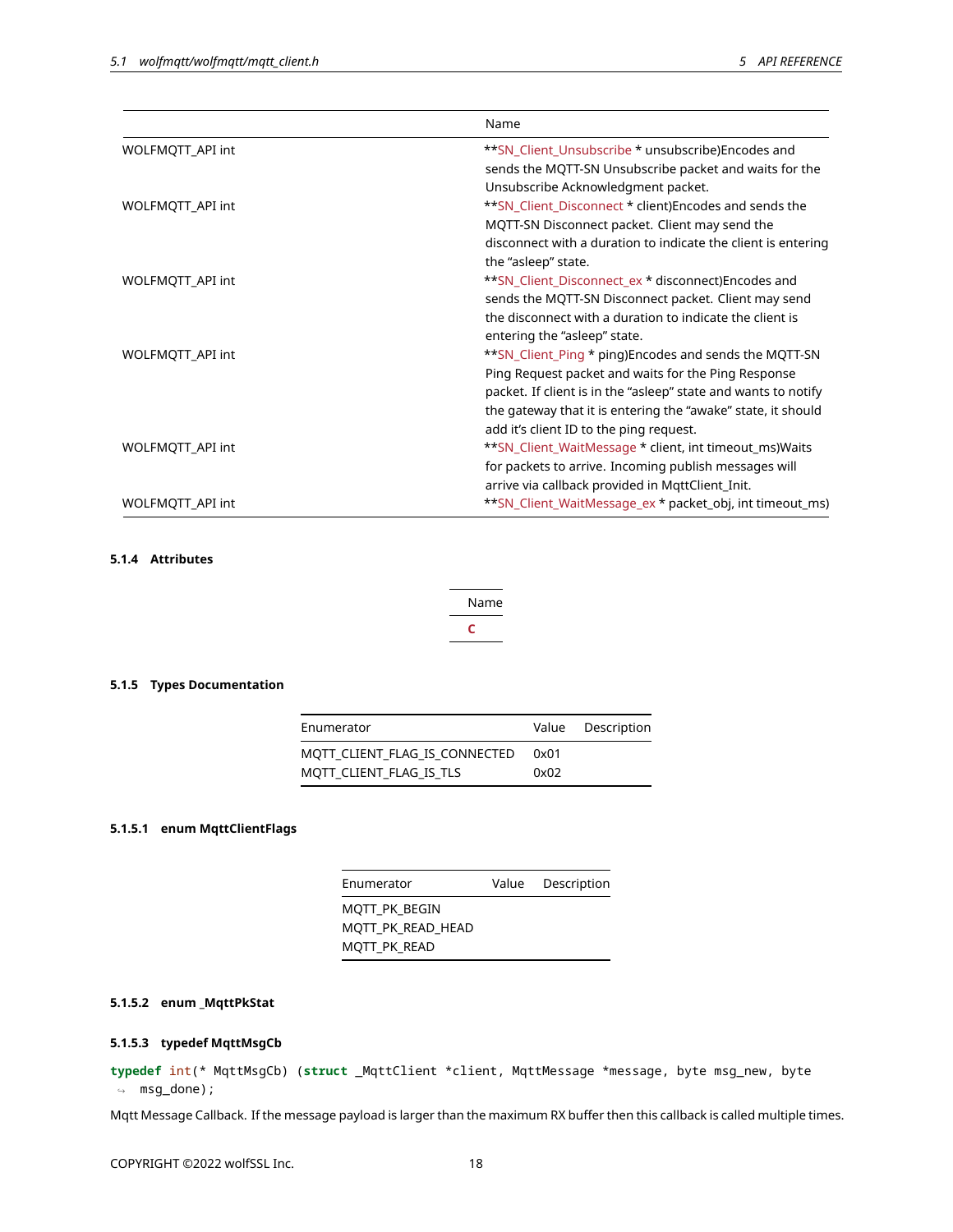If msg\_new = 1 its a new message. The topic\_name and topic\_name length are only valid when msg\_new = 1. If msg\_new = 0 then we are receiving additional payload. Each callback populates the payload in MqttMessage.buffer is the length of the complete payload message. If msg\_done = 1 the entire publish payload has been received.

#### **Parameters**:

- **client** Pointer to MqttClient structure
- **message** Pointer to MqttMessage structure that has been initialized with the payload properties
- **msg new** If non-zero value then message is new and topic name / len is provided and valid.
- **msg\_done** If non-zero value then we have received the entire message and payload.

**Return**: MQTT\_CODE\_SUCCESS to remain connected (other values will cause net disconnect - see enum MqttPacketResponseCodes)

#### <span id="page-18-0"></span>**5.1.5.4 typedef MqttPublishCb**

#### **typedef** int(\* MqttPublishCb) (MqttPublish \*publish);

Mqtt Publish Callback. If the publish payload is larger than the maximum TX buffer then this callback is called multiple times. This callback is executed from within a call to MqttPublish. It is expected to provide a buffer and it's size and return >=0 for success. Each callback populates the payload in MqttPublish.buffer is the length of the complete payload message.

#### **Parameters**:

• **publish** Pointer to MqttPublish structure

<span id="page-18-1"></span>**Return**: >= 0 Indicates success

#### **5.1.5.5 typedef MqttPkStat**

<span id="page-18-2"></span>**typedef enum** \_MqttPkStat MqttPkStat;

### **5.1.5.6 typedef MqttPkRead**

<span id="page-18-3"></span>**typedef struct** \_MqttPkRead MqttPkRead;

### **5.1.5.7 typedef MqttSk**

<span id="page-18-4"></span>**typedef struct** \_MqttSk MqttSk;

#### **5.1.5.8 typedef MqttDisconnectCb**

<span id="page-18-5"></span>**typedef** int(\* MqttDisconnectCb) (**struct** \_MqttClient \*client, int error\_code, void \*ctx);

#### **5.1.5.9 typedef MqttPropertyCb**

**typedef** int(\* MqttPropertyCb) (**struct** \_MqttClient \*client, MqttProp \*head, void \*ctx);

### **5.1.5.10 typedef SN\_ClientRegisterCb**

**typedef** int(\* SN\_ClientRegisterCb) (word16 topicId, const char \*topicName, void \*reg\_ctx);

Mqtt-SN Register Callback. A GW sends a REGISTER message to a client if it wants to inform that client about the topic name and the assigned topic id that it will use later on when sending PUBLISH messages of the corresponding topic name. This callback allows the client to accept and save the new ID, or reject it if the ID is unknown. If the callback is not defined, then the regack will contain the "unsupported" return code.

#### **Parameters**:

- **topicId** New topic ID value
- **topicName** Pointer to topic name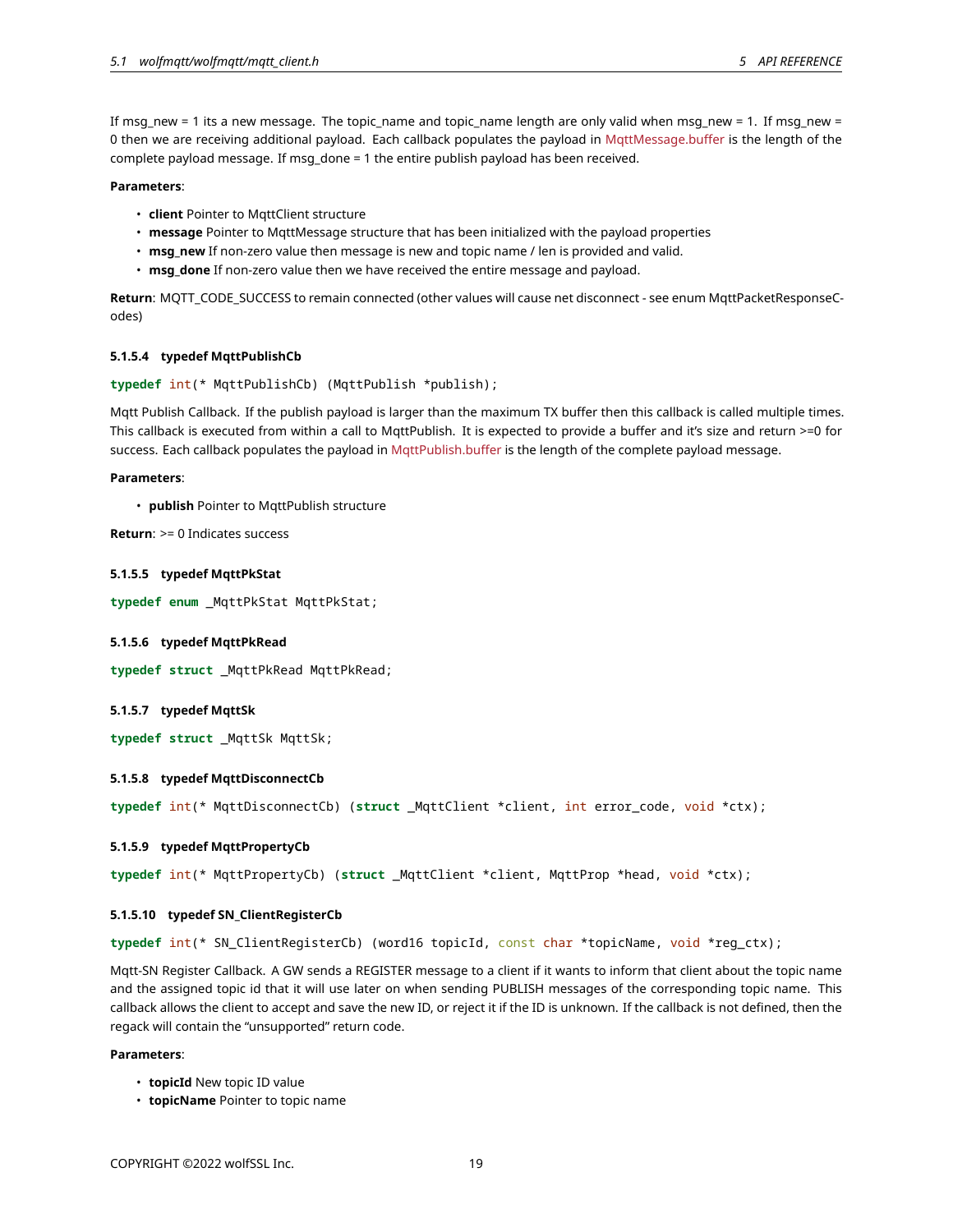```
• reg_ctx Pointer to user context
```
<span id="page-19-1"></span>**Return**: >= 0 Indicates acceptance

#### **5.1.5.11 typedef MqttClient**

<span id="page-19-0"></span>**typedef struct** \_MqttClient MqttClient;

### **5.1.6 Functions Documentation**

# **5.1.6.1 function MqttClient\_Init**

```
WOLFMQTT_API int MqttClient_Init(
    MqttClient * client,
    MqttNet * net,
    MqttMsgCb msg_cb,
    byte * tx_buf,
    int tx_buf_len,
    byte * rx_buf,
    int rx_buf_len,
    int cmd_timeout_ms
```

```
)
```
Initializes the MqttClient structure.

#### **Parameters**:

- **client** Pointer to MqttClient structure (uninitialized is okay)
- **net** Pointer to MqttNet structure that has been initialized with callback pointers and context
- **msg\_cb** Pointer to message callback function
- **tx buf** Pointer to transmit buffer used during encoding
- **tx\_buf\_len** Maximum length of the transmit buffer
- **rx\_buf** Pointer to receive buffer used during decoding
- **rx\_buf\_len** Maximum length of the receive buffer
- **cmd\_timeout\_ms** Maximum command wait timeout in milliseconds

**Return**: MQTT\_CODE\_SUCCESS or MQTT\_CODE\_ERROR\_BAD\_ARG (see enum MqttPacketResponseCodes)

#### **5.1.6.2 function MqttClient\_DeInit**

```
WOLFMQTT_API void MqttClient_DeInit(
    MqttClient * client
```
)

Cleans up resources allocated to the MqttClient structure.

### **Parameters**:

• **client** Pointer to MqttClient structure

**Return**: none

#### **5.1.6.3 function MqttClient\_SetDisconnectCallback**

```
WOLFMQTT_API int MqttClient_SetDisconnectCallback(
    MqttClient * client,
    MqttDisconnectCb discb,
    void * ctx
)
```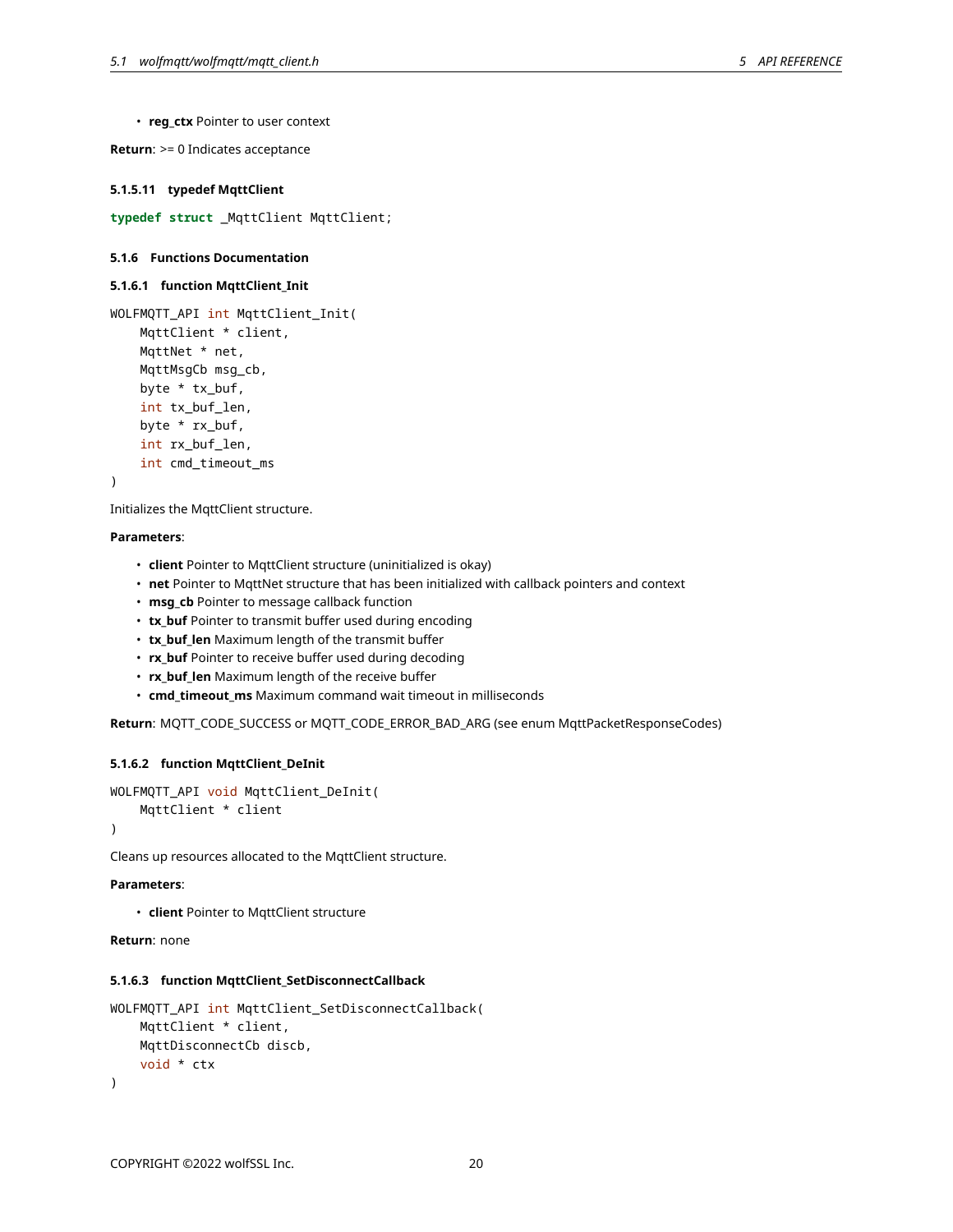Sets a disconnect callback with custom context.

# **Parameters**:

- **client** Pointer to MqttClient structure (uninitialized is okay)
- **discb** Pointer to disconnect callback function
- **ctx** Pointer to your own context

**Return**: MQTT\_CODE\_SUCCESS or MQTT\_CODE\_ERROR\_BAD\_ARG (see enum MqttPacketResponseCodes)

### **5.1.6.4 function MqttClient\_SetPropertyCallback**

```
WOLFMQTT_API int MqttClient_SetPropertyCallback(
    MqttClient * client,
    MqttPropertyCb propCb,
    void * ctx
)
```
Sets a property callback with custom context.

# **Parameters**:

- **client** Pointer to MqttClient structure (uninitialized is okay)
- **propCb** Pointer to property callback function
- **ctx** Pointer to your own context

**Return**: MQTT\_CODE\_SUCCESS or MQTT\_CODE\_ERROR\_BAD\_ARG (see enum MqttPacketResponseCodes)

# **5.1.6.5 function MqttClient\_Connect**

```
WOLFMQTT_API int MqttClient_Connect(
    MqttClient * client,
    MqttConnect * connect
)
```
Encodes and sends the MQTT Connect packet and waits for the Connect Acknowledgment packet.

#### **Parameters**:

- **client** Pointer to MqttClient structure
- **connect** Pointer to MqttConnect structure initialized with connect parameters

**Return**: MQTT\_CODE\_SUCCESS or MQTT\_CODE\_ERROR\_\* (see enum MqttPacketResponseCodes)

**Note**: This is a blocking function that will wait for MqttNet.read

### **5.1.6.6 function MqttClient\_Publish**

```
WOLFMQTT API int MqttClient Publish(
    MqttClient * client,
    MqttPublish * publish
)
```
Encodes and sends the MQTT Publish packet and waits for the Publish response (if QoS > 0). If the total size of the payload is larger than the buffer size, it can be called successively to transmit the full payload. (if QoS > 0)

#### **Parameters**:

- **client** Pointer to MqttClient structure
- **publish** Pointer to MqttPublish structure initialized with message data Note: MqttPublish and MqttMessage are same structure.

**See**: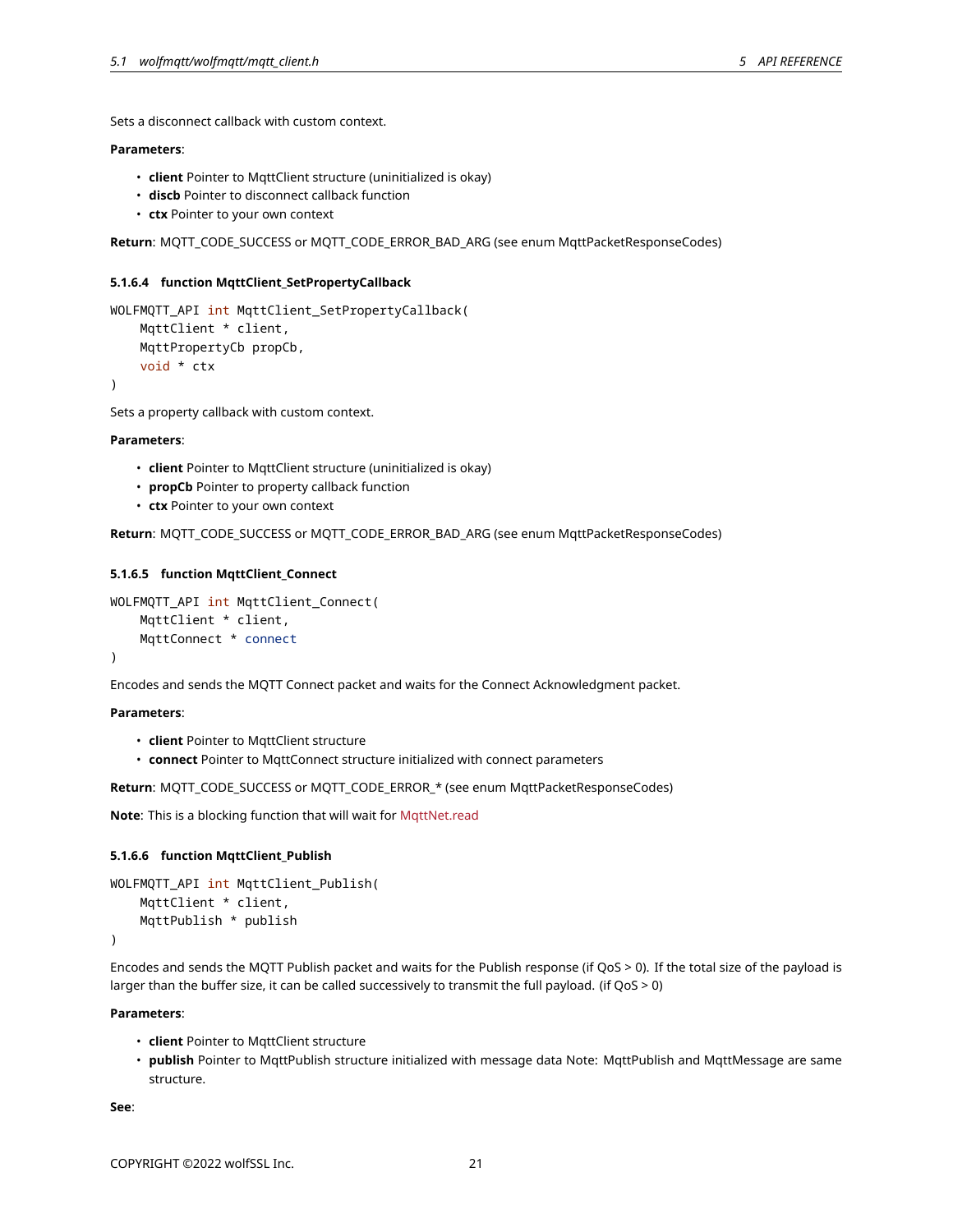- MqttClient\_Publish\_WriteOnly
- MqttClient\_Publish\_ex

**Return**: MQTT\_CODE\_SUCCESS, MQTT\_CODE\_CONTINUE (for non-blocking) or MQTT\_CODE\_ERROR\_\* (see enum MqttPacketResponseCodes)

**Note**: This function that will wait for MqttNet.read to complete, timeout or MQTT\_CODE\_CONTINUE if non-blocking. If QoS level = 1 then will wait for PUBLISH\_ACK. If QoS level = 2 then will wait for PUBLISH\_REC then send PUBLISH\_REL and wait for PUBLISH\_COMP.

# **5.1.6.7 function MqttClient\_Publish\_ex**

```
WOLFMQTT_API int MqttClient_Publish_ex(
    MqttClient * client,
    MqttPublish * publish,
    MqttPublishCb pubCb
```
)

Encodes and sends the MQTT Publish packet and waits for the Publish response (if QoS > 0). The callback function is used to copy the payload data, allowing the use of transmit buffers smaller than the total size of the payload.

#### **Parameters**:

- **client** Pointer to MqttClient structure
- **publish** Pointer to MqttPublish structure initialized with message data Note: MqttPublish and MqttMessage are same structure.
- **pubCb** Function pointer to callback routine

**Return**: MQTT\_CODE\_SUCCESS or MQTT\_CODE\_ERROR\_\* (see enum MqttPacketResponseCodes)

**Note**: This function that will wait for MqttNet.read to complete, timeout or MQTT\_CODE\_CONTINUE if non-blocking. If QoS level = 1 then will wait for PUBLISH\_ACK. If QoS level = 2 then will wait for PUBLISH\_REC then send PUBLISH\_REL and wait for PUBLISH\_COMP.

### **5.1.6.8 function MqttClient\_Publish\_WriteOnly**

```
WOLFMQTT_API int MqttClient_Publish_WriteOnly(
    MqttClient * client,
    MqttPublish * publish,
    MqttPublishCb pubCb
```
)

Same as MqttClient\_Publish\_ex, however this API will only perform writes and requires another thread to handle the read ACK processing using MqttClient\_WaitMessage\_ex.

### **Parameters**:

- **client** Pointer to MqttClient structure
- **publish** Pointer to MqttPublish structure initialized with message data Note: MqttPublish and MqttMessage are same structure.

#### **See**:

- MattClient Publish
- MqttClient\_Publish\_ex
- MqttClient\_WaitMessage\_ex

**Return**: MQTT\_CODE\_SUCCESS, MQTT\_CODE\_CONTINUE (for non-blocking) or MQTT\_CODE\_ERROR\_\* (see enum MqttPacketResponseCodes)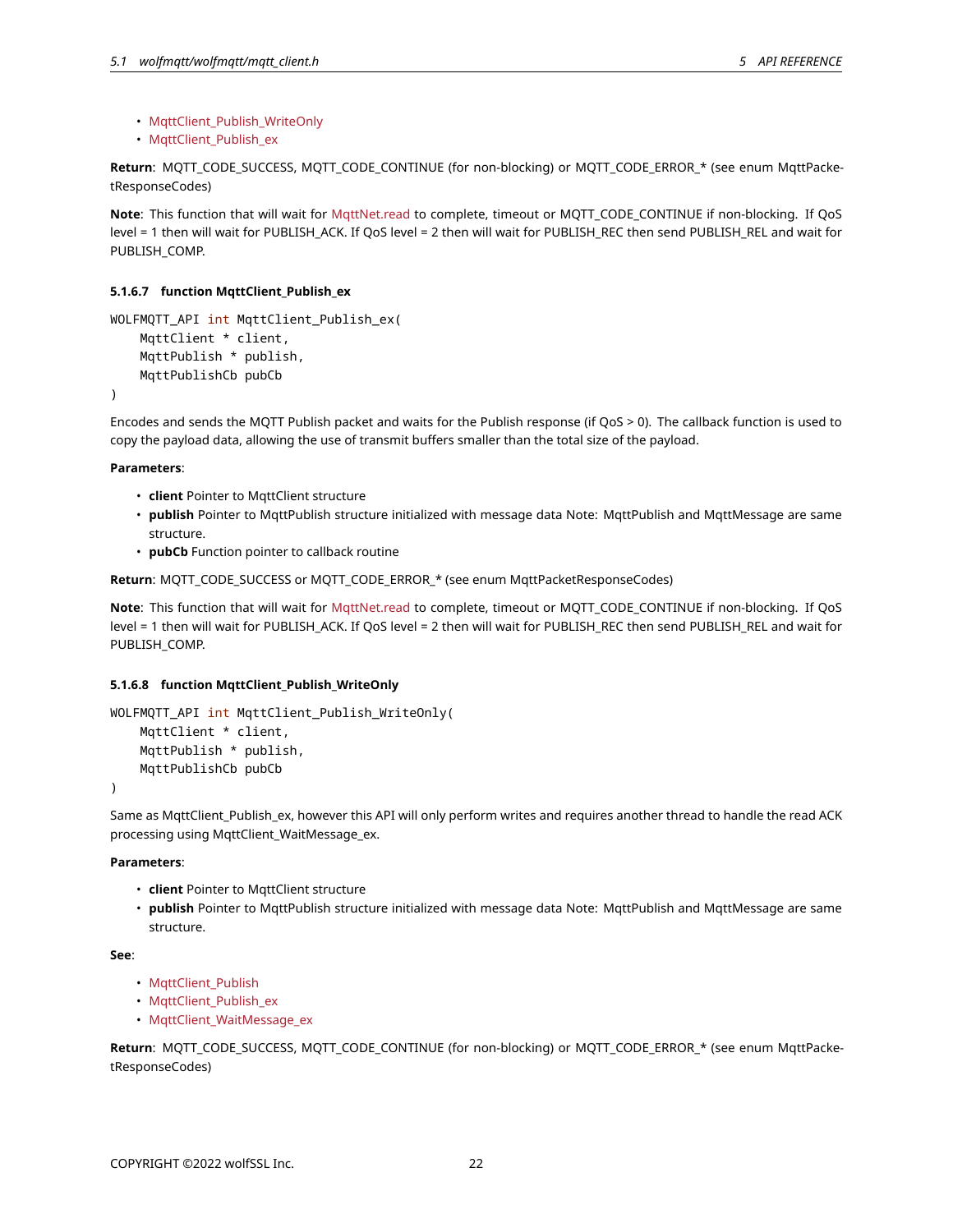**Note**: This function that will wait for MqttNet.read to complete, timeout or MQTT\_CODE\_CONTINUE if non-blocking. If QoS level = 1 then will wait for PUBLISH\_ACK. If QoS level = 2 then will wait for PUBLISH\_REC then send PUBLISH\_REL and wait for PUBLISH\_COMP.

# **5.1.6.9 function MqttClient\_Subscribe**

```
WOLFMQTT_API int MqttClient_Subscribe(
    MqttClient * client,
    MqttSubscribe * subscribe
)
```
Encodes and sends the MQTT Subscribe packet and waits for the Subscribe Acknowledgment packet.

### **Parameters**:

- **client** Pointer to MqttClient structure
- **subscribe** Pointer to MqttSubscribe structure initialized with subscription topic list and desired QoS.

**Return**: MQTT\_CODE\_SUCCESS or MQTT\_CODE\_ERROR\_\* (see enum MqttPacketResponseCodes)

**Note**: This is a blocking function that will wait for MqttNet.read

## **5.1.6.10 function MqttClient\_Unsubscribe**

```
WOLFMQTT_API int MqttClient_Unsubscribe(
    MqttClient * client,
    MqttUnsubscribe * unsubscribe
)
```
Encodes and sends the MQTT Unsubscribe packet and waits for the Unsubscribe Acknowledgment packet.

#### **Parameters**:

```
• client Pointer to MqttClient structure
```
• **unsubscribe** Pointer to MqttUnsubscribe structure initialized with topic list.

**Return**: MQTT\_CODE\_SUCCESS or MQTT\_CODE\_ERROR\_\* (see enum MqttPacketResponseCodes)

**Note**: This is a blocking function that will wait for MqttNet.read

#### **5.1.6.11 function MqttClient\_Ping**

```
WOLFMQTT_API int MqttClient_Ping(
    MqttClient * client
```
)

Encodes and sends the MQTT Ping Request packet and waits for the Ping Response packet.

#### **Parameters**:

• **client** Pointer to MqttClient structure

**Return**: MQTT\_CODE\_SUCCESS or MQTT\_CODE\_ERROR\_\* (see enum MqttPacketResponseCodes)

**Note**: This is a blocking function that will wait for MqttNet.read

# **5.1.6.12 function MqttClient\_Ping\_ex**

```
WOLFMQTT_API int MqttClient_Ping_ex(
    MqttClient * client,
    MqttPing * ping
)
```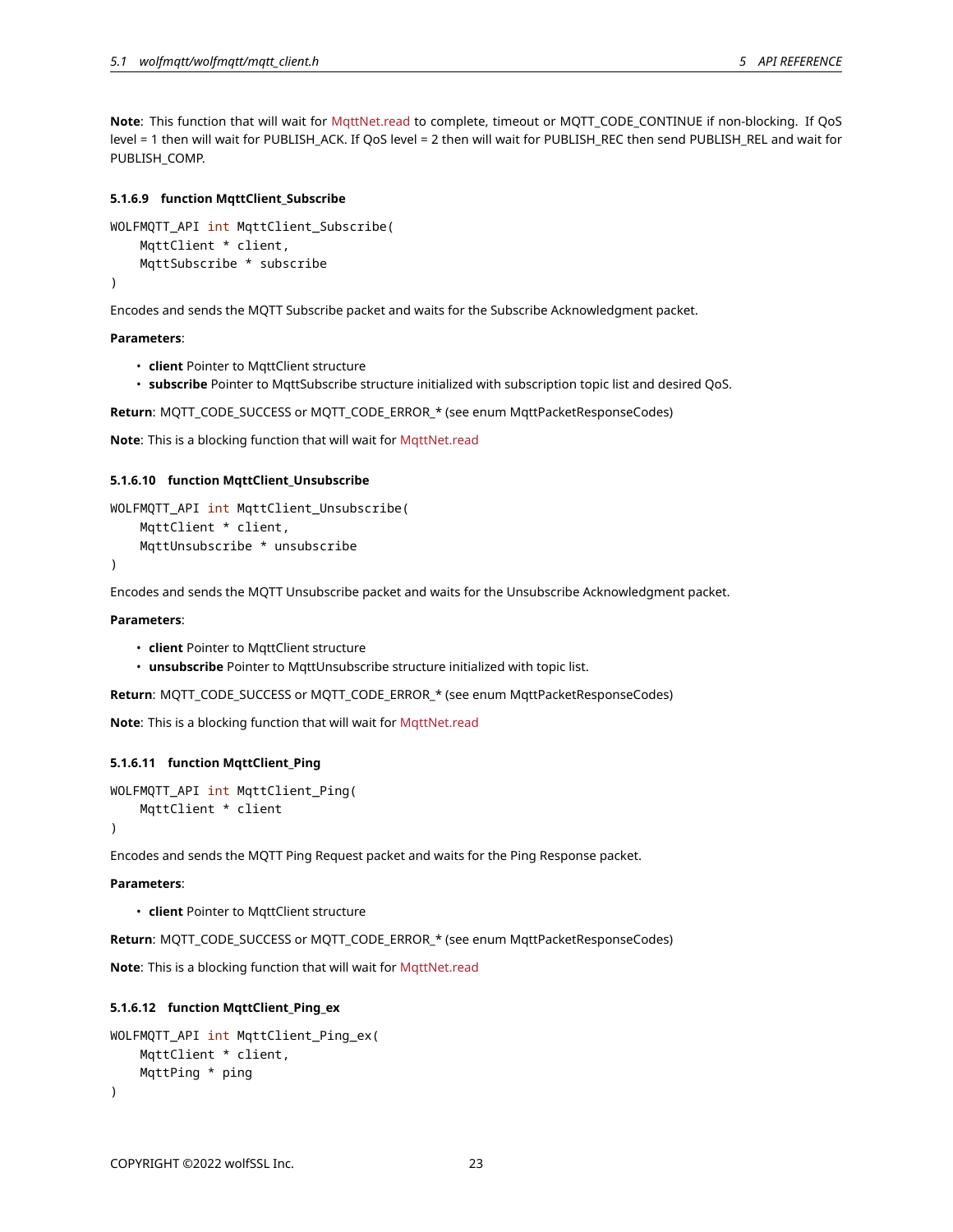Encodes and sends the MQTT Ping Request packet and waits for the Ping Response packet. This version takes a MqttPing structure and can be used with non-blocking applications.

#### **Parameters**:

- **client** Pointer to MqttClient structure
- **ping** Pointer to MqttPing structure

**Return**: MQTT\_CODE\_SUCCESS or MQTT\_CODE\_ERROR\_\* (see enum MqttPacketResponseCodes)

**Note**: This is a blocking function that will wait for MqttNet.read

#### **5.1.6.13 function MqttClient\_Auth**

```
WOLFMQTT_API int MqttClient_Auth(
    MqttClient * client,
    MqttAuth * auth
)
```
Encodes and sends the MQTT Authentication Request packet and waits for the Ping Response packet.

#### **Parameters**:

- **client** Pointer to MqttClient structure
- **auth** Pointer to MqttAuth structure

**Return**: MQTT\_CODE\_SUCCESS or MQTT\_CODE\_ERROR\_\* (see enum MqttPacketResponseCodes)

**Note**: This is a blocking function that will wait for MqttNet.read

### **5.1.6.14 function MqttClient\_PropsAdd**

```
WOLFMQTT_API MqttProp * MqttClient_PropsAdd(
    MqttProp ** head
)
```
Add a new property. Allocate a property structure and add it to the head of the list pointed to by head. To be used prior to calling packet command.

## **Parameters**:

• **head** Pointer-pointer to a property structure

**Return**: MQTT\_CODE\_SUCCESS or MQTT\_CODE\_ERROR\_BAD\_ARG

#### **5.1.6.15 function MqttClient\_PropsFree**

```
WOLFMQTT_API int MqttClient_PropsFree(
    MqttProp * head
```
)

Free property list. Deallocate the list pointed to by head. Must be used after the packet command that used MqttClient\_Prop\_Add.

#### **Parameters**:

• **head** Pointer-pointer to a property structure

**Return**: MQTT\_CODE\_SUCCESS or -1 on error (and sets errno)

#### **5.1.6.16 function MqttClient\_Disconnect**

```
WOLFMQTT API int MgttClient Disconnect(
    MqttClient * client
\lambda
```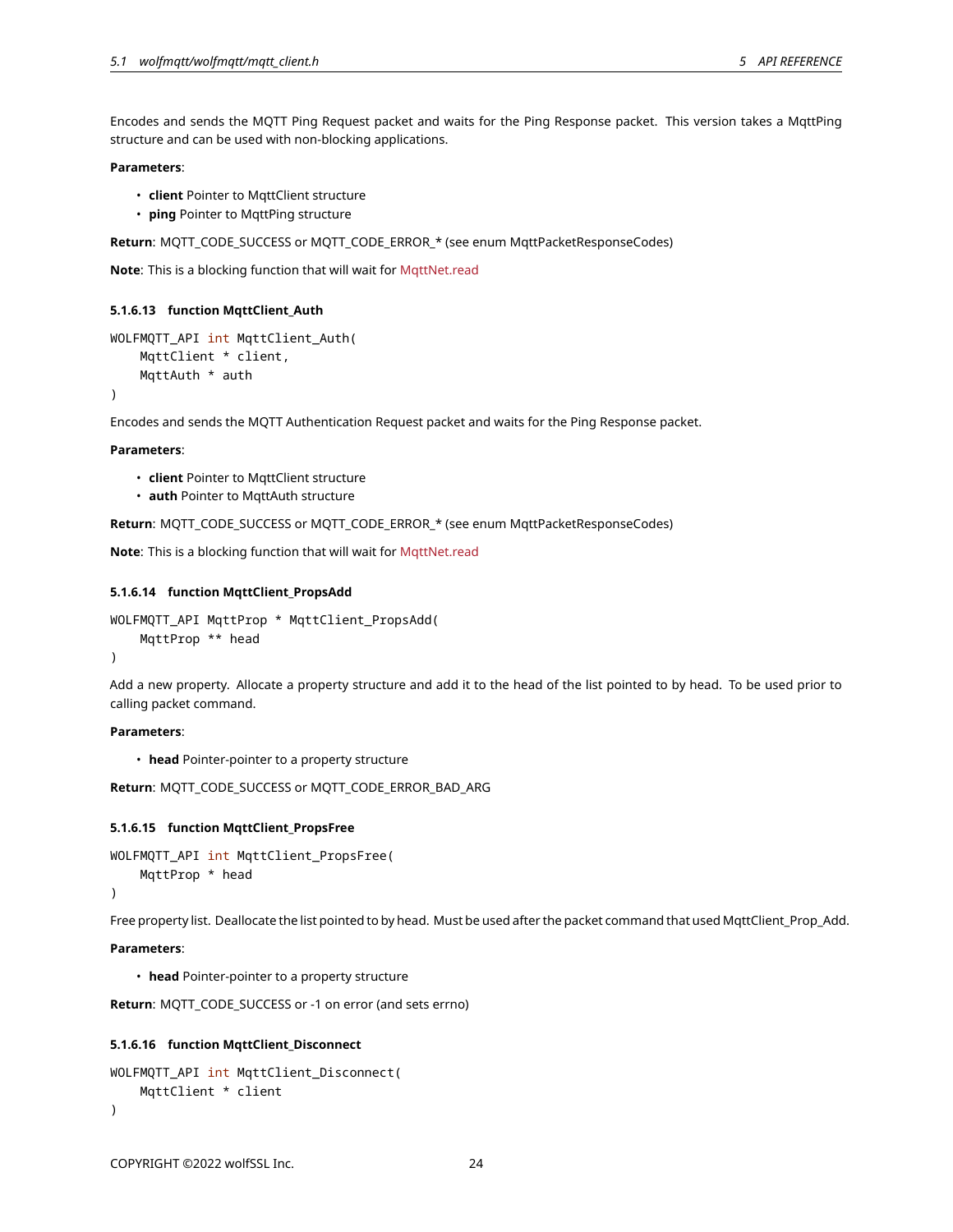Encodes and sends the MQTT Disconnect packet (no response)

### **Parameters**:

• **client** Pointer to MqttClient structure

**Return**: MQTT\_CODE\_SUCCESS or MQTT\_CODE\_ERROR\_\* (see enum MqttPacketResponseCodes)

**Note**: This is a non-blocking function that will try and send using MqttNet.write

# **5.1.6.17 function MqttClient\_Disconnect\_ex**

```
WOLFMQTT_API int MqttClient_Disconnect_ex(
    MqttClient * client,
    MqttDisconnect * disconnect
)
```
Encodes and sends the MQTT Disconnect packet (no response)

#### **Parameters**:

```
• client Pointer to MqttClient structure
```
• **disconnect** Pointer to MqttDisconnect structure. NULL is valid.

**Return**: MQTT\_CODE\_SUCCESS or MQTT\_CODE\_ERROR\_\* (see enum MqttPacketResponseCodes)

**Note**: This is a non-blocking function that will try and send using MqttNet.write

### **5.1.6.18 function MqttClient\_WaitMessage**

```
WOLFMQTT_API int MqttClient_WaitMessage(
    MqttClient * client,
    int timeout_ms
```
)

Waits for packets to arrive. Incoming publish messages will arrive via callback provided in MqttClient\_Init.

# **Parameters**:

- **client** Pointer to MqttClient structure
- **timeout\_ms** Milliseconds until read timeout

**Return**: MQTT\_CODE\_SUCCESS or MQTT\_CODE\_ERROR\_\* (see enum MqttPacketResponseCodes)

**Note**: This is a blocking function that will wait for MqttNet.read

### **5.1.6.19 function MqttClient\_WaitMessage\_ex**

```
WOLFMQTT_API int MqttClient_WaitMessage_ex(
    MqttClient * client,
    MqttObject * msg,
    int timeout_ms
)
```
Waits for packets to arrive. Incoming publish messages will arrive via callback provided in MqttClient\_Init.

# **Parameters**:

- **client** Pointer to MqttClient structure
- **msg** Pointer to MqttObject structure
- **timeout\_ms** Milliseconds until read timeout

**Return**: MQTT\_CODE\_SUCCESS or MQTT\_CODE\_ERROR\_\* (see enum MqttPacketResponseCodes)

**Note**: This is a blocking function that will wait for MqttNet.read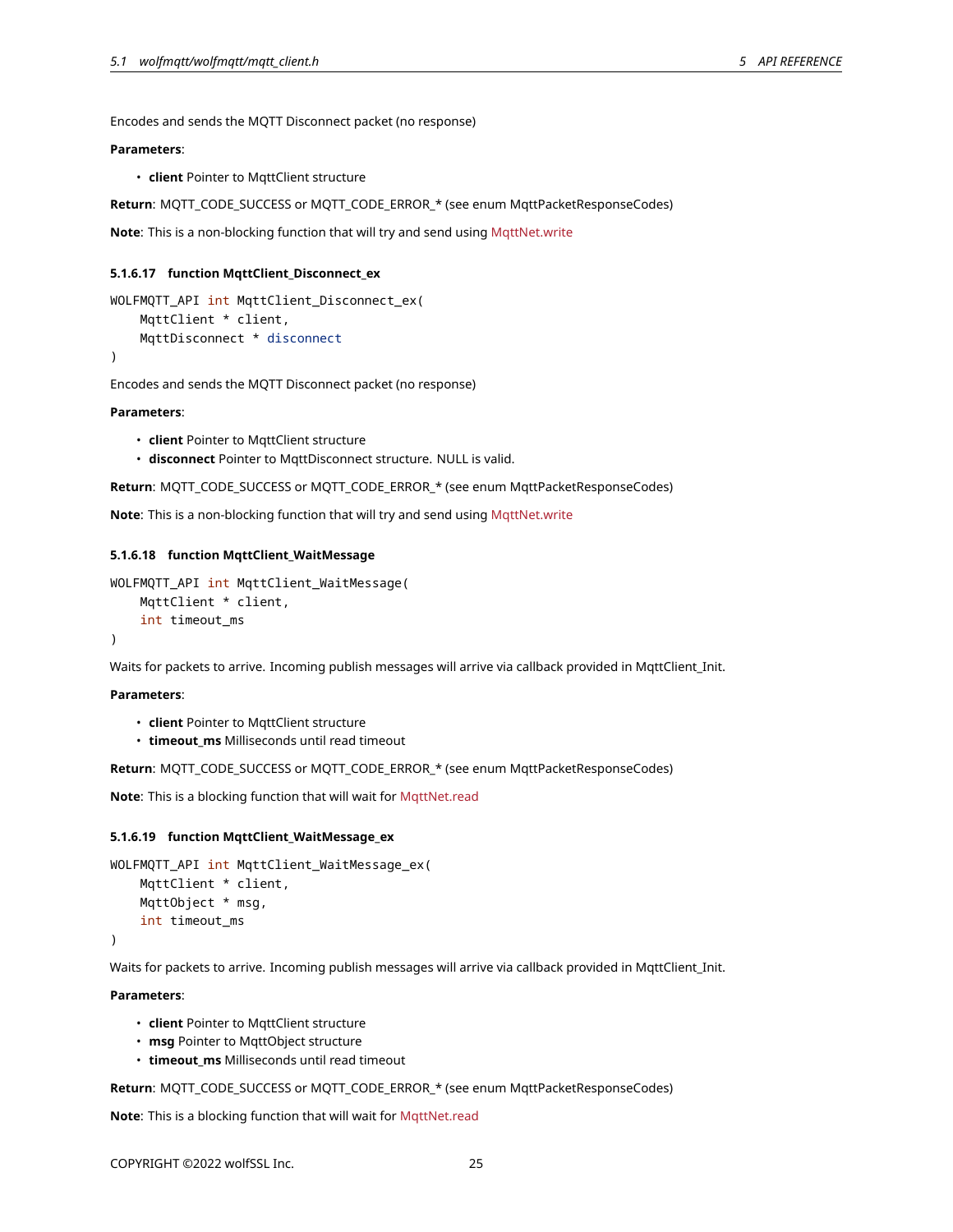### **5.1.6.20 function MqttClient\_CancelMessage**

```
WOLFMQTT_API int MqttClient_CancelMessage(
    MqttClient * client,
    MqttObject * msg
)
```
In a multi-threaded and non-blocking mode this allows you to cancel an MQTT object that was previously submitted.

#### **Parameters**:

- **client** Pointer to MqttClient structure
- **msg** Pointer to MqttObject structure

**Return**: MQTT\_CODE\_SUCCESS or MQTT\_CODE\_ERROR\_\* (see enum MqttPacketResponseCodes)

**Note**: This is a blocking function that will wait for MqttNet.read

### **5.1.6.21 function MqttClient\_NetConnect**

```
WOLFMQTT API int MattClient NetConnect(
    MqttClient * client,
    const char * host,
    word16 port,
    int timeout_ms,
    int use_tls,
    MqttTlsCb cb
```
)

Performs network connect with TLS (if use\_tls is non-zero value) Will perform the MqttTlsCb callback if use\_tls is non-zero value.

#### **Parameters**:

- **client** Pointer to MqttClient structure
- **host** Address of the broker server
- **port** Optional custom port. If zero will use defaults
- **use\_tls** If non-zero value will connect with and use TLS for encryption of data
- **cb** A function callback for configuration of the SSL context certificate checking
- **timeout\_ms** Milliseconds until read timeout

**Return**: MQTT\_CODE\_SUCCESS or MQTT\_CODE\_ERROR\_\* (see enum MqttPacketResponseCodes)

### **5.1.6.22 function MqttClient\_NetDisconnect**

```
WOLFMQTT_API int MqttClient_NetDisconnect(
    MqttClient * client
```
)

Performs a network disconnect.

#### **Parameters**:

• **client** Pointer to MqttClient structure

**Return**: MQTT\_CODE\_SUCCESS or MQTT\_CODE\_ERROR\_\* (see enum MqttPacketResponseCodes)

#### **5.1.6.23 function MqttClient\_GetProtocolVersion**

```
WOLFMQTT_API int MqttClient_GetProtocolVersion(
    MqttClient * client
)
```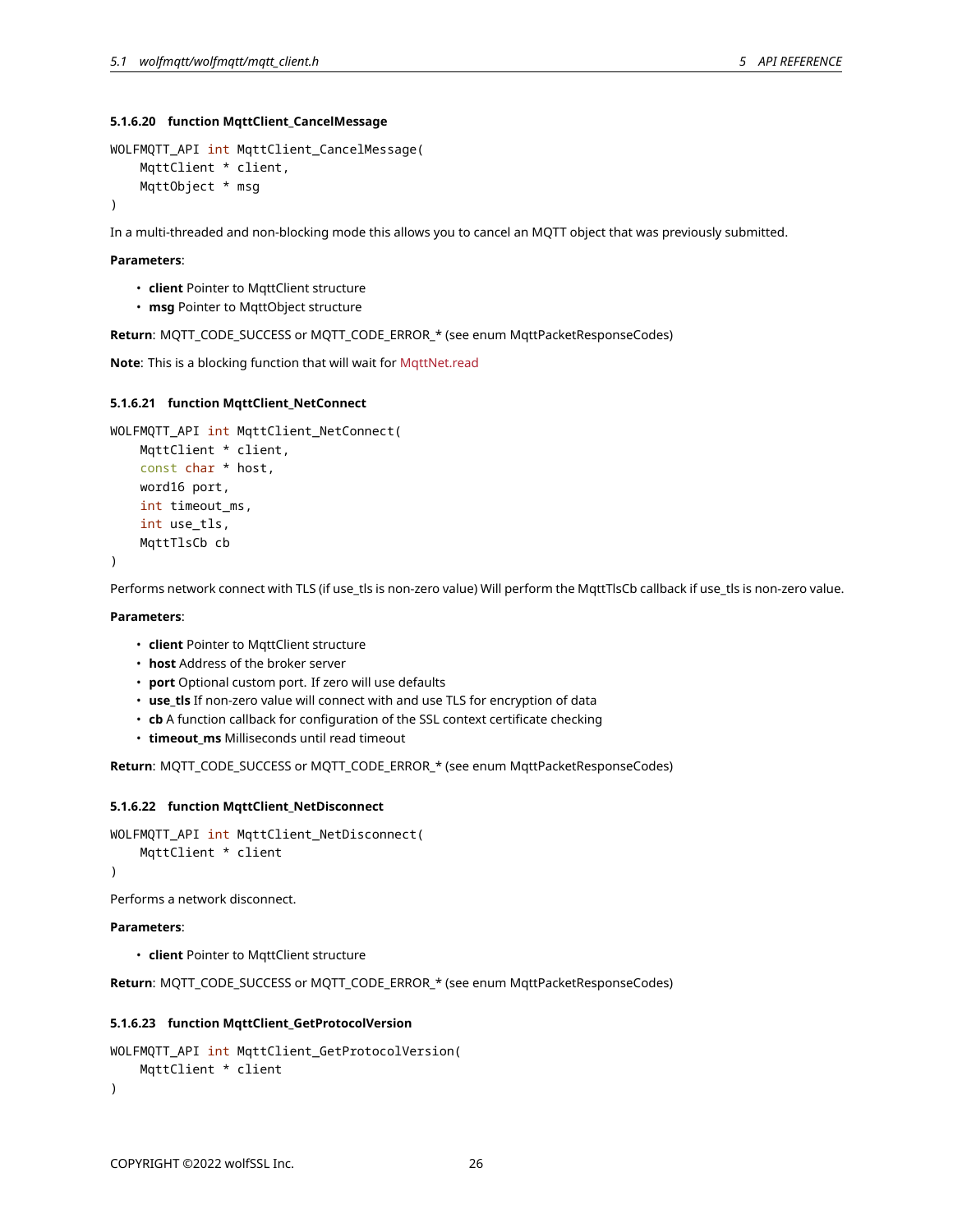Gets number version of connected protocol version.

### **Parameters**:

• **client** Pointer to MqttClient structure

**Return**: 4 (v3.1.1) or 5 (v5)

#### **5.1.6.24 function MqttClient\_GetProtocolVersionString**

```
const WOLFMQTT_API char * MqttClient_GetProtocolVersionString(
    MqttClient * client
)
```
Gets string version of connected protocol version.

#### **Parameters**:

• **client** Pointer to MqttClient structure

**Return**: String v3.1.1 or v5

#### **5.1.6.25 function MqttClient\_ReturnCodeToString**

```
const WOLFMQTT_API char * MqttClient_ReturnCodeToString(
    int return_code
)
```
Performs lookup of the WOLFMQTT\_API return values.

#### **Parameters**:

• **return\_code** The return value from a WOLFMQTT\_API function

**Return**: String representation of the return code

#### **5.1.6.26 function SN\_Client\_SearchGW**

```
WOLFMQTT_API int SN_Client_SearchGW(
    MqttClient * client,
    SN_SearchGw * search
)
```
Encodes and sends the a message to search for a gateway and waits for the gateway info response message.

### **Parameters**:

```
• client Pointer to MqttClient structure
```
• **search** Pointer to SN\_SearchGW structure initialized with hop radius.

**Return**: MQTT\_CODE\_SUCCESS or MQTT\_CODE\_ERROR\_\* (see enum MqttPacketResponseCodes)

**Note**: This is a blocking function that will wait for MqttNet.read

#### **5.1.6.27 function SN\_Client\_Connect**

```
WOLFMQTT_API int SN_Client_Connect(
    MqttClient * client,
    SN_Connect * connect
)
```
Encodes and sends the Connect packet and waits for the Connect Acknowledgment packet. If Will is enabled, the gateway prompts for LWT Topic and Message. Sending an empty will topic indicates that the client wishes to delete the Will topic and the Will message stored in the server.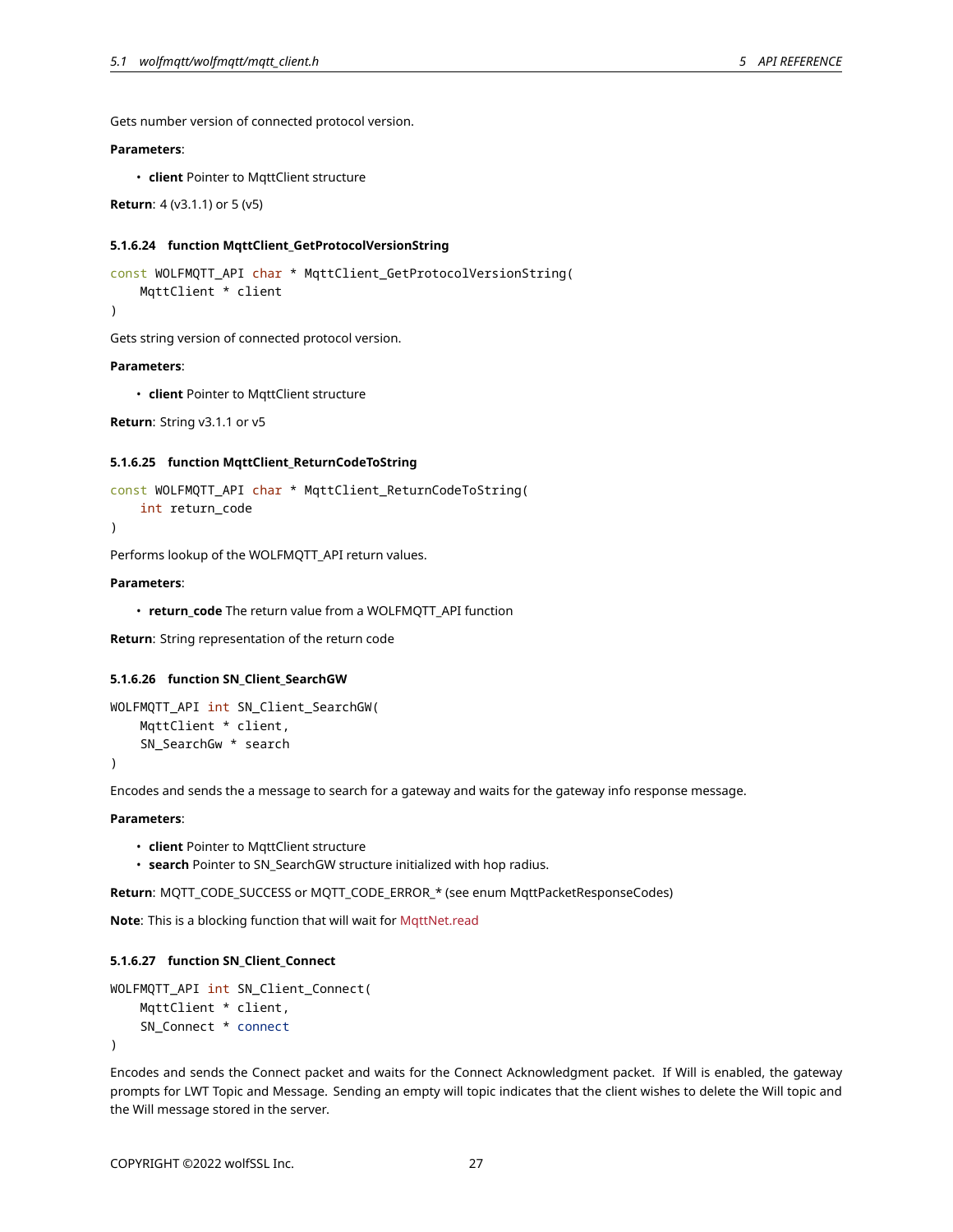#### **Parameters**:

- **client** Pointer to MqttClient structure
- **connect** Pointer to SN\_Connect structure initialized with connect parameters

**Return**: MQTT\_CODE\_SUCCESS or MQTT\_CODE\_ERROR\_\* (see enum MqttPacketResponseCodes)

**Note**: This is a blocking function that will wait for MqttNet.read

# **5.1.6.28 function SN\_Client\_WillTopicUpdate**

```
WOLFMQTT_API int SN_Client_WillTopicUpdate(
    MqttClient * client,
    SN_Will * will
)
```
Encodes and sends the MQTT-SN Will Topic Update packet. Sending a NULL 'will' indicates that the client wishes to delete the Will topic and the Will message stored in the server.

#### **Parameters**:

- **client** Pointer to MqttClient structure
- **will** Pointer to SN\_Will structure initialized with topic and message parameters. NULL is valid.

**Return**: MQTT\_CODE\_SUCCESS or MQTT\_CODE\_ERROR\_\* (see enum MqttPacketResponseCodes)

**Note**: This is a blocking function that will wait for MqttNet.read

#### **5.1.6.29 function SN\_Client\_WillMsgUpdate**

```
WOLFMQTT_API int SN_Client_WillMsgUpdate(
    MqttClient * client,
    SN_Will * will
)
```
Encodes and sends the MQTT-SN Will Message Update packet.

### **Parameters**:

- **client** Pointer to MqttClient structure
- **will** Pointer to SN\_Will structure initialized with topic and message parameters. NULL is valid.

**Return**: MQTT\_CODE\_SUCCESS or MQTT\_CODE\_ERROR\_\* (see enum MqttPacketResponseCodes)

**Note**: This is a blocking function that will wait for MqttNet.read

#### **5.1.6.30 function SN\_Client\_Register**

```
WOLFMQTT_API int SN_Client_Register(
    MqttClient * client,
    SN_Register * regist
)
```
Encodes and sends the MQTT-SN Register packet and waits for the Register Acknowledge packet. The Register packet is sent by a client to a GW for requesting a topic id value for the included topic name. It is also sent by a GW to inform a client about the topic id value it has assigned to the included topic name.

#### **Parameters**:

- **client** Pointer to MqttClient structure
- **regist** Pointer to SN\_Register structure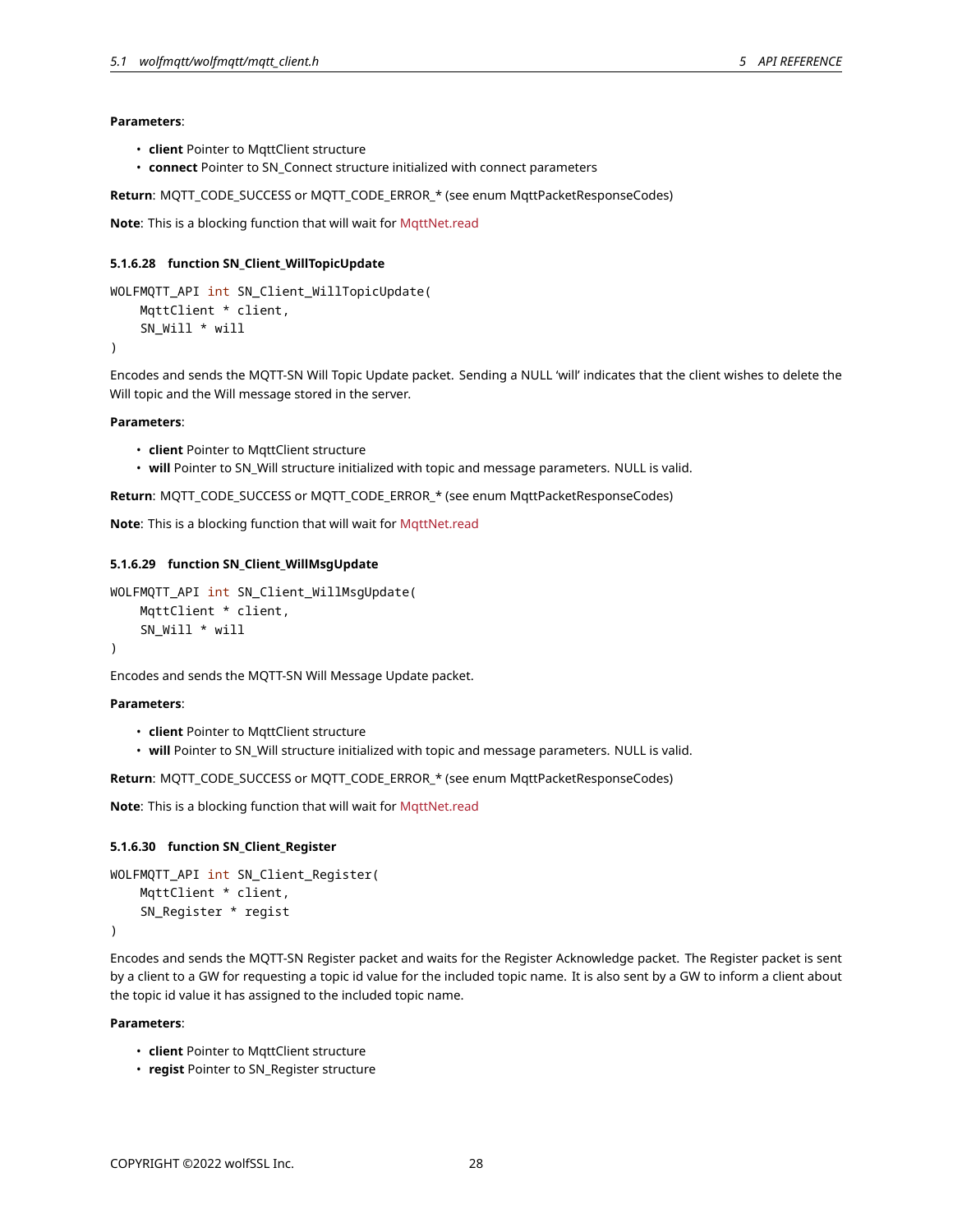**Return**: MQTT\_CODE\_SUCCESS or MQTT\_CODE\_ERROR\_\* (see enum MqttPacketResponseCodes)

**Note**: This is a blocking function that will wait for MqttNet.read

### **5.1.6.31 function SN\_Client\_SetRegisterCallback**

```
WOLFMQTT_API int SN_Client_SetRegisterCallback(
    MqttClient * client,
    SN_ClientRegisterCb regCb,
    void * ctx
)
```
Sets a register callback with custom context.

### **Parameters**:

- **client** Pointer to MqttClient structure (uninitialized is okay)
- **regCb** Pointer to register callback function
- **ctx** Pointer to your own context

**Return**: MQTT\_CODE\_SUCCESS or MQTT\_CODE\_ERROR\_BAD\_ARG

# **5.1.6.32 function SN\_Client\_Publish**

```
WOLFMQTT_API int SN_Client_Publish(
    MqttClient * client,
    SN_Publish * publish
)
```
Encodes and sends the MQTT-SN Publish packet and waits for the Publish response (if QoS > 0).

#### **Parameters**:

- **client** Pointer to MqttClient structure
- **publish** Pointer to SN\_Publish structure initialized with message data Note: SN\_Publish and MqttMessage are same structure.

**Return**: MQTT\_CODE\_SUCCESS or MQTT\_CODE\_ERROR\_\* (see enum MqttPacketResponseCodes)

**Note**: This is a blocking function that will wait for MqttNet.read If QoS level = 1 then will wait for PUBLISH\_ACK. If QoS level = 2 then will wait for PUBLISH\_REC then send PUBLISH\_REL and wait for PUBLISH\_COMP.

#### **5.1.6.33 function SN\_Client\_Subscribe**

```
WOLFMQTT_API int SN_Client_Subscribe(
    MqttClient * client,
    SN_Subscribe * subscribe
)
```
Encodes and sends the MQTT-SN Subscribe packet and waits for the Subscribe Acknowledgment packet containing the assigned topic ID.

### **Parameters**:

- **client** Pointer to MqttClient structure
- **subscribe** Pointer to SN\_Subscribe structure initialized with subscription topic list and desired QoS.

**Return**: MQTT\_CODE\_SUCCESS or MQTT\_CODE\_ERROR\_\* (see enum MqttPacketResponseCodes)

**Note**: This is a blocking function that will wait for MqttNet.read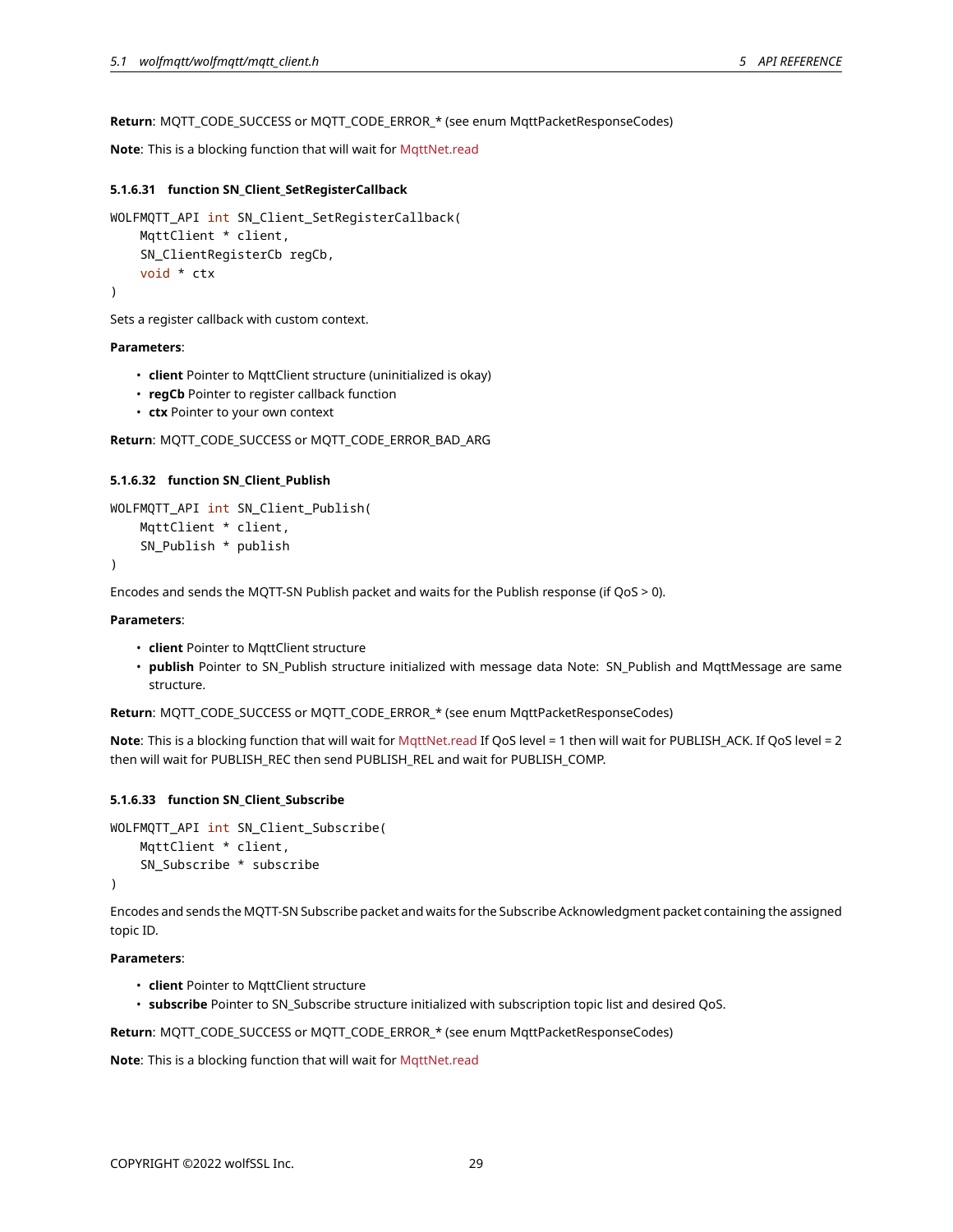# **5.1.6.34 function SN\_Client\_Unsubscribe**

```
WOLFMQTT_API int SN_Client_Unsubscribe(
    MqttClient * client,
    SN_Unsubscribe * unsubscribe
```
)

Encodes and sends the MQTT-SN Unsubscribe packet and waits for the Unsubscribe Acknowledgment packet.

#### **Parameters**:

- **client** Pointer to MqttClient structure
- **unsubscribe** Pointer to SN\_Unsubscribe structure initialized with topic ID.

**Return**: MQTT\_CODE\_SUCCESS or MQTT\_CODE\_ERROR\_\* (see enum MqttPacketResponseCodes)

**Note**: This is a blocking function that will wait for MqttNet.read

## **5.1.6.35 function SN\_Client\_Disconnect**

```
WOLFMQTT API int SN Client Disconnect(
    MqttClient * client
\lambda
```
Encodes and sends the MQTT-SN Disconnect packet. Client may send the disconnect with a duration to indicate the client is entering the "asleep" state.

#### **Parameters**:

• **client** Pointer to MqttClient structure

**Return**: MQTT\_CODE\_SUCCESS or MQTT\_CODE\_ERROR\_\* (see enum MqttPacketResponseCodes)

**Note**: This is a non-blocking function that will try and send using MqttNet.write

### **5.1.6.36 function SN\_Client\_Disconnect\_ex**

```
WOLFMQTT_API int SN_Client_Disconnect_ex(
    MqttClient * client,
    SN_Disconnect * disconnect
```
)

Encodes and sends the MQTT-SN Disconnect packet. Client may send the disconnect with a duration to indicate the client is entering the "asleep" state.

#### **Parameters**:

```
• client Pointer to MqttClient structure
```
• **disconnect** Pointer to SN\_Disconnect structure. NULL is valid.

**Return**: MQTT\_CODE\_SUCCESS or MQTT\_CODE\_ERROR\_\* (see enum MqttPacketResponseCodes)

**Note**: This is a non-blocking function that will try and send using MqttNet.write

#### **5.1.6.37 function SN\_Client\_Ping**

```
WOLFMQTT_API int SN_Client_Ping(
    MqttClient * client,
    SN_PingReq * ping
)
```
Encodes and sends the MQTT-SN Ping Request packet and waits for the Ping Response packet. If client is in the "asleep" state and wants to notify the gateway that it is entering the "awake" state, it should add it's client ID to the ping request.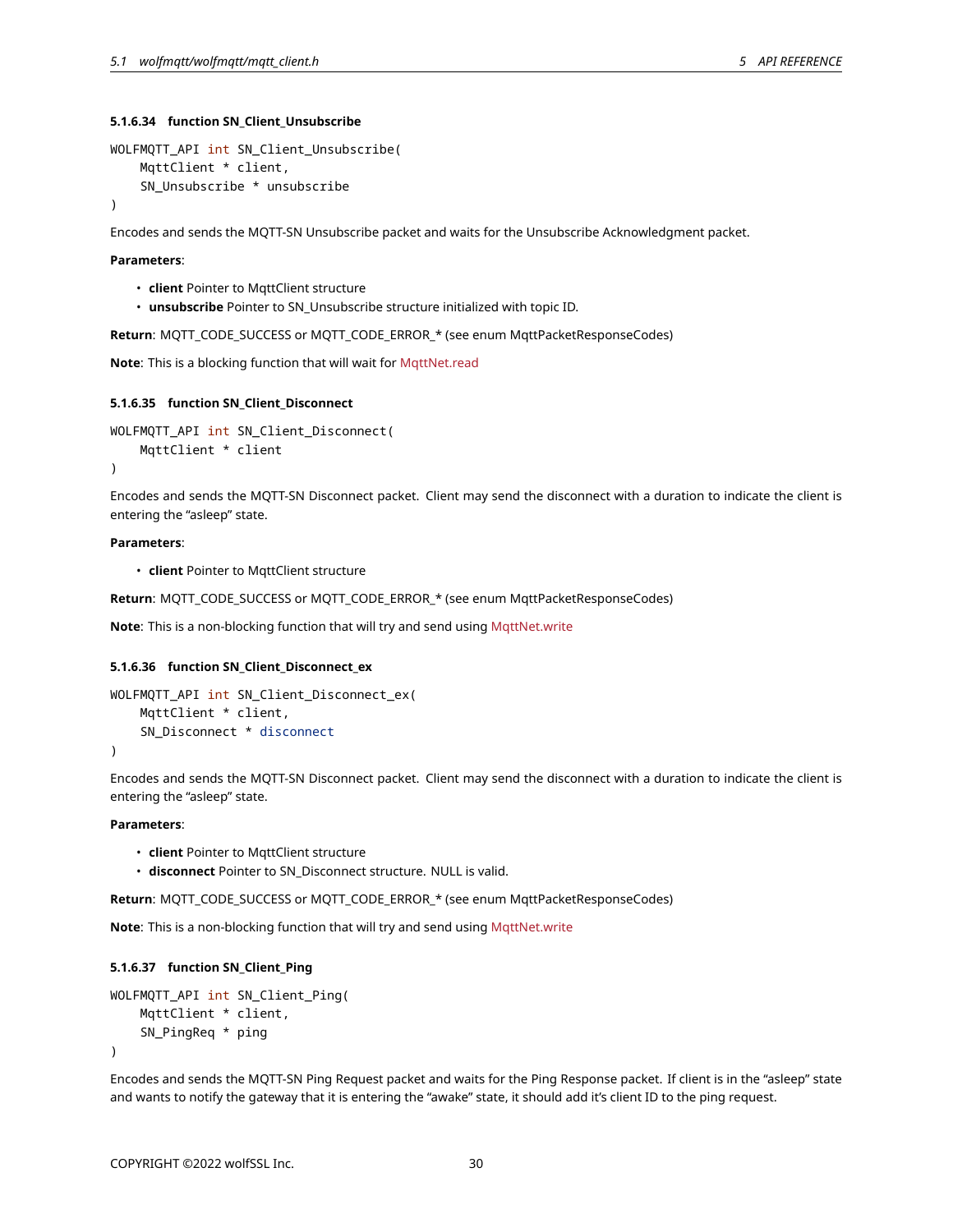#### **Parameters**:

- **client** Pointer to MqttClient structure
- **ping** Pointer to SN\_PingReq structure. NULL is valid.

**Return**: MQTT\_CODE\_SUCCESS or MQTT\_CODE\_ERROR\_\* (see enum MqttPacketResponseCodes)

**Note**: This is a blocking function that will wait for MqttNet.read

# **5.1.6.38 function SN\_Client\_WaitMessage**

```
WOLFMQTT_API int SN_Client_WaitMessage(
    MqttClient * client,
    int timeout_ms
)
```
Waits for packets to arrive. Incoming publish messages will arrive via callback provided in MqttClient\_Init.

## **Parameters**:

- **client** Pointer to MqttClient structure
- **timeout\_ms** Milliseconds until read timeout

**Return**: MQTT\_CODE\_SUCCESS or MQTT\_CODE\_ERROR\_\* (see enum MqttPacketResponseCodes)

**Note**: This is a blocking function that will wait for MqttNet.read

# **5.1.6.39 function SN\_Client\_WaitMessage\_ex**

```
WOLFMQTT_API int SN_Client_WaitMessage_ex(
    MqttClient * client,
    SN_Object * packet_obj,
    int timeout_ms
)
```
#### <span id="page-30-0"></span>**5.1.7 Attributes Documentation**

#### <span id="page-30-2"></span>**5.1.7.1 variable C**

```
C \leftarrow#endif
```

```
#if !defined(WOLFMQTT_USER_SETTINGS) && \
    !defined(_WIN32) && !defined(USE_WINDOWS_API)
   #include <wolfmqtt/options.h>
#endif
#include "wolfmqtt/mqtt_types.h"
#include "wolfmqtt/mqtt_packet.h"
#include "wolfmqtt/mqtt_socket.h"
#if defined(WOLFMQTT_PROPERTY_CB) && !defined(WOLFMQTT_V5)
   #error "WOLFMQTT_V5 must be defined to use WOLFMQTT_PROPERTY_CB"
#endif
```
<span id="page-30-1"></span>**struct** \_MqttClient;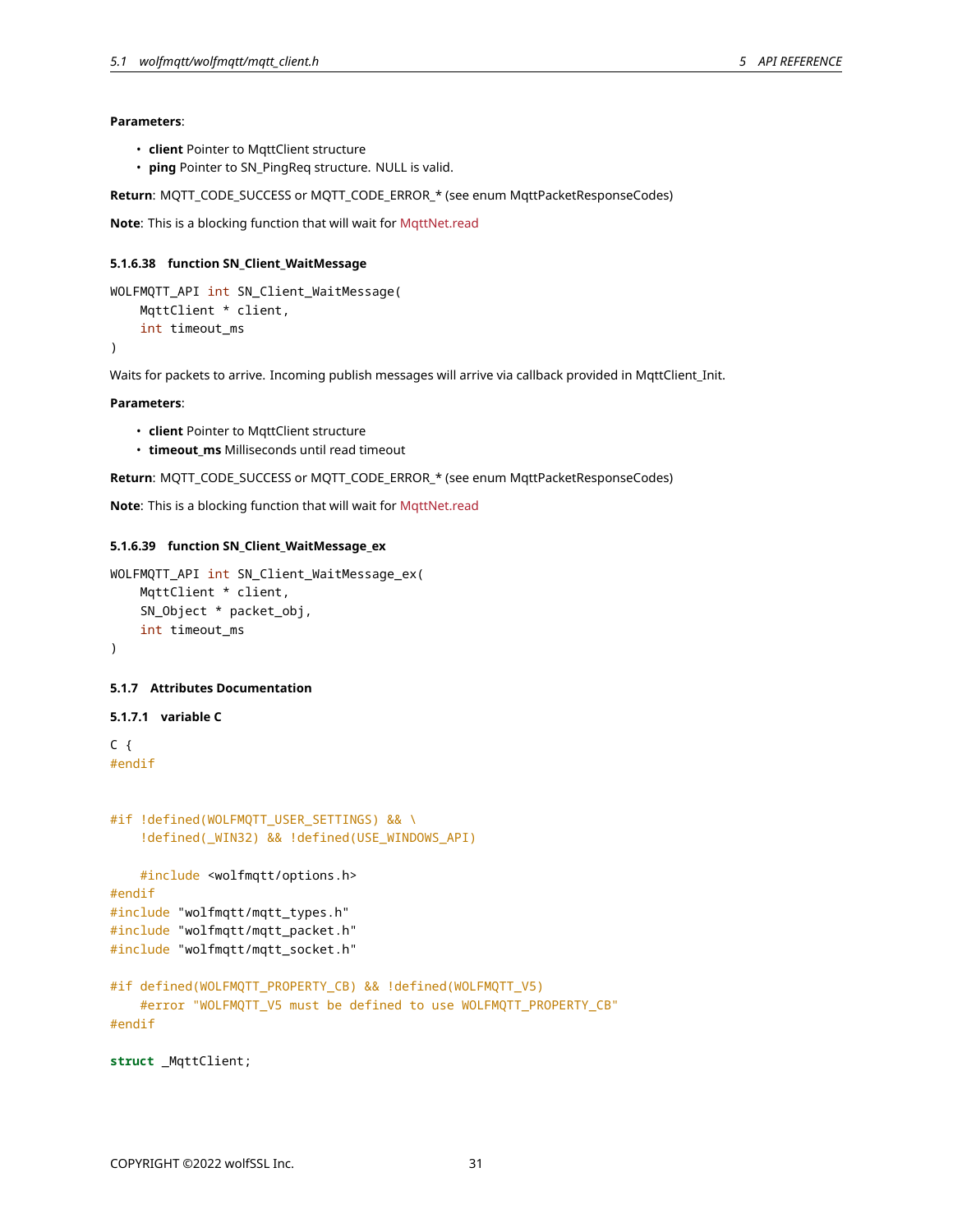```
5.1.8 Source code
```

```
/* mqtt_client.h
 *
 * Copyright (C) 2006-2022 wolfSSL Inc.
 *
 * This file is part of wolfMQTT.
 *
* wolfMQTT is free software; you can redistribute it and/or modify
 * it under the terms of the GNU General Public License as published by
 * the Free Software Foundation; either version 2 of the License, or
 * (at your option) any later version.
 *
 * wolfMQTT is distributed in the hope that it will be useful,
 * but WITHOUT ANY WARRANTY; without even the implied warranty of
 * MERCHANTABILITY or FITNESS FOR A PARTICULAR PURPOSE. See the
 * GNU General Public License for more details.
 *
* You should have received a copy of the GNU General Public License
 * along with this program; if not, write to the Free Software
 * Foundation, Inc., 51 Franklin Street, Fifth Floor, Boston, MA 02110-1335, USA
*/
/* Implementation by: David Garske
 * Based on specification for MQTT v3.1.1
* See http://mqtt.org/documentation for additional MQTT documentation.
*/
#ifndef WOLFMQTT_CLIENT_H
#define WOLFMQTT_CLIENT_H
#ifdef __cplusplus
   extern "C" {
#endif
/* Windows uses the vs_settings.h file included vis mqtt_types.h */
#if !defined(WOLFMQTT_USER_SETTINGS) && \
   !defined(_WIN32) && !defined(USE_WINDOWS_API)
    /* If options.h is missing use the "./configure" script. Otherwise, copy
    * the template "wolfmqtt/options.h.in" into "wolfmqtt/options.h" */
    #include <wolfmqtt/options.h>
#endif
#include "wolfmqtt/mqtt_types.h"
#include "wolfmqtt/mqtt_packet.h"
#include "wolfmqtt/mqtt_socket.h"
#if defined(WOLFMQTT_PROPERTY_CB) && !defined(WOLFMQTT_V5)
    #error "WOLFMQTT_V5 must be defined to use WOLFMQTT_PROPERTY_CB"
#endif
struct _MqttClient;
typedef int (*MqttMsgCb)(struct _MqttClient *client, MqttMessage *message,
```

```
byte msg_new, byte msg_done);
```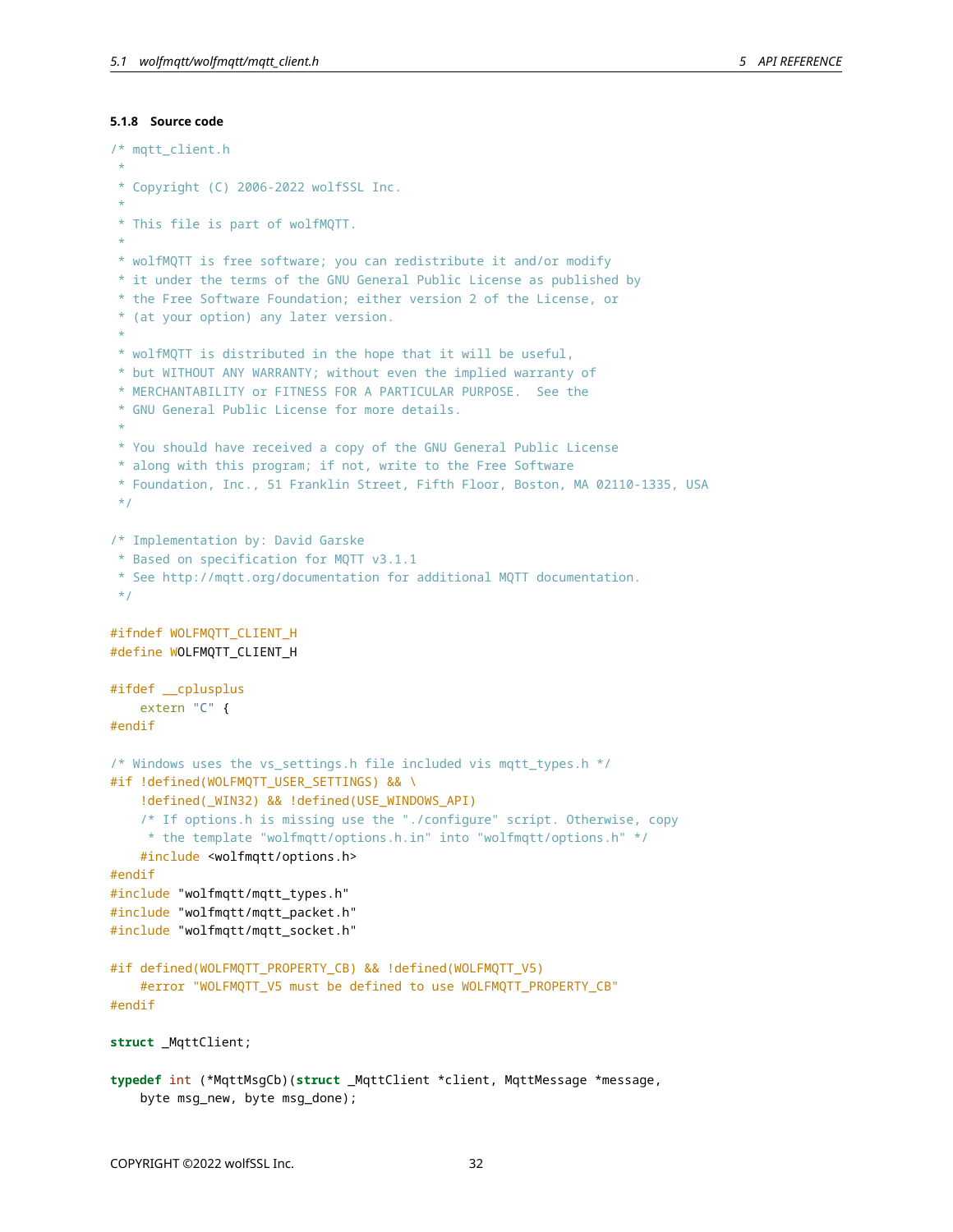**typedef** int (\*MqttPublishCb)(MqttPublish\* publish);

```
/* Client flags */
enum MqttClientFlags {
    MQTT_CLIENT_FLAG_IS_CONNECTED = 0x01,
    MQTT_CLIENT_FLAG_IS_TLS = 0x02,
};
typedef enum _MqttPkStat {
    MQTT_PK_BEGIN,
    MQTT_PK_READ_HEAD,
    MQTT_PK_READ,
} MqttPkStat;
typedef struct _MqttPkRead {
    MqttPkStat stat;
    int header_len;
    int remain_len;
    int buf_len;
} MqttPkRead;
typedef struct _MqttSk {
    int pos;
    int len;
} MqttSk;
#ifdef WOLFMQTT_DISCONNECT_CB
    typedef int (*MqttDisconnectCb)(struct _MqttClient* client, int error_code, void* ctx);
#endif
#ifdef WOLFMQTT_PROPERTY_CB
    typedef int (*MqttPropertyCb)(struct _MqttClient* client, MqttProp* head, void* ctx);
#endif
#ifdef WOLFMQTT_SN
```
**typedef** int (\*SN\_ClientRegisterCb)(word16 topicId, const char\* topicName, void \*reg\_ctx); #endif

```
/* Client structure */
typedef struct _MqttClient {
   word32 flags; /* MqttClientFlags */
   int cmd_timeout_ms;
   byte *tx_buf;
   int tx_buf_len;
   byte *rx_buf;
   int rx_buf_len;
   MqttNet *net; /* Pointer to network callbacks and context */
#ifdef ENABLE_MQTT_TLS
   MqttTls tls; /* WolfSSL context for TLS */
#endif
```
MqttPkRead packet;  $/*$  publish packet state - protected by read lock  $*/$ MqttPublishResp packetAck; /\* publish ACK - protected by write lock \*/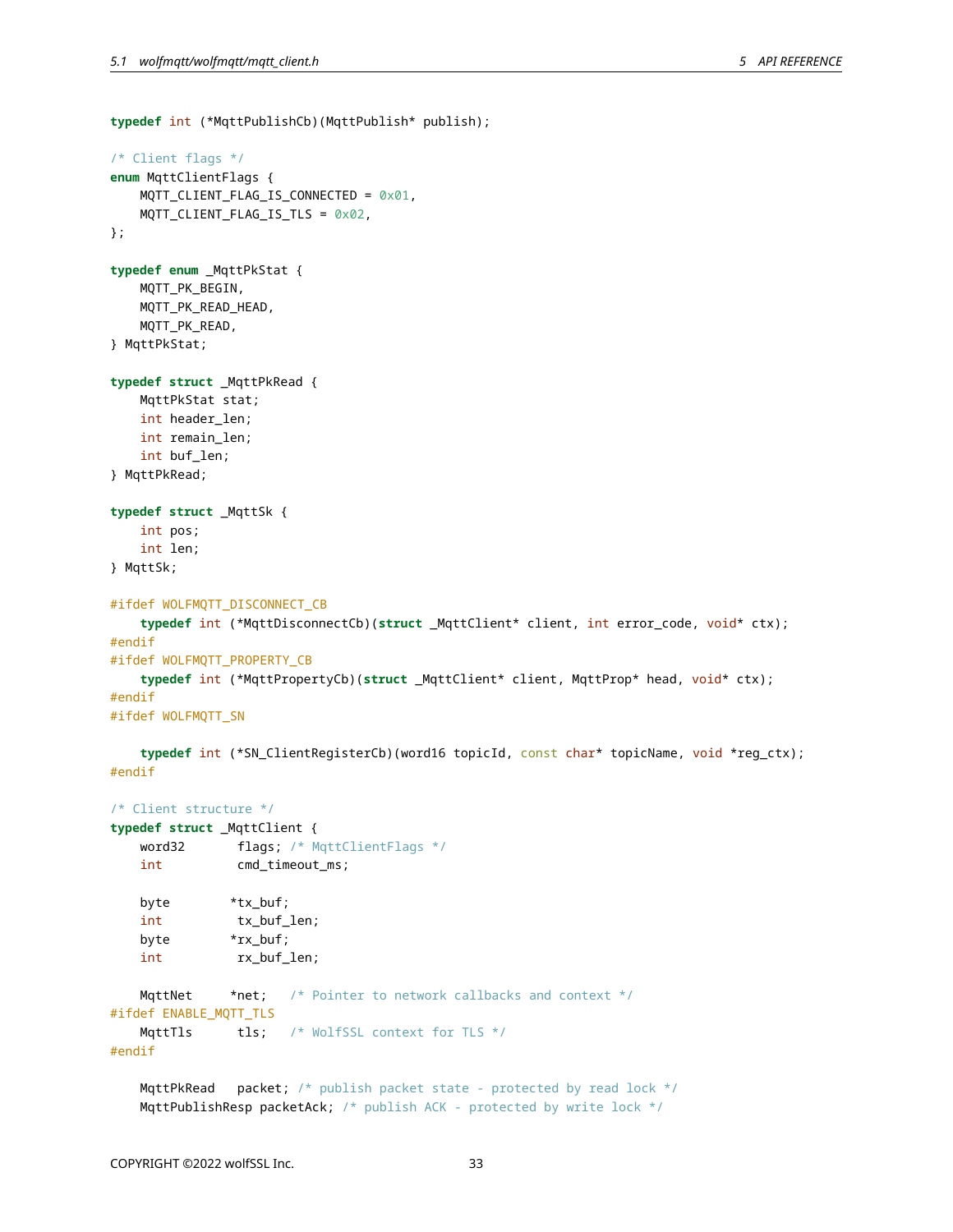```
MqttSk read; /* read socket state - protected by read lock */
   MqttSk write; /* write socket state - protected by write lock */MqttMsgCb msg_cb;
   MqttObject msg; /* generic incoming message used by MqttClient_WaitType */
#ifdef WOLFMQTT_SN
   SN_Object msgSN;
   SN ClientRegisterCb reg cb;
   void *reg_ctx;
#endif
   void* ctx; /* user supplied context for publish callbacks */
#ifdef WOLFMQTT_V5
   word32 packet_sz_max; /* Server property */
   byte max_qos; /* Server property */
   byte retain_avail; /* Server property */
   byte enable_eauth; /* Enhanced authentication */
   byte protocol_level;
#endif
#ifdef WOLFMQTT_DISCONNECT_CB
   MqttDisconnectCb disconnect_cb;
   void *disconnect ctx;
#endif
#ifdef WOLFMQTT_PROPERTY_CB
   MqttPropertyCb property_cb;
   void *property_ctx;
#endif
#ifdef WOLFMQTT_MULTITHREAD
   wm_Sem lockSend;
   wm_Sem lockRecv;
   wm_Sem lockClient;
   struct _MqttPendResp* firstPendResp; /* protected with client lock */
   struct _MqttPendResp* lastPendResp; /* protected with client lock */
#endif
#if defined(WOLFMQTT_NONBLOCK) && defined(WOLFMQTT_DEBUG_CLIENT)
   int lastRc;
#endif
} MqttClient;
/* Application Interfaces */
WOLFMQTT_API int MqttClient_Init(
   MqttClient *client,
   MqttNet *net,
   MqttMsgCb msg_cb,
   byte *tx_buf, int tx_buf_len,
   byte *rx_buf, int rx_buf_len,
   int cmd_timeout_ms);
WOLFMQTT_API void MqttClient_DeInit(MqttClient *client);
#ifdef WOLFMQTT_DISCONNECT_CB
```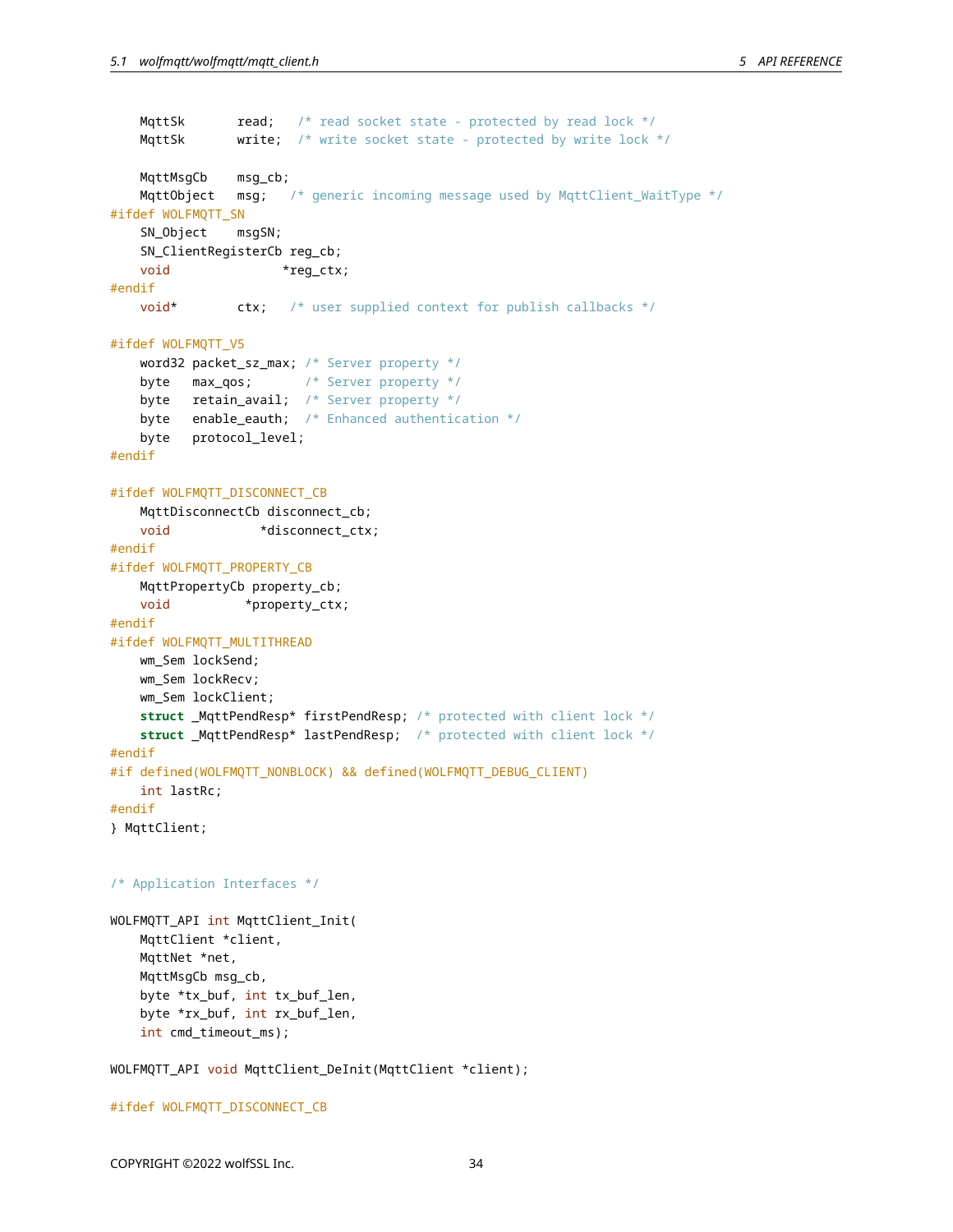```
WOLFMQTT_API int MqttClient_SetDisconnectCallback(
    MqttClient *client,
    MqttDisconnectCb discb,
    void* ctx);
#endif
#ifdef WOLFMQTT_PROPERTY_CB
WOLFMQTT_API int MqttClient_SetPropertyCallback(
    MqttClient *client,
    MqttPropertyCb propCb,
    void* ctx);
#endif
WOLFMQTT_API int MqttClient_Connect(
    MqttClient *client,
    MqttConnect *connect);
WOLFMQTT_API int MqttClient_Publish(
    MqttClient *client,
    MqttPublish *publish);
WOLFMQTT_API int MqttClient_Publish_ex(
    MqttClient *client,
    MqttPublish *publish,
    MqttPublishCb pubCb);
#ifdef WOLFMQTT_MULTITHREAD
WOLFMQTT_API int MqttClient_Publish_WriteOnly(
    MqttClient *client,
    MqttPublish *publish,
    MqttPublishCb pubCb);
#endif
WOLFMQTT_API int MqttClient_Subscribe(
```
MqttClient \*client, MqttSubscribe \*subscribe);

WOLFMQTT\_API int MqttClient\_Unsubscribe( MqttClient \*client, MqttUnsubscribe \*unsubscribe);

```
WOLFMQTT_API int MqttClient_Ping(
    MqttClient *client);
```
WOLFMQTT\_API int MqttClient\_Ping\_ex(MqttClient \*client, MqttPing\* ping);

### #ifdef WOLFMQTT\_V5

```
WOLFMQTT_API int MqttClient_Auth(
    MqttClient *client,
```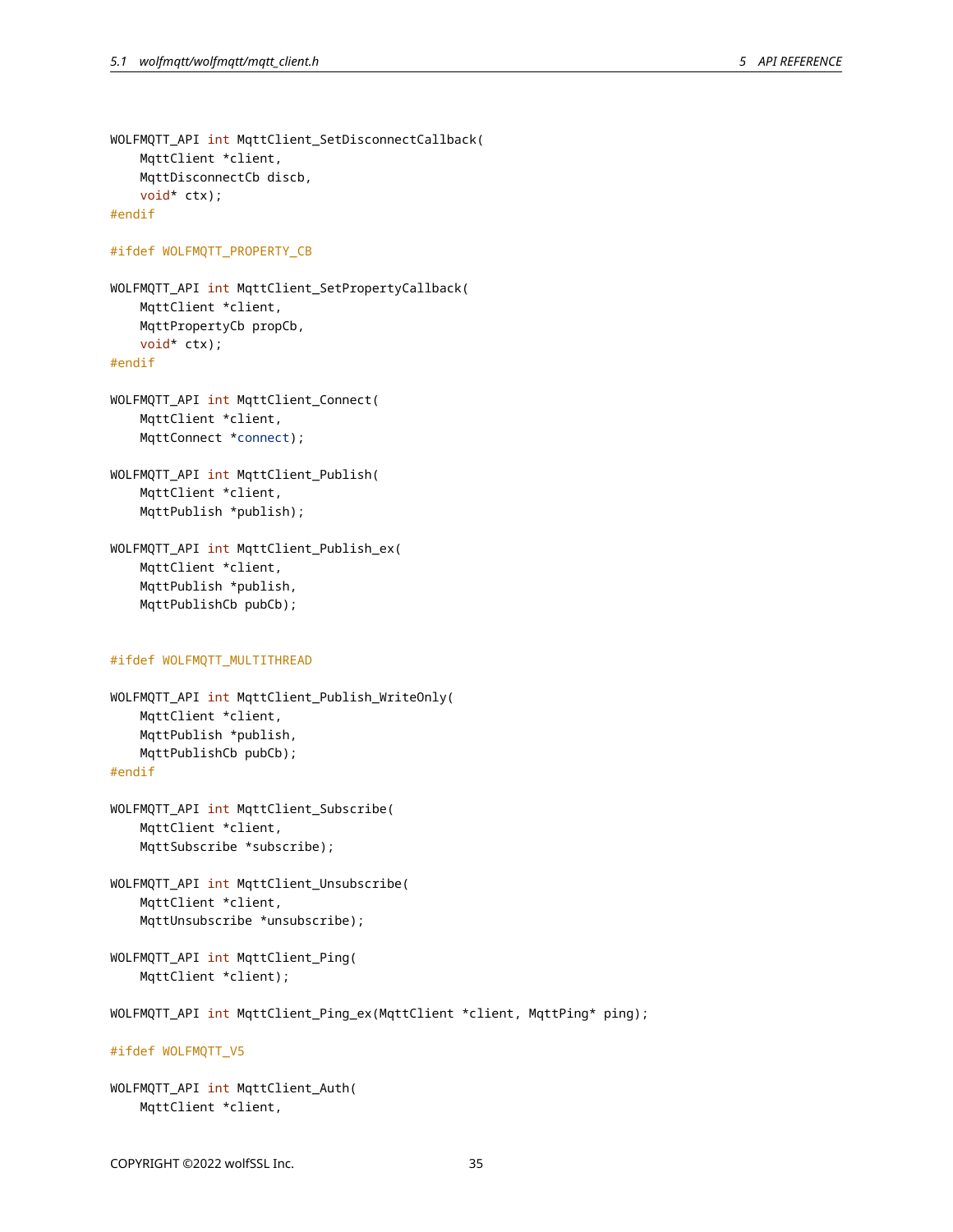```
MqttAuth *auth);
WOLFMQTT_API MqttProp* MqttClient_PropsAdd(
    MqttProp **head);
WOLFMQTT_API int MqttClient_PropsFree(
    MqttProp *head);
#endif
WOLFMQTT_API int MqttClient_Disconnect(
    MqttClient *client);
WOLFMQTT_API int MqttClient_Disconnect_ex(
    MqttClient *client,
    MqttDisconnect *disconnect);
WOLFMQTT_API int MqttClient_WaitMessage(
    MqttClient *client,
    int timeout ms);
WOLFMQTT_API int MqttClient_WaitMessage_ex(
    MqttClient *client,
    MqttObject* msg,
    int timeout_ms);
WOLFMQTT_API int MqttClient_CancelMessage(
    MqttClient *client,
    MqttObject* msg);
WOLFMQTT_API int MqttClient_NetConnect(
    MqttClient *client,
    const char *host,
   word16 port,
    int timeout_ms,
    int use_tls,
    MqttTlsCb cb);
WOLFMQTT API int MgttClient NetDisconnect(
    MqttClient *client);
WOLFMQTT_API int MqttClient_GetProtocolVersion(MqttClient *client);
WOLFMQTT_API const char* MqttClient_GetProtocolVersionString(MqttClient *client);
#ifndef WOLFMQTT_NO_ERROR_STRINGS
WOLFMQTT_API const char* MqttClient_ReturnCodeToString(
    int return_code);
#else
    #define MqttClient_ReturnCodeToString(x) \
```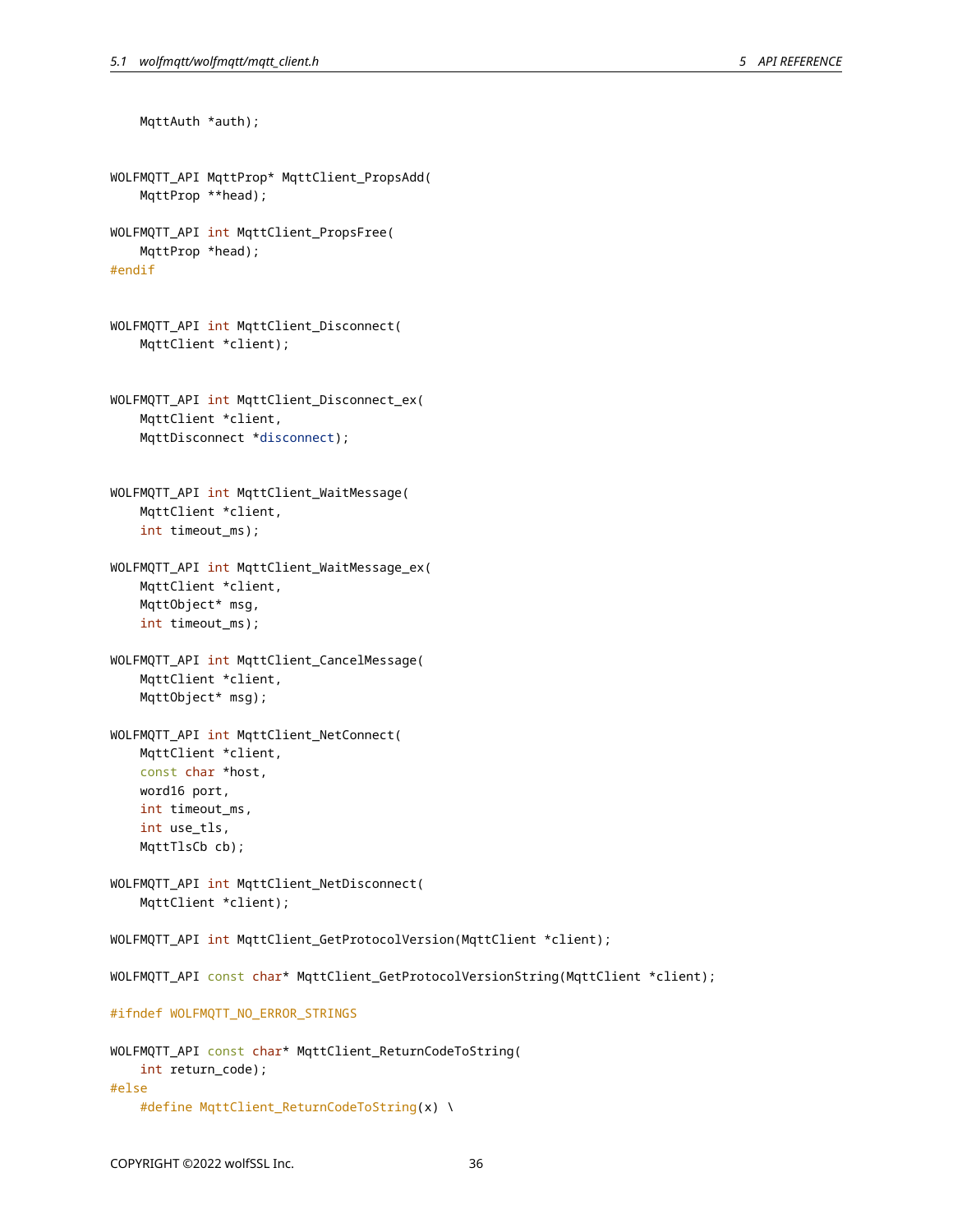```
"not compiled in"
#endif /* WOLFMQTT_NO_ERROR_STRINGS */
#ifdef WOLFMQTT_SN
WOLFMQTT_API int SN_Client_SearchGW(
        MqttClient *client,
        SN SearchGw *search);
WOLFMQTT_API int SN_Client_Connect(
    MqttClient *client,
    SN_Connect *connect);
WOLFMQTT_API int SN_Client_WillTopicUpdate(MqttClient *client, SN_Will *will);
WOLFMQTT_API int SN_Client_WillMsgUpdate(MqttClient *client, SN_Will *will);
WOLFMQTT_API int SN_Client_Register(
    MqttClient *client,
    SN_Register *regist);
WOLFMQTT_API int SN_Client_SetRegisterCallback(
    MqttClient *client,
    SN_ClientRegisterCb regCb,
    void* ctx);
WOLFMQTT_API int SN_Client_Publish(
    MqttClient *client,
    SN_Publish *publish);
WOLFMQTT_API int SN_Client_Subscribe(
    MqttClient *client,
    SN_Subscribe *subscribe);
WOLFMQTT_API int SN_Client_Unsubscribe(
    MqttClient *client,
    SN_Unsubscribe *unsubscribe);
WOLFMQTT_API int SN_Client_Disconnect(
    MqttClient *client);
WOLFMQTT_API int SN_Client_Disconnect_ex(
    MqttClient *client,
    SN_Disconnect *disconnect);
WOLFMQTT_API int SN_Client_Ping(
    MqttClient *client,
    SN_PingReq *ping);
WOLFMQTT_API int SN_Client_WaitMessage(
    MqttClient *client,
```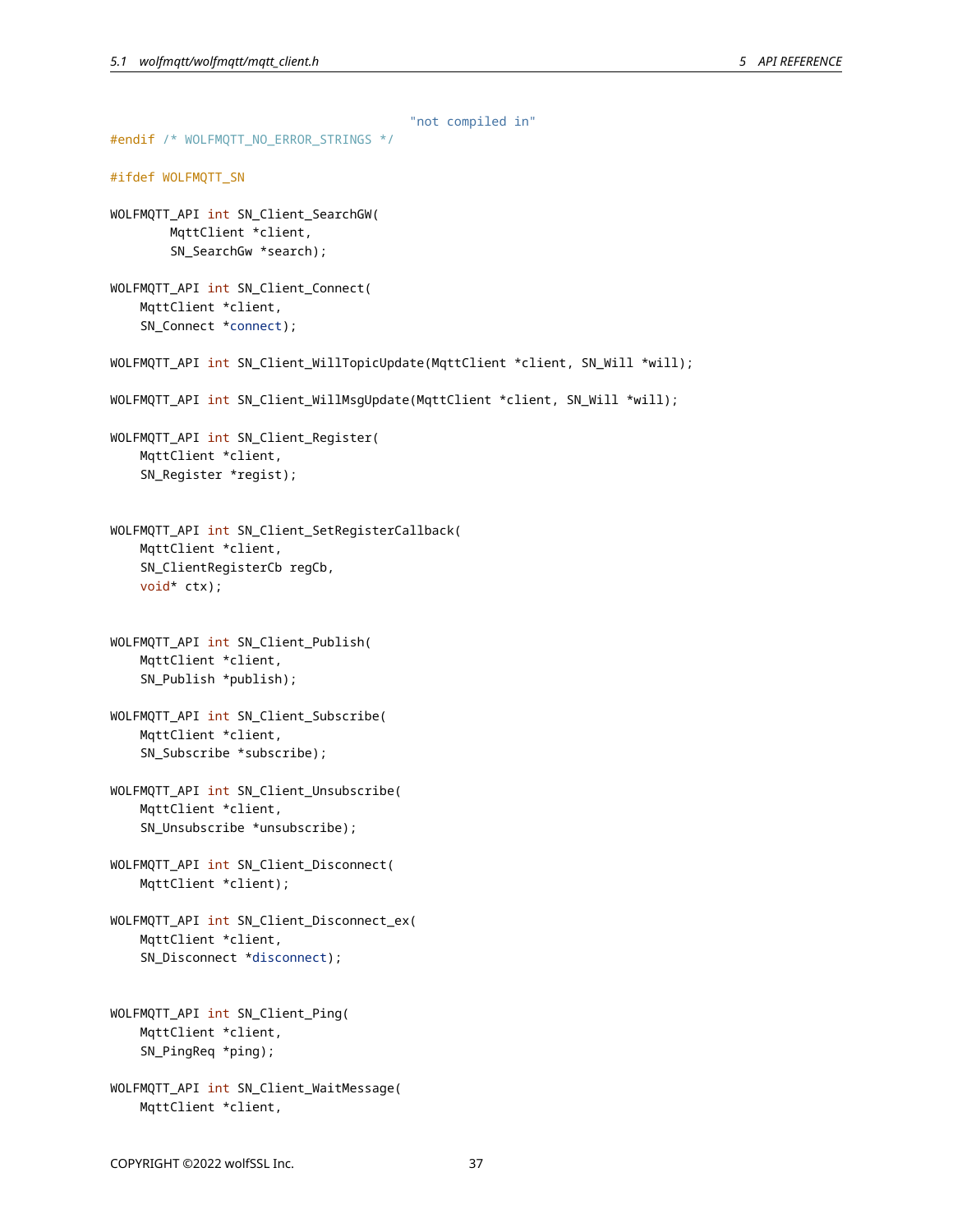int timeout\_ms);

```
WOLFMQTT_API int SN_Client_WaitMessage_ex(MqttClient *client, SN_Object* packet_obj,
   int timeout_ms);
```
#endif /\* WOLFMQTT\_SN \*/

```
#ifdef __cplusplus
   } /* extern "C" */
#endif
```

```
#endif /* WOLFMQTT_CLIENT_H */
```
# **5.2 wolfmqtt/wolfmqtt/mqtt\_socket.h**

# <span id="page-37-1"></span>**5.2.1 Classes**

|        | Name    |
|--------|---------|
| struct | MqttTls |
| struct | MqttNet |

# <span id="page-37-2"></span>**5.2.2 Types**

|                                                                               | Name                       |
|-------------------------------------------------------------------------------|----------------------------|
| typedef int(*)(struct_MqttClient *client)                                     | <b>MattTIsCb</b>           |
| typedef int()(void context, const char *host, word16 port,<br>int timeout ms) | <b>MgttNetConnectCb</b>    |
| typedef int()(void context, const byte *buf, int buf len, int<br>timeout ms)  | <b>MgttNetWriteCb</b>      |
| typedef int()(void context, byte *buf, int buf len, int<br>timeout ms)        | <b>MgttNetReadCb</b>       |
| typedef int()(void context, byte *buf, int buf len, int<br>timeout ms)        | <b>MgttNetPeekCb</b>       |
| typedef int()(void context)<br>typedef struct MgttTls**                       | <b>MgttNetDisconnectCb</b> |
| typedef struct MattNet**                                                      |                            |

# <span id="page-37-3"></span>**5.2.3 Functions**

|                    | Name                                                                         |  |
|--------------------|------------------------------------------------------------------------------|--|
| WOLFMOTT LOCAL int | **MattSocket Init * net)                                                     |  |
| WOLFMQTT_LOCAL int | **MqttSocket_Write * buf, int buf_len, int timeout_ms)                       |  |
| WOLFMOTT LOCAL int | **MqttSocket_Read * buf, int buf_len, int timeout_ms)                        |  |
| WOLFMOTT LOCAL int | **MqttSocket_Peek * buf, int buf_len, int timeout_ms)                        |  |
| WOLFMQTT_LOCAL int | **MqttSocket_Connect cb)                                                     |  |
| WOLFMQTT_LOCAL int | MattSocket Disconnect(struct_MattClient * client)                            |  |
| WOLFMQTT_API int   | MqttSocket_TlsSocketReceive(WOLFSSL * ssl, char * buf,                       |  |
|                    | int sz, void $*$ ptr)                                                        |  |
| WOLFMOTT API int   | MattSocket TlsSocketSend(WOLFSSL * ssl, char * buf, int<br>sz, void $*$ ptr) |  |
|                    |                                                                              |  |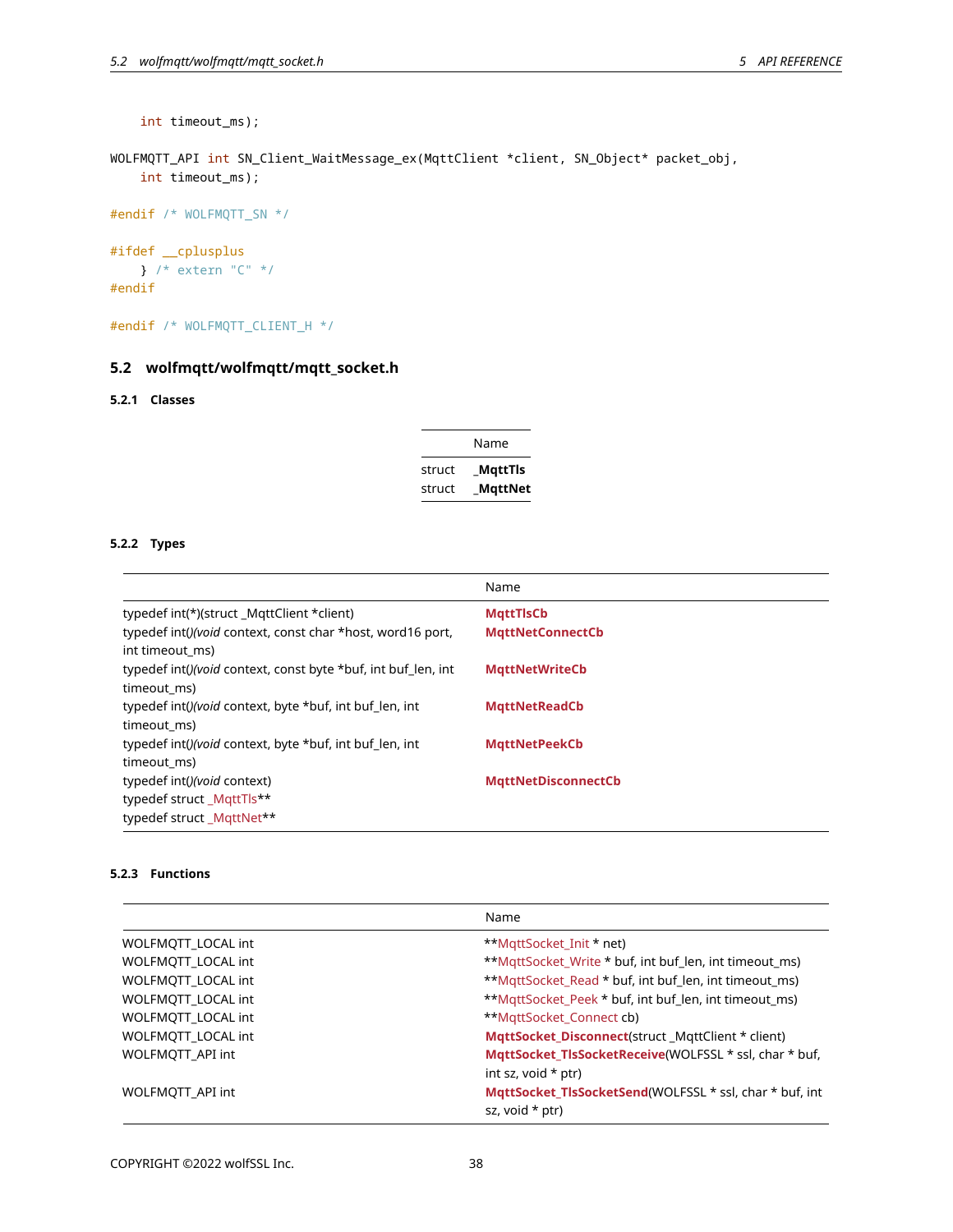# <span id="page-38-0"></span>**5.2.4 Attributes**

Name **[C](#page-30-2)**

#### <span id="page-38-1"></span>**5.2.5 Types Documentation**

# <span id="page-38-3"></span>**5.2.5.1 typedef MqttTlsCb**

<span id="page-38-4"></span>**typedef** int(\* MqttTlsCb) (**struct** \_MqttClient \*client);

# **5.2.5.2 typedef MqttNetConnectCb**

<span id="page-38-5"></span>**typedef** int(\* MqttNetConnectCb) (void \*context, const char \*host, word16 port, int timeout\_ms);

### **5.2.5.3 typedef MqttNetWriteCb**

<span id="page-38-6"></span>**typedef** int(\* MqttNetWriteCb) (void \*context, const byte \*buf, int buf\_len, int timeout\_ms);

### **5.2.5.4 typedef MqttNetReadCb**

<span id="page-38-7"></span>**typedef** int(\* MqttNetReadCb) (void \*context, byte \*buf, int buf\_len, int timeout\_ms);

#### **5.2.5.5 typedef MqttNetPeekCb**

<span id="page-38-8"></span>**typedef** int(\* MqttNetPeekCb) (void \*context, byte \*buf, int buf\_len, int timeout\_ms);

#### **5.2.5.6 typedef MqttNetDisconnectCb**

<span id="page-38-9"></span>**typedef** int(\* MqttNetDisconnectCb) (void \*context);

### **5.2.5.7 typedef MqttTls**

<span id="page-38-10"></span>**typedef struct** \_MqttTls MqttTls;

# **5.2.5.8 typedef MqttNet**

<span id="page-38-2"></span>**typedef struct** \_MqttNet MqttNet;

```
5.2.6 Functions Documentation
```
#### **5.2.6.1 function MqttSocket\_Init**

```
WOLFMQTT_LOCAL int MqttSocket_Init(
    struct _MqttClient * client,
    MqttNet * net
)
```
# **5.2.6.2 function MqttSocket\_Write**

```
WOLFMQTT_LOCAL int MqttSocket_Write(
    struct _MqttClient * client,
    const byte * buf,
   int buf_len,
    int timeout_ms
)
```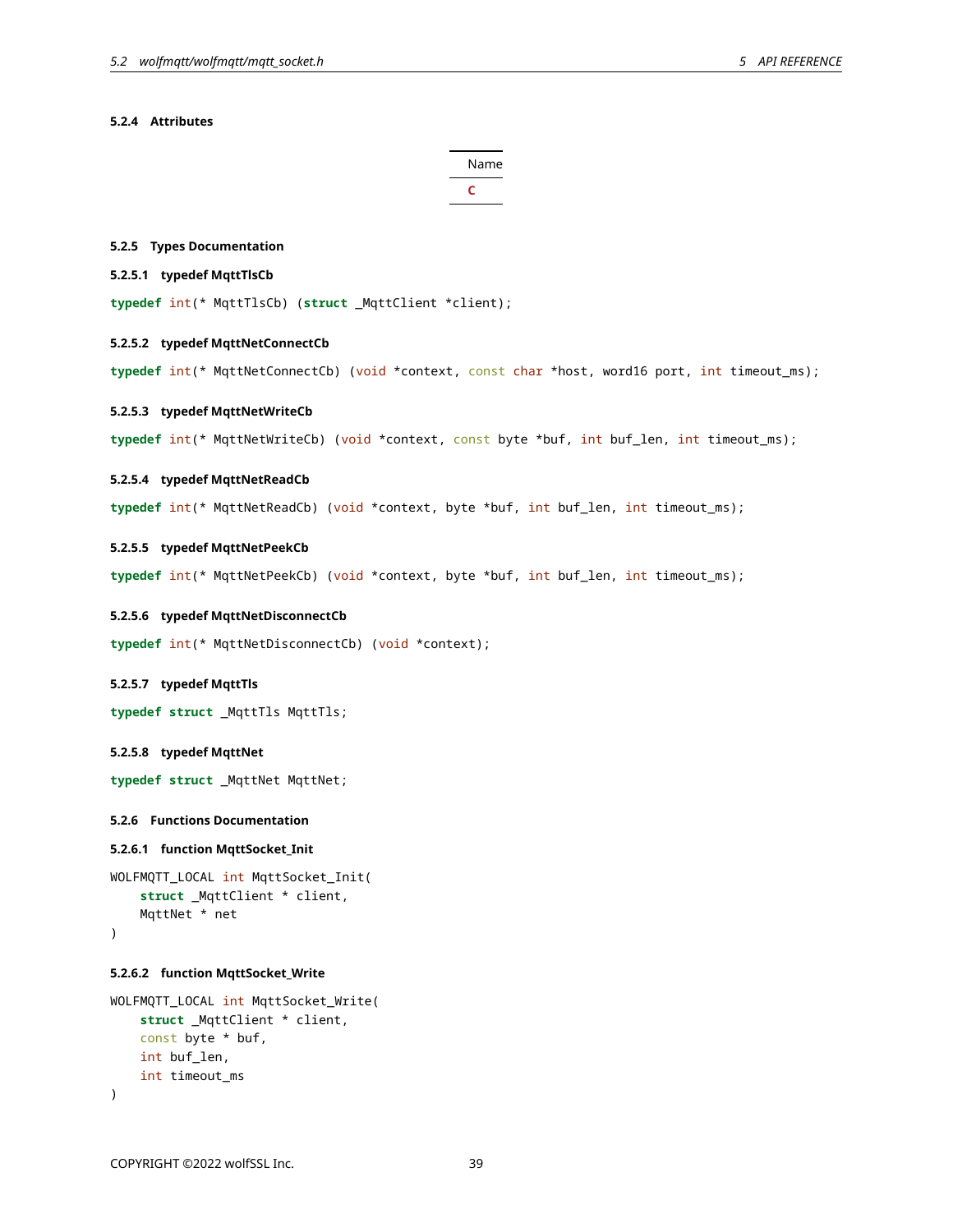# **5.2.6.3 function MqttSocket\_Read**

```
WOLFMQTT_LOCAL int MqttSocket_Read(
    struct _MqttClient * client,
    byte * buf,
    int buf_len,
    int timeout_ms
)
```
# **5.2.6.4 function MqttSocket\_Peek**

```
WOLFMQTT_LOCAL int MqttSocket_Peek(
    struct _MqttClient * client,
    byte * buf,
    int buf_len,
    int timeout_ms
)
```
## **5.2.6.5 function MqttSocket\_Connect**

```
WOLFMQTT_LOCAL int MqttSocket_Connect(
    struct _MqttClient * client,
    const char * host,
   word16 port,
   int timeout_ms,
    int use_tls,
   MqttTlsCb cb
)
```
# **5.2.6.6 function MqttSocket\_Disconnect**

```
WOLFMQTT_LOCAL int MqttSocket_Disconnect(
    struct _MqttClient * client
)
```
#### **5.2.6.7 function MqttSocket\_TlsSocketReceive**

```
WOLFMQTT_API int MqttSocket_TlsSocketReceive(
    WOLFSSL * ssl,
    char * buf,
    int sz,
    void * ptr
)
```
# **5.2.6.8 function MqttSocket\_TlsSocketSend**

```
WOLFMQTT_API int MqttSocket_TlsSocketSend(
   WOLFSSL * ssl,
   char * buf,
   int sz,
    void * ptr
)
```
# <span id="page-39-0"></span>**5.2.7 Attributes Documentation**

**5.2.7.1 variable C**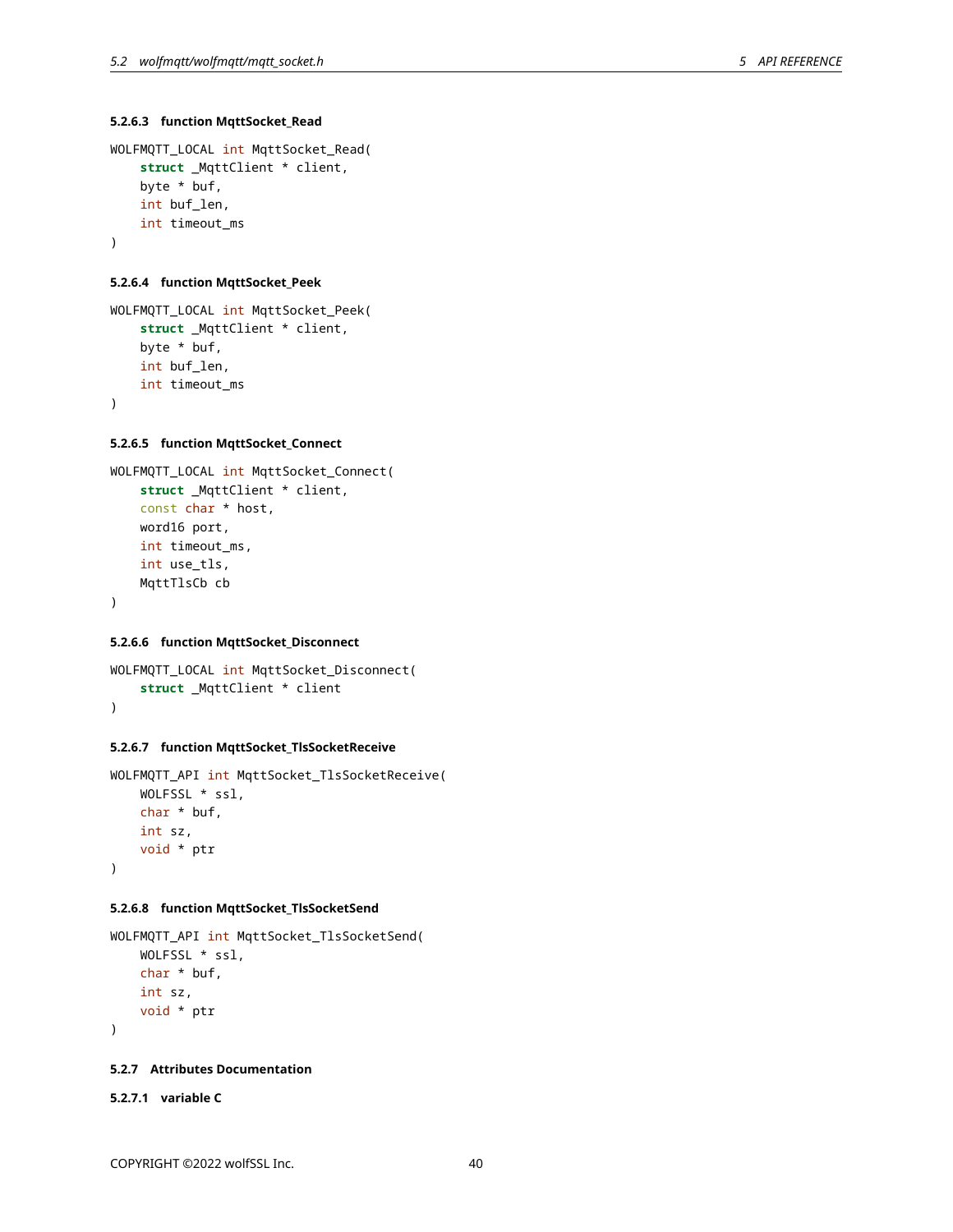# $C \{$ #endif

```
#include "wolfmqtt/mqtt_types.h"
#ifdef ENABLE_MQTT_TLS
   #ifndef WOLF_TLS_DHKEY_BITS_MIN
        #ifdef WOLFSSL_MAX_STRENGTH
            #define WOLF_TLS_DHKEY_BITS_MIN 2048
        #else
            #define WOLF_TLS_DHKEY_BITS_MIN 1024
        #endif
    #endif
#endif
```

```
#define MQTT_DEFAULT_PORT 1883
#define MQTT_SECURE_PORT 8883
```
#### <span id="page-40-0"></span>**struct** \_MqttClient;

# **5.2.8 Source code**

```
/* mqtt_socket.h
 *
 * Copyright (C) 2006-2022 wolfSSL Inc.
 *
 * This file is part of wolfMQTT.
 *
* wolfMQTT is free software; you can redistribute it and/or modify
* it under the terms of the GNU General Public License as published by
* the Free Software Foundation; either version 2 of the License, or
 * (at your option) any later version.
 *
 * wolfMQTT is distributed in the hope that it will be useful,
 * but WITHOUT ANY WARRANTY; without even the implied warranty of
 * MERCHANTABILITY or FITNESS FOR A PARTICULAR PURPOSE. See the
 * GNU General Public License for more details.
 *
* You should have received a copy of the GNU General Public License
 * along with this program; if not, write to the Free Software
 * Foundation, Inc., 51 Franklin Street, Fifth Floor, Boston, MA 02110-1335, USA
*/
/* Implementation by: David Garske
 * Based on specification for MQTT v3.1.1
 * See http://mqtt.org/documentation for additional MQTT documentation.
*/
#ifndef WOLFMQTT_SOCKET_H
#define WOLFMQTT_SOCKET_H
#ifdef __cplusplus
    extern "C" {
```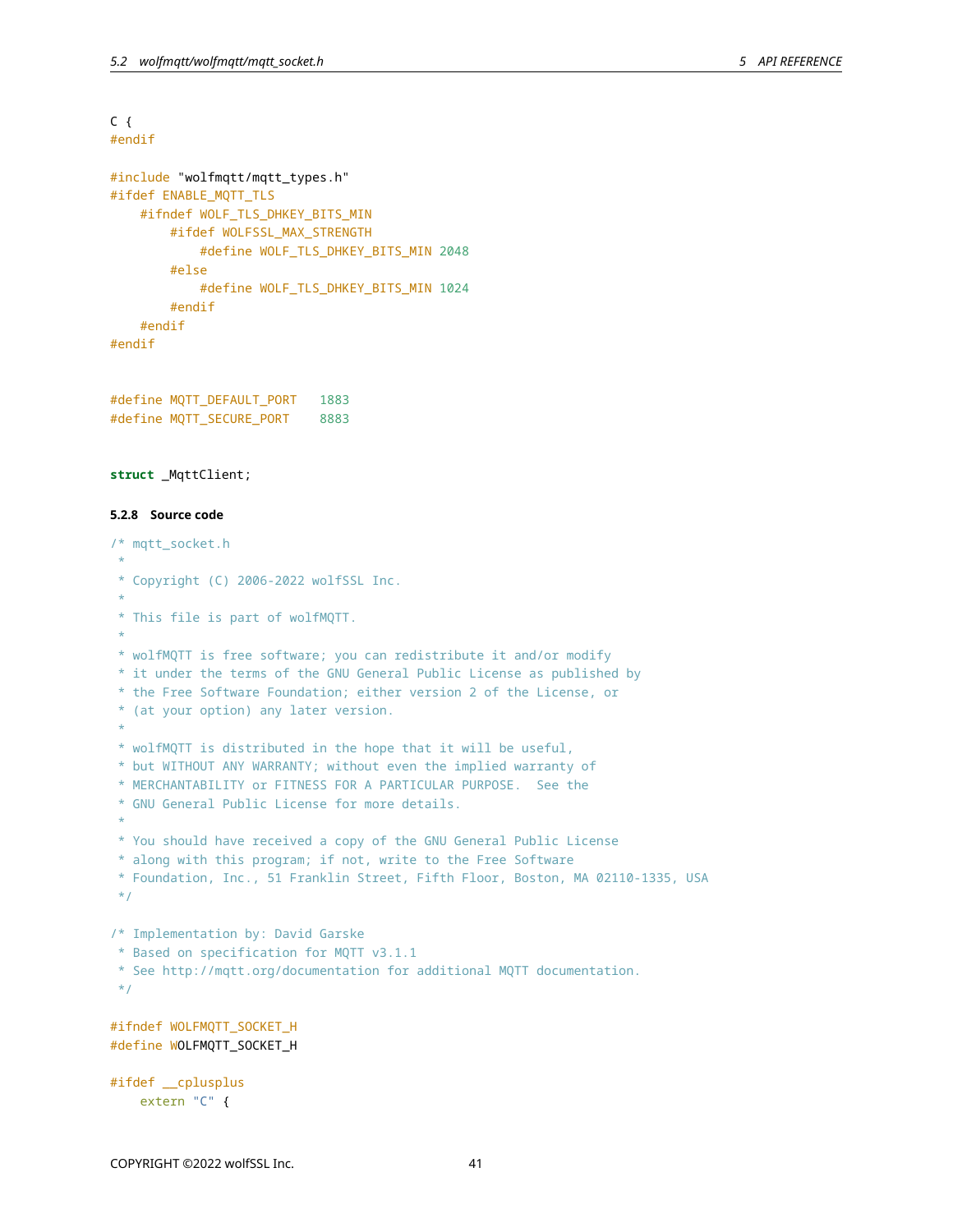# #endif

```
#include "wolfmqtt/mqtt_types.h"
#ifdef ENABLE_MQTT_TLS
    #ifndef WOLF_TLS_DHKEY_BITS_MIN /* allow define to be overridden */
       #ifdef WOLFSSL_MAX_STRENGTH
           #define WOLF_TLS_DHKEY_BITS_MIN 2048
       #else
           #define WOLF_TLS_DHKEY_BITS_MIN 1024
       #endif
    #endif
#endif
/* Default Port Numbers */
#define MQTT_DEFAULT_PORT 1883
#define MQTT_SECURE_PORT 8883
struct _MqttClient;
/* Function callbacks */
typedef int (*MqttTlsCb)(struct _MqttClient* client);
typedef int (*MqttNetConnectCb)(void *context,
   const char* host, word16 port, int timeout_ms);
typedef int (*MqttNetWriteCb)(void *context,
   const byte* buf, int buf_len, int timeout_ms);
typedef int (*MqttNetReadCb)(void *context,
   byte* buf, int buf_len, int timeout_ms);
#ifdef WOLFMQTT_SN
typedef int (*MqttNetPeekCb)(void *context,
   byte* buf, int buf_len, int timeout_ms);
#endif
typedef int (*MqttNetDisconnectCb)(void *context);
/* Structure for Network Security */
#ifdef ENABLE_MQTT_TLS
typedef struct _MqttTls {
   WOLFSSL_CTX *ctx;
   WOLFSSL *ssl;
   int sockRc;
   int timeout ms;
} MqttTls;
#endif
/* Structure for Network callbacks */
typedef struct _MqttNet {
   void *context;
   MqttNetConnectCb connect;
   MqttNetReadCb read;
   MqttNetWriteCb write;
   MqttNetDisconnectCb disconnect;
#ifdef WOLFMQTT_SN
   MqttNetPeekCb peek;
```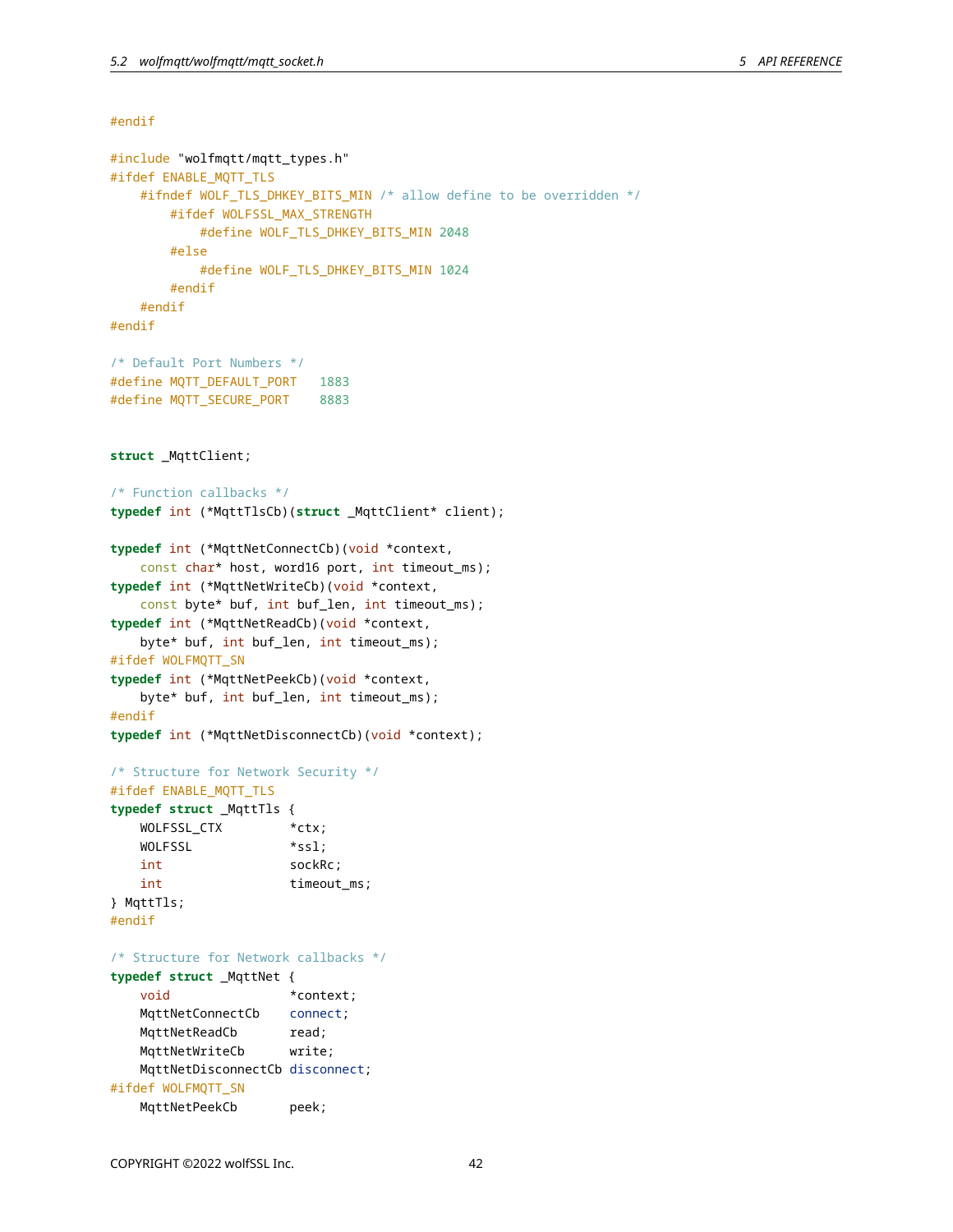void \*multi\_ctx; #endif } MqttNet;

```
/* MQTT SOCKET APPLICATION INTERFACE */
WOLFMQTT_LOCAL int MqttSocket_Init(struct _MqttClient *client, MqttNet* net);
WOLFMQTT_LOCAL int MqttSocket_Write(struct _MqttClient *client, const byte* buf,
        int buf_len, int timeout_ms);
WOLFMQTT_LOCAL int MqttSocket_Read(struct _MqttClient *client, byte* buf,
        int buf_len, int timeout_ms);
#ifdef WOLFMQTT_SN
WOLFMQTT_LOCAL int MqttSocket_Peek(struct _MqttClient *client, byte* buf,
        int buf_len, int timeout_ms);
#endif
WOLFMQTT_LOCAL int MqttSocket_Connect(struct _MqttClient *client,
        const char* host, word16 port, int timeout_ms, int use_tls,
        MqttTlsCb cb);
WOLFMQTT_LOCAL int MqttSocket_Disconnect(struct _MqttClient *client);
#ifdef ENABLE_MQTT_TLS
/* make these public for cases where user needs to create
* WOLFSSL_CTX context and WOLFSSL object in the TLS callback */
```
WOLFMQTT\_API int MqttSocket\_TlsSocketReceive(WOLFSSL\* ssl, char \*buf, int sz, void \*ptr); WOLFMQTT\_API int MqttSocket\_TlsSocketSend(WOLFSSL\* ssl, char \*buf, int sz, void \*ptr); #endif

```
#ifdef __cplusplus
   } /* extern "C" */
#endif
```

```
#endif /* WOLFMQTT_SOCKET_H */
```
# **5.3 wolfmqtt/wolfmqtt/mqtt\_socket.h**

# <span id="page-42-1"></span>**5.3.1 Classes**

|        | Name    |
|--------|---------|
| struct | MqttTls |
| struct | MqttNet |

### <span id="page-42-2"></span>**5.3.2 Types**

|                                                               | Name                    |
|---------------------------------------------------------------|-------------------------|
| typedef int(*)(struct_MqttClient *client)                     | <b>MgttTlsCb</b>        |
| typedef int()(void context, const char *host, word16 port,    | <b>MgttNetConnectCb</b> |
| int timeout ms)                                               |                         |
| typedef int()(void context, const byte *buf, int buf_len, int | <b>MgttNetWriteCb</b>   |
| timeout ms)                                                   |                         |
| typedef int()(void context, byte *buf, int buf_len, int       | <b>MgttNetReadCb</b>    |
| timeout ms)                                                   |                         |
|                                                               |                         |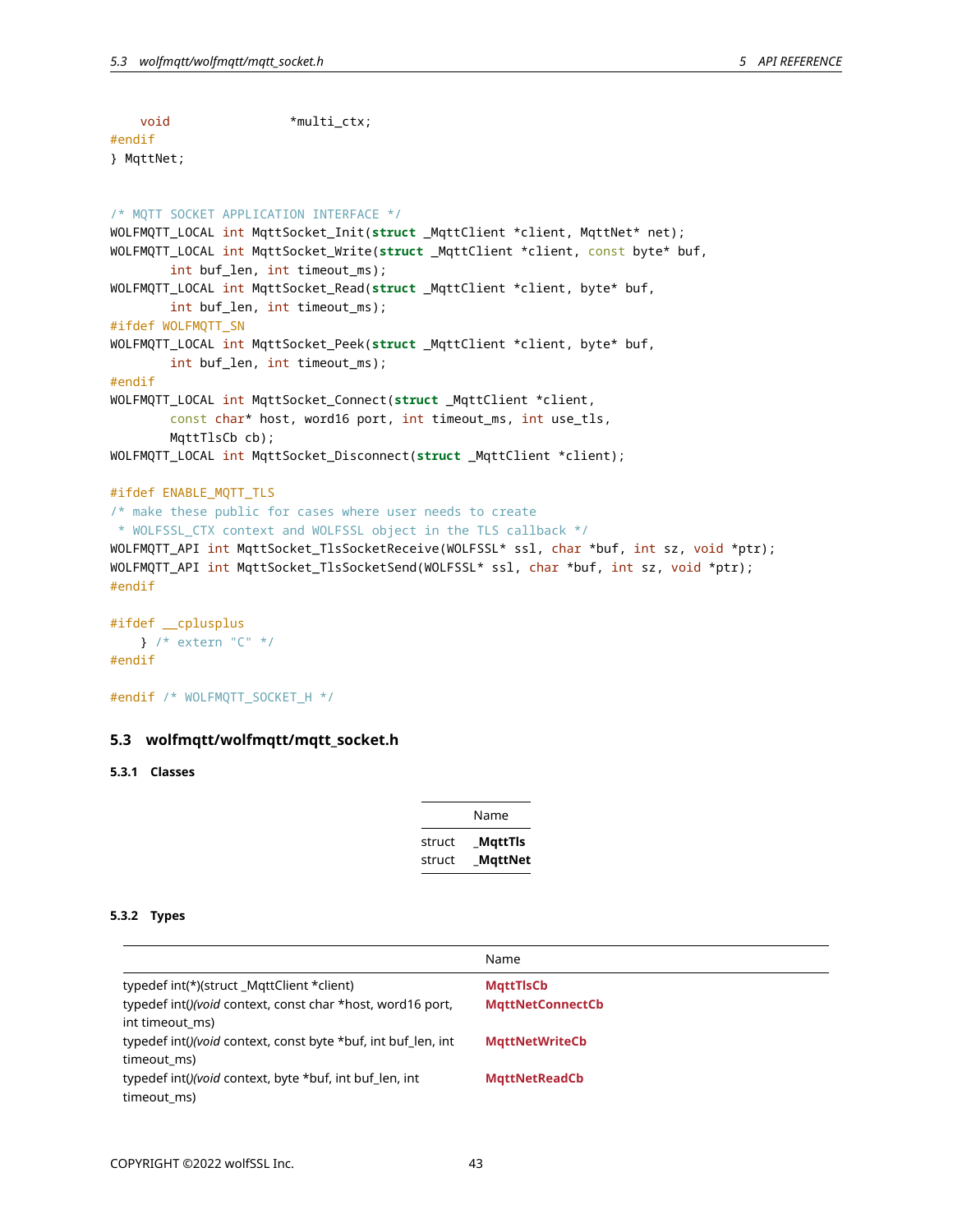|                                                         | Name                       |  |
|---------------------------------------------------------|----------------------------|--|
| typedef int()(void context, byte *buf, int buf_len, int | <b>MgttNetPeekCb</b>       |  |
| timeout_ms)                                             |                            |  |
| typedef int()(void context)                             | <b>MgttNetDisconnectCb</b> |  |
| typedef struct_MqttTls**                                |                            |  |
| typedef struct_MqttNet**                                |                            |  |
|                                                         |                            |  |

### <span id="page-43-0"></span>**5.3.3 Functions**

|                    | Name                                                    |  |
|--------------------|---------------------------------------------------------|--|
| WOLFMOTT LOCAL int | **MattSocket Init * net)                                |  |
| WOLFMQTT_LOCAL int | **MqttSocket_Write * buf, int buf_len, int timeout_ms)  |  |
| WOLFMOTT LOCAL int | **MqttSocket_Read * buf, int buf_len, int timeout_ms)   |  |
| WOLFMQTT_LOCAL int | **MqttSocket_Peek * buf, int buf_len, int timeout_ms)   |  |
| WOLFMOTT LOCAL int | **MqttSocket_Connect cb)                                |  |
| WOLFMOTT LOCAL int | MattSocket Disconnect(struct_MattClient * client)       |  |
| WOLFMOTT API int   | MattSocket TlsSocketReceive(WOLFSSL * ssl, char * buf,  |  |
|                    | int sz, void $*$ ptr)                                   |  |
| WOLFMOTT API int   | MqttSocket_TlsSocketSend(WOLFSSL * ssl, char * buf, int |  |
|                    | sz, void $*$ ptr)                                       |  |

# <span id="page-43-1"></span>**5.3.4 Attributes**

| Name |
|------|
|      |

#### <span id="page-43-2"></span>**5.3.5 Types Documentation**

# **5.3.5.1 typedef MqttTlsCb**

**typedef** int(\* MqttTlsCb) (**struct** \_MqttClient \*client);

# **5.3.5.2 typedef MqttNetConnectCb**

**typedef** int(\* MqttNetConnectCb) (void \*context, const char \*host, word16 port, int timeout\_ms);

# **5.3.5.3 typedef MqttNetWriteCb**

**typedef** int(\* MqttNetWriteCb) (void \*context, const byte \*buf, int buf\_len, int timeout\_ms);

#### **5.3.5.4 typedef MqttNetReadCb**

**typedef** int(\* MqttNetReadCb) (void \*context, byte \*buf, int buf\_len, int timeout\_ms);

# **5.3.5.5 typedef MqttNetPeekCb**

**typedef** int(\* MqttNetPeekCb) (void \*context, byte \*buf, int buf\_len, int timeout\_ms);

### **5.3.5.6 typedef MqttNetDisconnectCb**

**typedef** int(\* MqttNetDisconnectCb) (void \*context);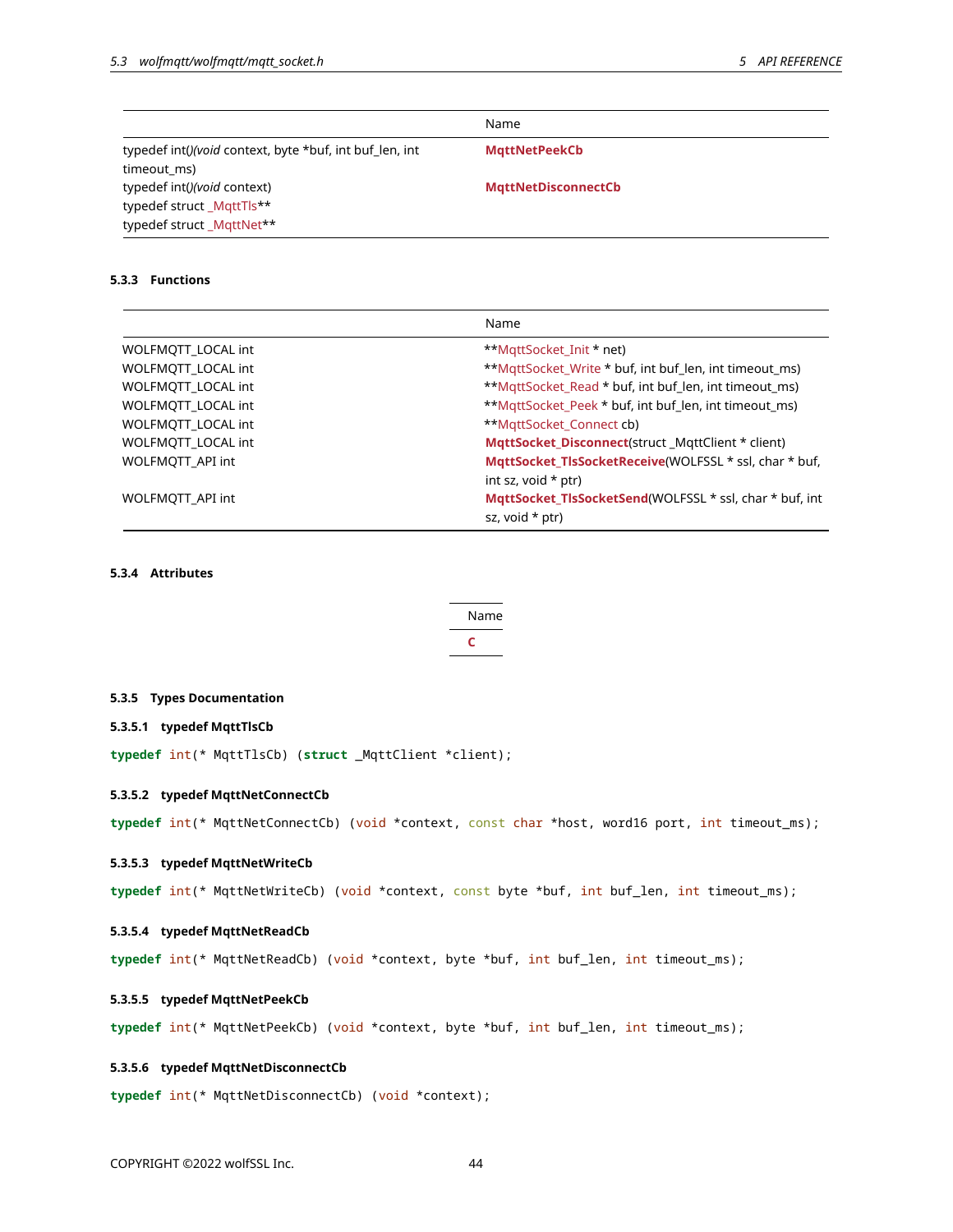```
5.3.5.7 typedef MqttTls
typedef struct _MqttTls MqttTls;
5.3.5.8 typedef MqttNet
```

```
typedef struct _MqttNet MqttNet;
```

```
5.3.6 Functions Documentation
```

```
5.3.6.1 function MqttSocket_Init
```

```
WOLFMQTT_LOCAL int MqttSocket_Init(
    struct _MqttClient * client,
    MqttNet * net
)
```

```
5.3.6.2 function MqttSocket_Write
```

```
WOLFMQTT_LOCAL int MqttSocket_Write(
   struct _MqttClient * client,
    const byte * buf,
   int buf_len,
    int timeout_ms
)
```

```
5.3.6.3 function MqttSocket_Read
```

```
WOLFMQTT_LOCAL int MqttSocket_Read(
    struct _MqttClient * client,
   byte * buf,
    int buf_len,
    int timeout_ms
)
```

```
5.3.6.4 function MqttSocket_Peek
```

```
WOLFMQTT_LOCAL int MqttSocket_Peek(
    struct _MqttClient * client,
   byte * buf,
   int buf_len,
   int timeout_ms
)
```
### **5.3.6.5 function MqttSocket\_Connect**

```
WOLFMQTT_LOCAL int MqttSocket_Connect(
    struct _MqttClient * client,
    const char * host,
   word16 port,
   int timeout_ms,
   int use_tls,
   MqttTlsCb cb
)
```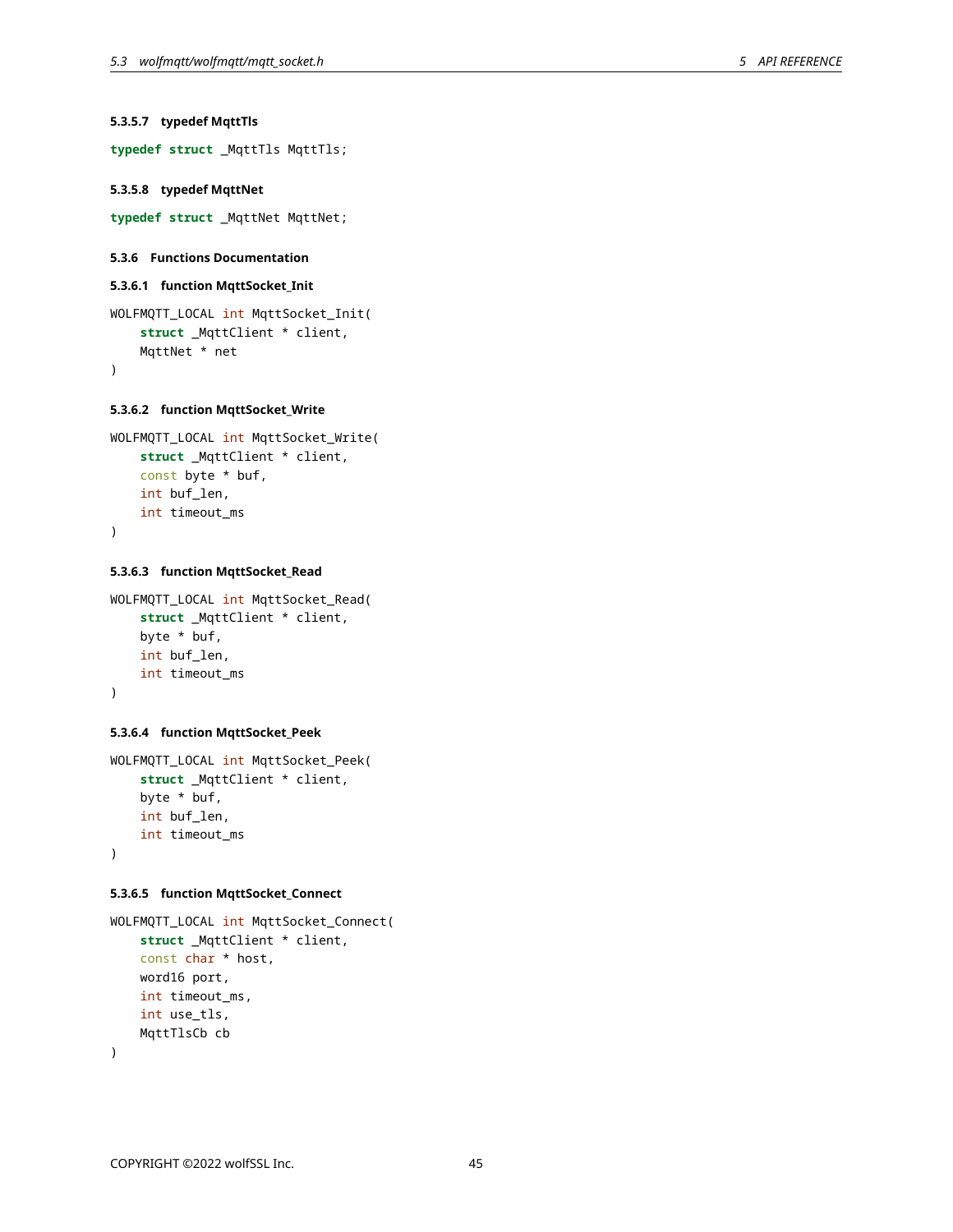# **5.3.6.6 function MqttSocket\_Disconnect**

```
WOLFMQTT_LOCAL int MqttSocket_Disconnect(
    struct _MqttClient * client
)
```
## **5.3.6.7 function MqttSocket\_TlsSocketReceive**

```
WOLFMQTT_API int MqttSocket_TlsSocketReceive(
    WOLFSSL * ssl,
    char * buf,
   int sz,
    void * ptr
)
```
# **5.3.6.8 function MqttSocket\_TlsSocketSend**

```
WOLFMQTT_API int MqttSocket_TlsSocketSend(
    WOLFSSL * ssl,
    char * buf,
   int sz,
   void * ptr
)
```
# <span id="page-45-0"></span>**5.3.7 Attributes Documentation**

# **5.3.7.1 variable C**

```
C \{#endif
```

```
#include "wolfmqtt/mqtt_types.h"
#ifdef ENABLE_MQTT_TLS
    #ifndef WOLF_TLS_DHKEY_BITS_MIN
        #ifdef WOLFSSL_MAX_STRENGTH
            #define WOLF_TLS_DHKEY_BITS_MIN 2048
        #else
            #define WOLF_TLS_DHKEY_BITS_MIN 1024
        #endif
    #endif
#endif
```

```
#define MQTT_DEFAULT_PORT 1883
#define MQTT_SECURE_PORT 8883
```
# <span id="page-45-1"></span>**struct** \_MqttClient;

### **5.3.8 Source code**

- /\* mqtt\_socket.h
- \*

\*

- \* Copyright (C) 2006-2022 wolfSSL Inc.
- \* This file is part of wolfMQTT.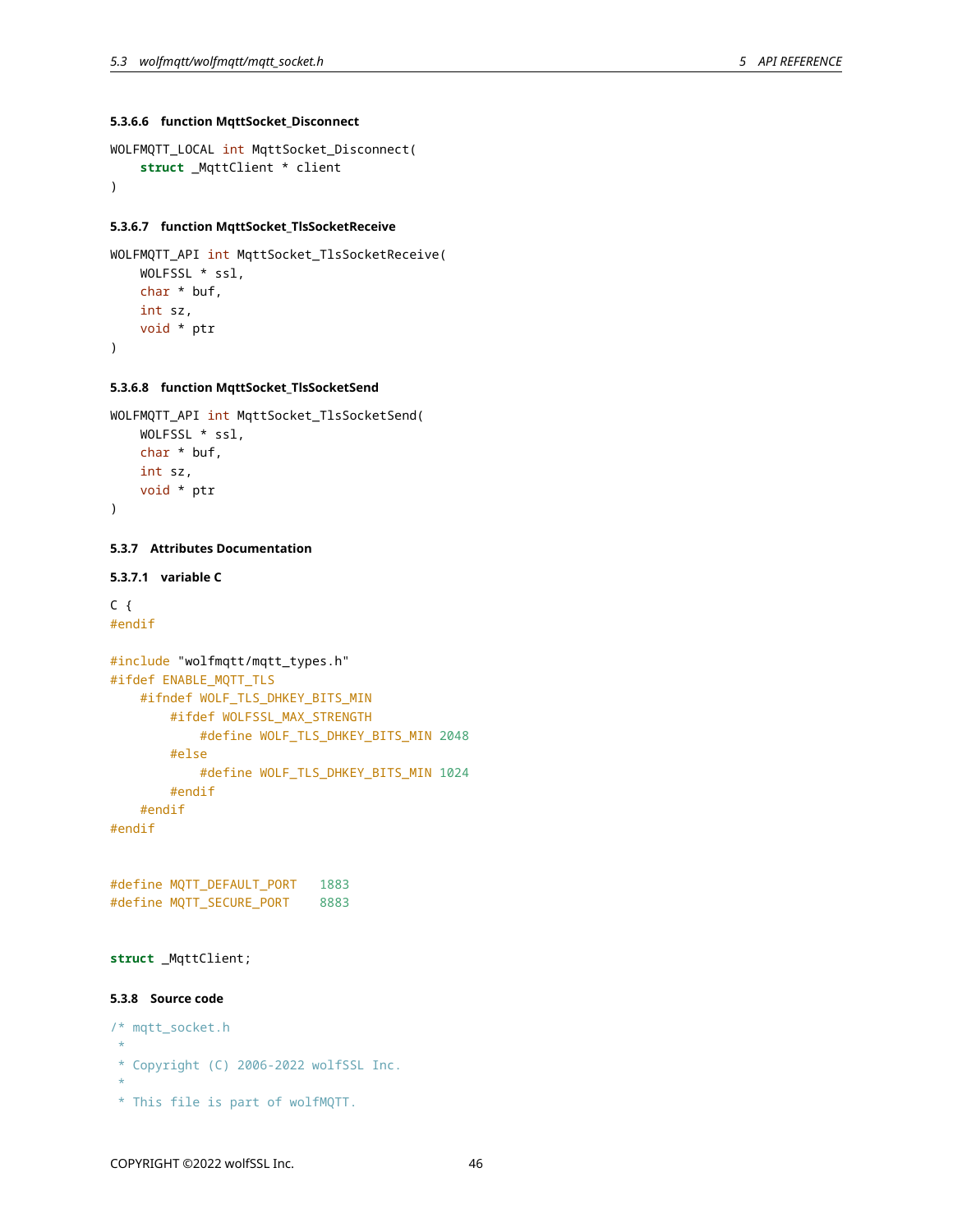```
\ddot{\phantom{0}}* wolfMQTT is free software; you can redistribute it and/or modify
 * it under the terms of the GNU General Public License as published by
 * the Free Software Foundation; either version 2 of the License, or
 * (at your option) any later version.
 *
 * wolfMQTT is distributed in the hope that it will be useful,
 * but WITHOUT ANY WARRANTY; without even the implied warranty of
 * MERCHANTABILITY or FITNESS FOR A PARTICULAR PURPOSE. See the
 * GNU General Public License for more details.
 *
 * You should have received a copy of the GNU General Public License
 * along with this program; if not, write to the Free Software
 * Foundation, Inc., 51 Franklin Street, Fifth Floor, Boston, MA 02110-1335, USA
*/
/* Implementation by: David Garske
 * Based on specification for MQTT v3.1.1
* See http://mqtt.org/documentation for additional MQTT documentation.
*/
#ifndef WOLFMQTT_SOCKET_H
#define WOLFMQTT_SOCKET_H
#ifdef __cplusplus
    extern "C" {
#endif
#include "wolfmqtt/mqtt_types.h"
#ifdef ENABLE_MQTT_TLS
    #ifndef WOLF_TLS_DHKEY_BITS_MIN /* allow define to be overridden */
        #ifdef WOLFSSL_MAX_STRENGTH
            #define WOLF_TLS_DHKEY_BITS_MIN 2048
        #else
            #define WOLF_TLS_DHKEY_BITS_MIN 1024
        #endif
    #endif
#endif
/* Default Port Numbers */
#define MQTT_DEFAULT_PORT 1883
#define MQTT_SECURE_PORT 8883
struct _MqttClient;
/* Function callbacks */
typedef int (*MqttTlsCb)(struct _MqttClient* client);
typedef int (*MqttNetConnectCb)(void *context,
    const char* host, word16 port, int timeout_ms);
typedef int (*MqttNetWriteCb)(void *context,
    const byte* buf, int buf_len, int timeout_ms);
typedef int (*MqttNetReadCb)(void *context,
```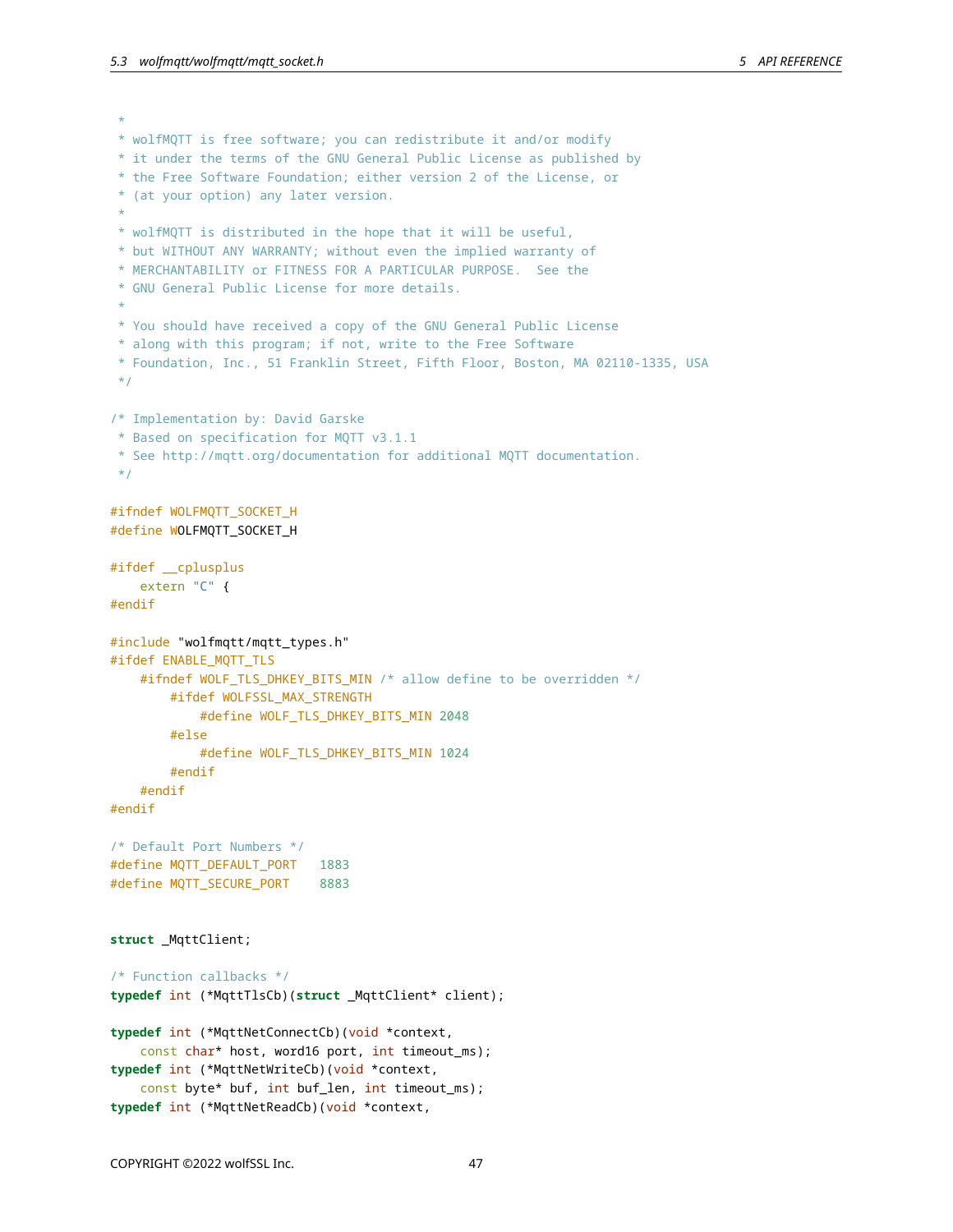```
byte* buf, int buf_len, int timeout_ms);
#ifdef WOLFMQTT_SN
typedef int (*MqttNetPeekCb)(void *context,
    byte* buf, int buf_len, int timeout_ms);
#endif
typedef int (*MqttNetDisconnectCb)(void *context);
/* Structure for Network Security */
#ifdef ENABLE_MQTT_TLS
typedef struct _MqttTls {
    WOLFSSL_CTX *ctx;
   WOLFSSL *ssl;
    int sockRc;
    int timeout_ms;
} MqttTls;
#endif
/* Structure for Network callbacks */
typedef struct _MqttNet {
    void *context;
    MqttNetConnectCb connect;
    MqttNetReadCb read;
   MqttNetWriteCb write;
    MqttNetDisconnectCb disconnect;
#ifdef WOLFMQTT_SN
   MqttNetPeekCb peek;
    void *multi_ctx;
#endif
} MqttNet;
/* MQTT SOCKET APPLICATION INTERFACE */
WOLFMQTT_LOCAL int MqttSocket_Init(struct _MqttClient *client, MqttNet* net);
WOLFMQTT_LOCAL int MqttSocket_Write(struct _MqttClient *client, const byte* buf,
       int buf_len, int timeout_ms);
WOLFMQTT_LOCAL int MqttSocket_Read(struct _MqttClient *client, byte* buf,
       int buf_len, int timeout_ms);
#ifdef WOLFMQTT_SN
WOLFMQTT_LOCAL int MqttSocket_Peek(struct _MqttClient *client, byte* buf,
       int buf_len, int timeout_ms);
#endif
WOLFMQTT_LOCAL int MqttSocket_Connect(struct _MqttClient *client,
       const char* host, word16 port, int timeout_ms, int use_tls,
       MqttTlsCb cb);
WOLFMQTT_LOCAL int MqttSocket_Disconnect(struct _MqttClient *client);
#ifdef ENABLE_MQTT_TLS
/* make these public for cases where user needs to create
* WOLFSSL_CTX context and WOLFSSL object in the TLS callback */
WOLFMQTT_API int MqttSocket_TlsSocketReceive(WOLFSSL* ssl, char *buf, int sz, void *ptr);
WOLFMQTT_API int MqttSocket_TlsSocketSend(WOLFSSL* ssl, char *buf, int sz, void *ptr);
```
#endif

#ifdef \_\_cplusplus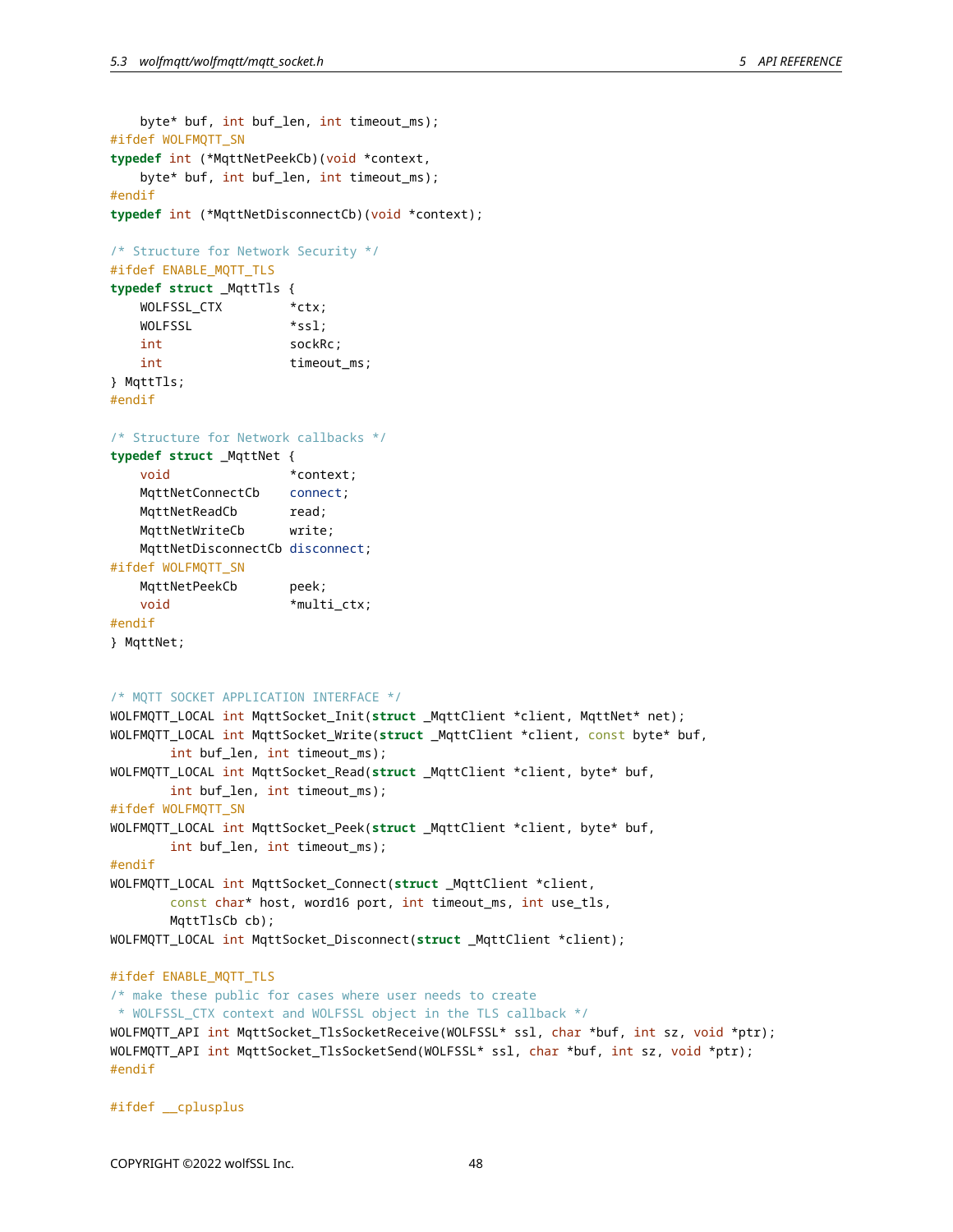} /\* extern "C" \*/ #endif

<span id="page-48-0"></span>#endif /\* WOLFMQTT\_SOCKET\_H \*/

# **5.4 wolfmqtt/wolfmqtt/mqtt\_types.h**

# <span id="page-48-1"></span>**5.4.1 Classes**

Name struct **wm\_Sem**

# <span id="page-48-2"></span>**5.4.2 Types**

|                           | Name                                             |  |  |
|---------------------------|--------------------------------------------------|--|--|
| enum                      | MqttPacketResponseCodes { MQTT_CODE_SUCCESS = 0, |  |  |
|                           | MQTT_CODE_ERROR_BAD_ARG = -1,                    |  |  |
|                           | MQTT_CODE_ERROR_OUT_OF_BUFFER = -2,              |  |  |
|                           | MQTT_CODE_ERROR_MALFORMED_DATA = -3,             |  |  |
|                           | MQTT_CODE_ERROR_PACKET_TYPE = -4,                |  |  |
|                           | MQTT_CODE_ERROR_PACKET_ID = -5,                  |  |  |
|                           | MQTT_CODE_ERROR_TLS_CONNECT = -6,                |  |  |
|                           | MQTT_CODE_ERROR_TIMEOUT = -7,                    |  |  |
|                           | MQTT_CODE_ERROR_NETWORK = -8,                    |  |  |
|                           | MQTT_CODE_ERROR_MEMORY = -9,                     |  |  |
|                           | MQTT_CODE_ERROR_STAT = -10,                      |  |  |
|                           | MQTT_CODE_ERROR_PROPERTY = -11,                  |  |  |
|                           | MQTT_CODE_ERROR_SERVER_PROP = -12,               |  |  |
|                           | MQTT_CODE_ERROR_CALLBACK = -13,                  |  |  |
|                           | MQTT_CODE_ERROR_SYSTEM = -14,                    |  |  |
|                           | MQTT_CODE_ERROR_NOT_FOUND = -15,                 |  |  |
|                           | MQTT_CODE_CONTINUE = -101, MQTT_CODE_STDIN_WAKE  |  |  |
|                           | $= -102$ , MQTT_CODE_PUB_CONTINUE = $-103$ }     |  |  |
| typedef SemaphoreHandle_t | wm Sem                                           |  |  |
| typedef unsigned char     | byte                                             |  |  |
| typedef unsigned short    | word16                                           |  |  |
| typedef unsigned int      | word32                                           |  |  |

# <span id="page-48-3"></span>**5.4.3 Functions**

|                  | Name                                         |
|------------------|----------------------------------------------|
| WOLFMOTT API int | wm SemInit(wm Sem $*$ s)                     |
| WOLFMOTT API int | wm SemFree(wm Sem * s)                       |
| WOLFMOTT API int | wm SemLock(wm Sem * s)                       |
| WOLFMOTT API int | wm SemUnlock(wm Sem * s)                     |
| void             | <b>SYS_CMD_PRINT</b> (const char * format, ) |

# <span id="page-48-4"></span>**5.4.4 Attributes**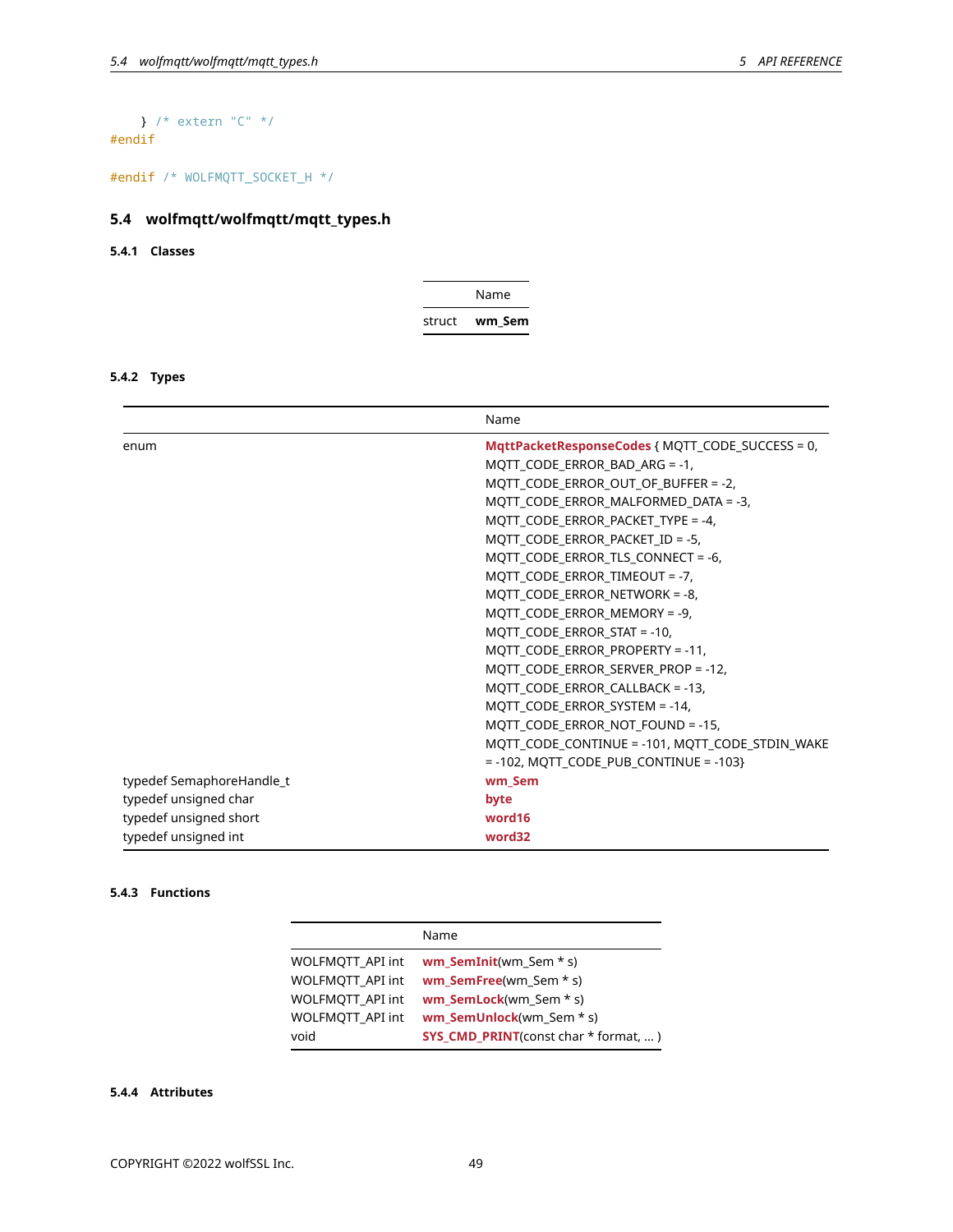Name **[C](#page-30-2)**

# <span id="page-49-3"></span><span id="page-49-0"></span>**5.4.5 Types Documentation**

| Enumerator                     | Value  | Description |
|--------------------------------|--------|-------------|
| MQTT_CODE_SUCCESS              | 0      |             |
| MQTT_CODE_ERROR_BAD_ARG        | $-1$   |             |
| MOTT_CODE_ERROR_OUT_OF_BUFFER  | $-2$   |             |
| MQTT_CODE_ERROR_MALFORMED_DATA | $-3$   |             |
| MOTT CODE ERROR PACKET TYPE    | $-4$   |             |
| MQTT_CODE_ERROR_PACKET_ID      | $-5$   |             |
| MOTT CODE ERROR TLS CONNECT    | -6     |             |
| MQTT_CODE_ERROR_TIMEOUT        | $-7$   |             |
| MOTT CODE ERROR NETWORK        | -8     |             |
| MQTT_CODE_ERROR_MEMORY         | $-9$   |             |
| MQTT_CODE_ERROR_STAT           | $-10$  |             |
| MQTT_CODE_ERROR_PROPERTY       | $-11$  |             |
| MQTT_CODE_ERROR_SERVER_PROP    | $-12$  |             |
| MOTT CODE ERROR CALLBACK       | $-13$  |             |
| MQTT_CODE_ERROR_SYSTEM         | $-14$  |             |
| MQTT_CODE_ERROR_NOT_FOUND      | $-15$  |             |
| MOTT CODE CONTINUE             | $-101$ |             |
| MQTT_CODE_STDIN_WAKE           | $-102$ |             |
| MQTT_CODE_PUB_CONTINUE         | $-103$ |             |

# **5.4.5.1 enum MqttPacketResponseCodes**

# **5.4.5.2 typedef wm\_Sem**

<span id="page-49-2"></span>**typedef** HANDLE wm\_Sem;

# **5.4.5.3 typedef byte**

<span id="page-49-4"></span>**typedef** unsigned char byte;

# **5.4.5.4 typedef word16**

<span id="page-49-5"></span>**typedef** unsigned short word16;

# **5.4.5.5 typedef word32**

```
typedef unsigned int word32;
```
**5.4.6 Functions Documentation**

# **5.4.6.1 function wm\_SemInit**

```
WOLFMQTT_API int wm_SemInit(
    wm_Sem * s
)
```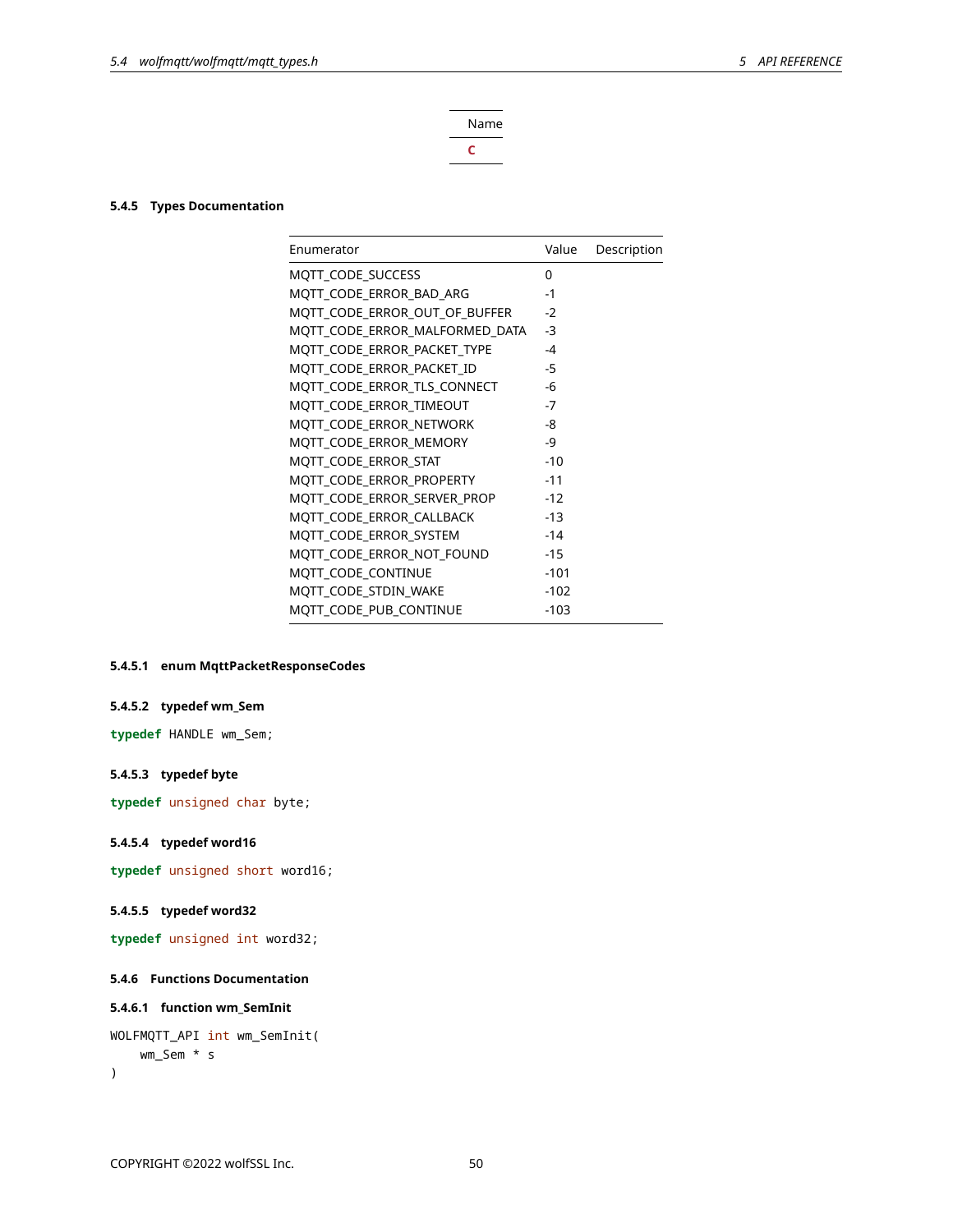## **5.4.6.2 function wm\_SemFree**

```
WOLFMQTT_API int wm_SemFree(
    wm_Sem * s
)
```
#### **5.4.6.3 function wm\_SemLock**

```
WOLFMQTT_API int wm_SemLock(
    wm_Sem * s
\lambda
```
#### **5.4.6.4 function wm\_SemUnlock**

```
WOLFMQTT_API int wm_SemUnlock(
   wm_Sem * s
)
```
#### **5.4.6.5 function SYS\_CMD\_PRINT**

```
void SYS_CMD_PRINT(
```

```
const char * format,
...
```
#### **5.4.7 Attributes Documentation**

```
5.4.7.1 variable C
```

```
C;
```
<span id="page-50-0"></span>)

```
5.4.8 Source code
```

```
/* mqtt_types.h
 *
* Copyright (C) 2006-2022 wolfSSL Inc.
 *
* This file is part of wolfMQTT.
 *
* wolfMQTT is free software; you can redistribute it and/or modify
* it under the terms of the GNU General Public License as published by
* the Free Software Foundation; either version 2 of the License, or
* (at your option) any later version.
 *
* wolfMQTT is distributed in the hope that it will be useful,
* but WITHOUT ANY WARRANTY; without even the implied warranty of
* MERCHANTABILITY or FITNESS FOR A PARTICULAR PURPOSE. See the
* GNU General Public License for more details.
 *
* You should have received a copy of the GNU General Public License
* along with this program; if not, write to the Free Software
* Foundation, Inc., 51 Franklin Street, Fifth Floor, Boston, MA 02110-1335, USA
*/
/* Implementation by: David Garske
```

```
* Based on specification for MQTT v3.1.1
```

```
* See http://mqtt.org/documentation for additional MQTT documentation.
```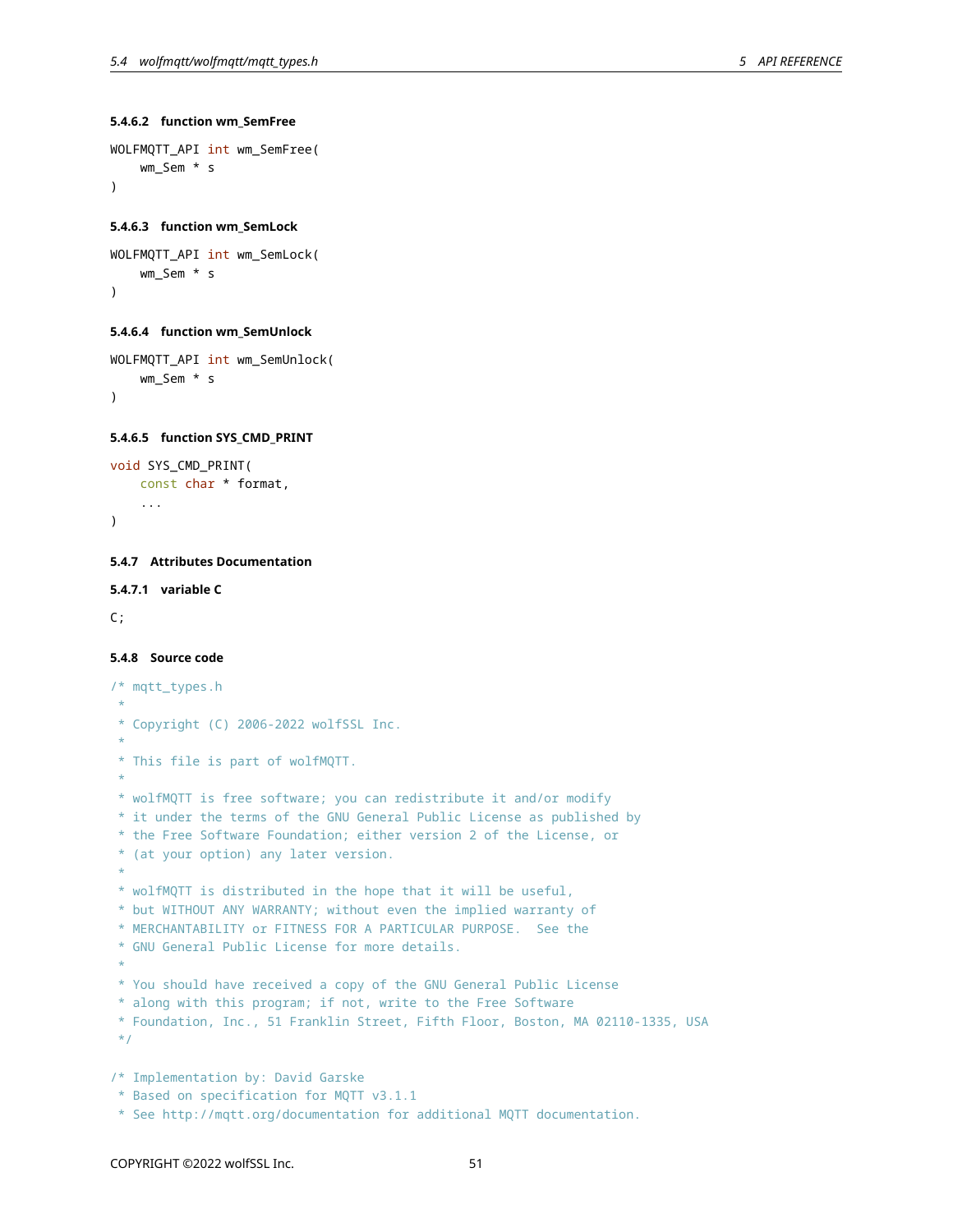```
*/
#ifndef WOLFMQTT_TYPES_H
#define WOLFMQTT_TYPES_H
/* configuration for Arduino */
#ifdef ARDUINO
   #include "wolfmqtt/options.h"
    /* make sure arduino can see the wolfssl library directory */
    #ifdef ENABLE_MQTT_TLS
       #include <wolfssl.h>
    #endif
#endif
#ifdef __cplusplus
    extern "C" {
#endif
#include "wolfmqtt/visibility.h"
#ifdef _WIN32
    #define USE_WINDOWS_API
    /* Make sure a level of Win compatibility is defined */
    #ifndef _WIN32_WINNT
    #define _WIN32_WINNT 0x0501
   #endif
   /* Allow "unsafe" strncpy */
    #ifndef _CRT_SECURE_NO_WARNINGS
    #define _CRT_SECURE_NO_WARNINGS
    #endif
    /* Visual Studio build settings from wolfmqtt/vs_settings.h */
    #include "wolfmqtt/vs_settings.h"
#endif
#ifdef WOLFMQTT_USER_SETTINGS
#include "user_settings.h"
#endif
#ifdef ENABLE_MQTT_TLS
    #if !defined(WOLFSSL_USER_SETTINGS) && !defined(USE_WINDOWS_API)
       #include <wolfssl/options.h>
    #endif
    #include <wolfssl/wolfcrypt/settings.h>
    #include <wolfssl/ssl.h>
   #include <wolfssl/wolfcrypt/types.h>
   #include <wolfssl/wolfcrypt/error-crypt.h>
    #ifndef WOLF_TLS_DHKEY_BITS_MIN /* allow define to be overridden */
        #ifdef WOLFSSL_MAX_STRENGTH
            #define WOLF_TLS_DHKEY_BITS_MIN 2048
```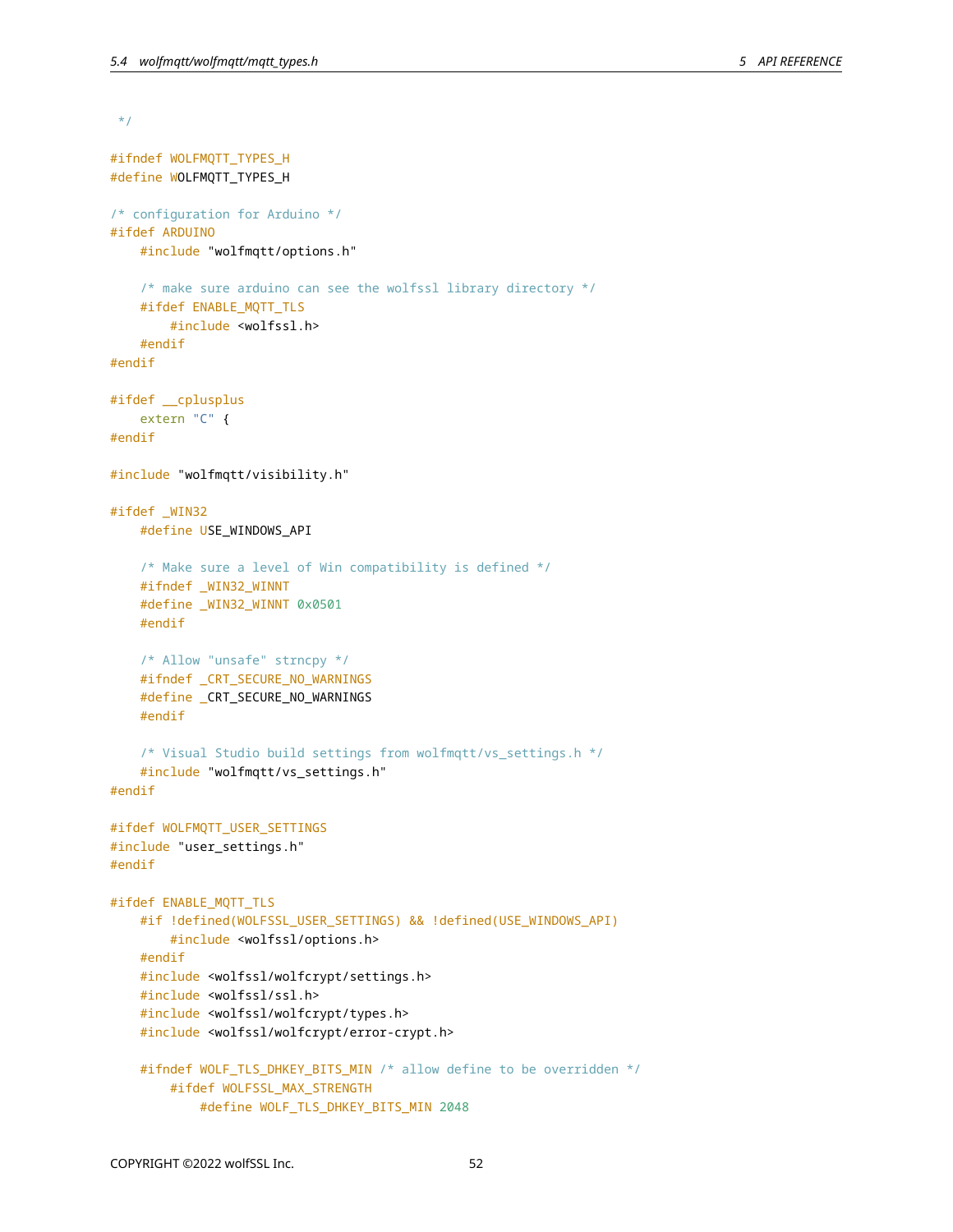```
#else
            #define WOLF_TLS_DHKEY_BITS_MIN 1024
        #endif
    #endif
#endif
#ifdef WOLFMQTT_MULTITHREAD
    /* Multi-threading uses binary semaphores */
    #if defined(WOLFMQTT USER THREADING)
        /* User provides API's and wm_Sem type.
         * Add your wc_Sem into user_settings.h */
    #elif defined(__MACH__)
        /* Apple Style Dispatch Semaphore */
        #include <dispatch/dispatch.h>
        typedef struct {
            dispatch_semaphore_t sem;
        } wm_Sem;
    #elif defined(__FreeBSD__) || defined(__linux__) || defined(__QNX__)
        /* Posix Style Pthread Mutex and Conditional */
        #define WOLFMQTT_POSIX_SEMAPHORES
        #include <pthread.h>
        typedef struct {
            volatile int lockCount;
            pthread_mutex_t mutex;
            pthread_cond_t cond;
        } wm_Sem;
    #elif defined(FREERTOS)
        /* FreeRTOS binary semaphore */
        #include <FreeRTOS.h>
        #include <semphr.h>
        typedef SemaphoreHandle_t wm_Sem;
    #elif defined(USE_WINDOWS_API)
        /* Windows semaphore object */
        #include <winsock2.h> /* winsock2.h needs included before windows.h */
        #include <ws2tcpip.h>
        #include <windows.h>
        typedef HANDLE wm_Sem;
    #else
        #error "Multithreading requires binary semaphore implementation!"
    #endif
    WOLFMQTT_API int wm_SemInit(wm_Sem* s);
   WOLFMQTT_API int wm_SemFree(wm_Sem* s);
   WOLFMQTT_API int wm_SemLock(wm_Sem* s);
   WOLFMQTT_API int wm_SemUnlock(wm_Sem* s);
#endif
/* configuration for Harmony */
#ifdef MICROCHIP_MPLAB_HARMONY
```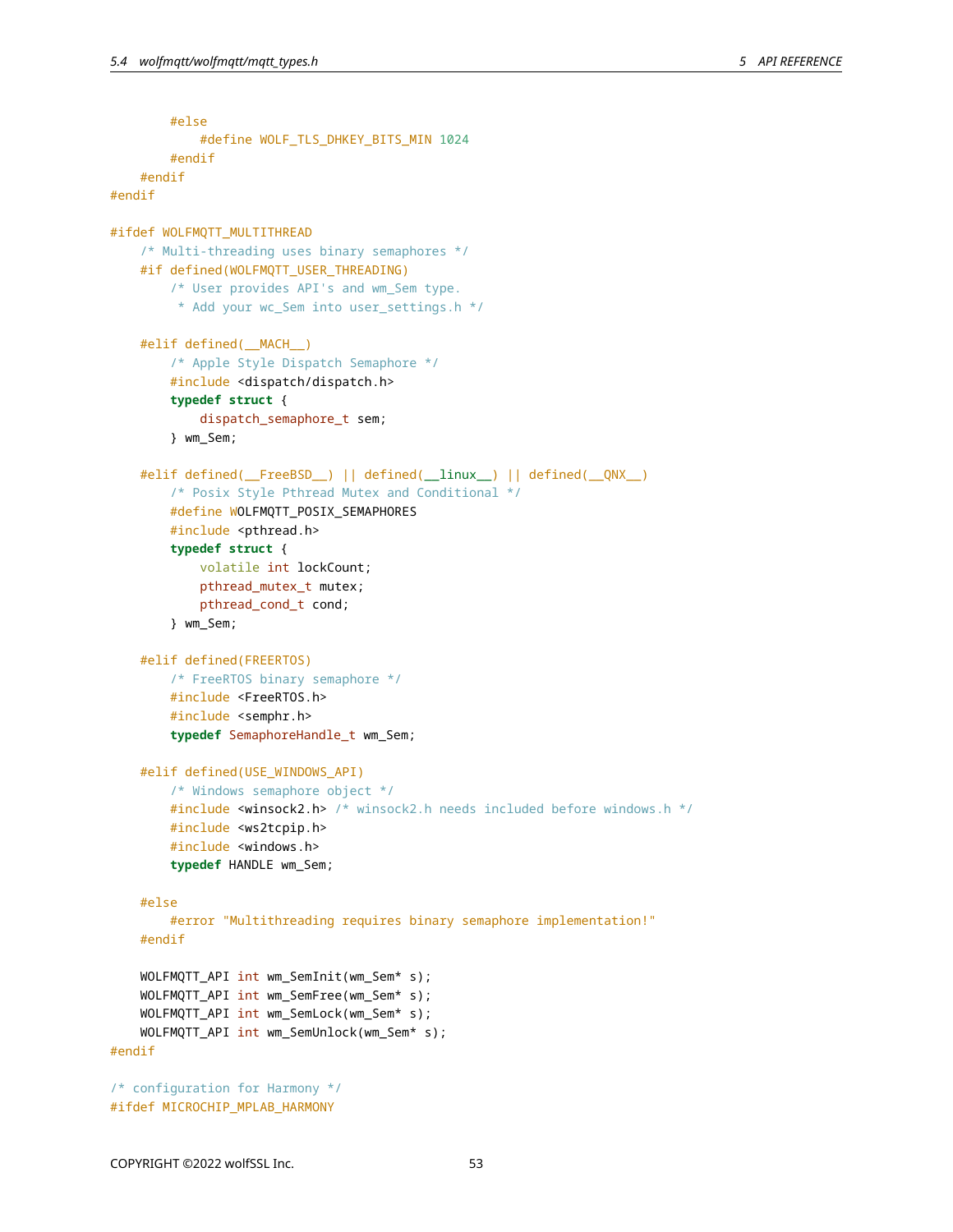```
#define NO_EXIT
    /* make sure we are using non-blocking for Harmony */
    #ifndef WOLFMQTT_NONBLOCK
        #define WOLFMQTT_NONBLOCK
    #endif
    #include "system_config.h"
    #ifdef SYS_CMD_ENABLE
        extern void SYS_CMD_PRINT(const char *format, ...);
        /* use SYS_PRINT for printf */
        #define WOLFMQTT_CUSTOM_PRINTF
        #define PRINTF(_f_, ...) SYS_CMD_PRINT( (_f_ "\n"), ##__VA_ARGS__)
    #endif
#endif
#ifndef WOLFMQTT_NO_STDIO
   #include <stdio.h>
#endif
/* Allow custom override of data types */
#if !defined(WOLFMQTT_CUSTOM_TYPES) && !defined(WOLF_CRYPT_TYPES_H)
    /* Basic Types */
    #ifndef byte
        typedef unsigned char byte;
    #endif
    #ifndef word16
        typedef unsigned short word16;
    #endif
    #ifndef word32
        typedef unsigned int word32;
    #endif
    #define WOLFSSL_TYPES /* make sure wolfSSL knows we defined these types */
#endif
/* Response Codes */
enum MqttPacketResponseCodes {
   MQTT_CODE_SUCCESS = 0,
   MQTT_CODE_ERROR_BAD_ARG = -1,
    MQTT CODE ERROR OUT OF BUFFER = -2,
    MQTT_CODE_ERROR_MALFORMED_DATA = -3, /* Error (Malformed Remaining Len) */
    MQTT_CODE_ERROR_PACKET_TYPE = -4,
    MQTT_CODE_ERROR_PACKET_ID = -5,
    MQTT_CODE_ERROR_TLS_CONNECT = -6,
    MQTT_CODE_ERROR_TIMEOUT = -7,
    MQTT_CODE_ERROR_NETWORK = -8,
    MQTT_CODE_ERROR_MEMORY = -9,
    MQTT_CODE_ERROR_STAT = -10,
   MQTT_CODE_ERROR_PROPERTY = -11,
   MQTT_CODE_ERROR_SERVER_PROP = -12,
   MQTT_CODE_ERROR_CALLBACK = -13,
    MQTT_CODE_ERROR_SYSTEM = -14,
```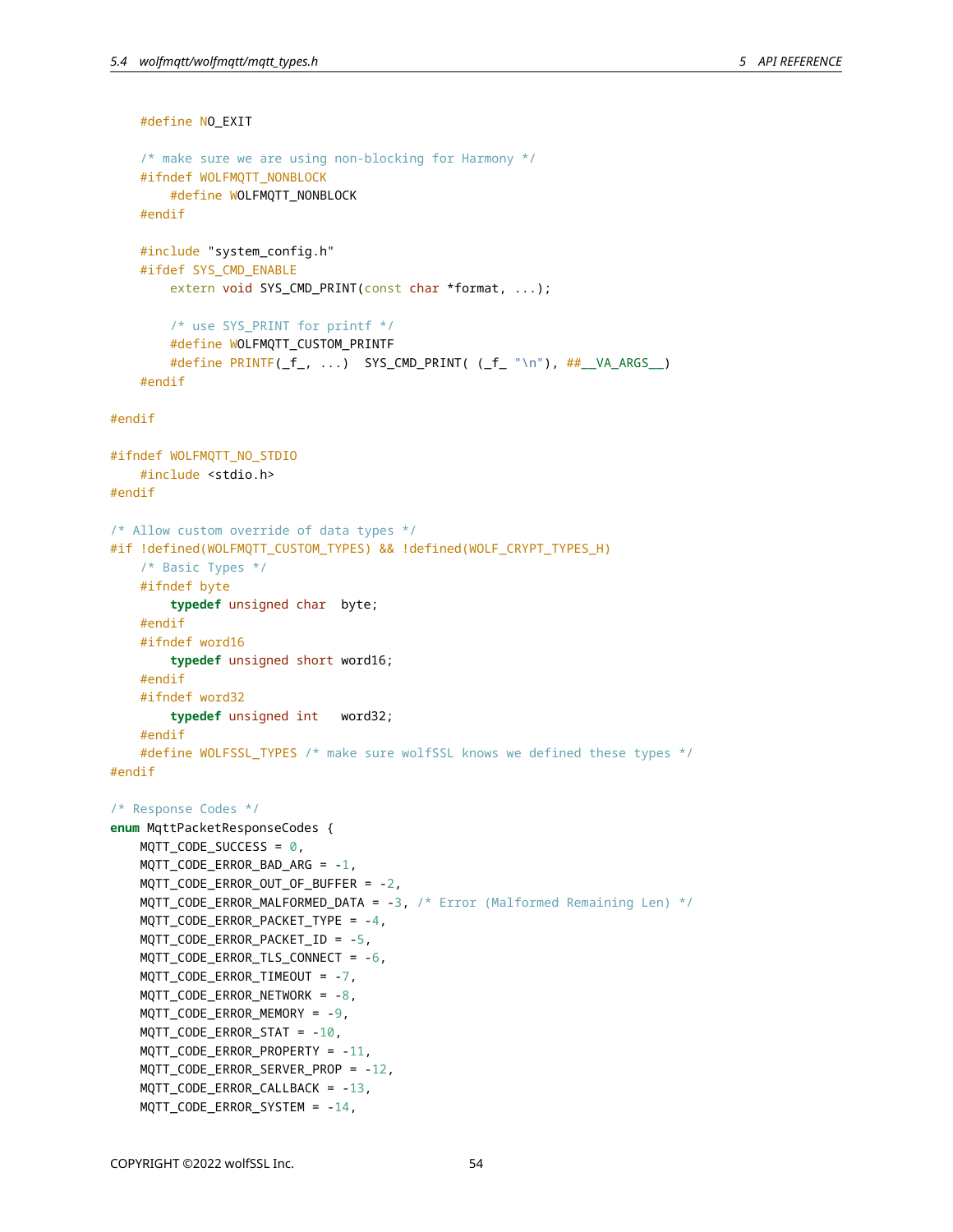```
MQTT_CODE_ERROR_NOT_FOUND = -15,
   MQTT_CODE_CONTINUE = -101,
   MQTT_CODE_STDIN_WAKE = -102,
   MQTT_CODE_PUB_CONTINUE = -103,
};
/* Standard wrappers */
#ifndef WOLFMQTT_CUSTOM_STRING
    #include <string.h>
   #ifndef XSTRLEN
       #define XSTRLEN(s1) strlen((s1))
    #endif
    #ifndef XSTRCHR
       #define XSTRCHR(s,c) strchr((s),(c))
    #endif
    #ifndef XSTRNCMP
       #define XSTRNCMP(s1,s2,n) strncmp((s1),(s2),(n))
    #endif
    #ifndef XSTRNCPY
       #define XSTRNCPY(s1,s2,n) strncpy((s1),(s2),(n))
    #endif
    #ifndef XMEMCPY
       #define XMEMCPY(d,s,l) memcpy((d),(s),(l))
    #endif
    #ifndef XMEMSET
       #define XMEMSET(b,c,l) memset((b),(c),(l))
    #endif
    #ifndef XMEMCMP
       #define XMEMCMP(s1,s2,n) memcmp((s1),(s2),(n))
    #endif
    #ifndef XATOI
       #define XATOI(s) atoi((s))
    #endif
    #ifndef XISALNUM
       #define XISALNUM(c) isalnum((c))
    #endif
    #ifndef XSNPRINTF
       #ifndef USE_WINDOWS_API
           #define XSNPRINTF snprintf
       #else
           #define XSNPRINTF _snprintf
       #endif
   #endif
#endif
#ifndef WOLFMQTT_CUSTOM_MALLOC
   #ifndef WOLFMQTT_MALLOC
       #define WOLFMQTT_MALLOC(s) malloc((s))
    #endif
    #ifndef WOLFMQTT_FREE
       #define WOLFMQTT_FREE(p) {void* xp = (p); if((xp)) free((xp));}
```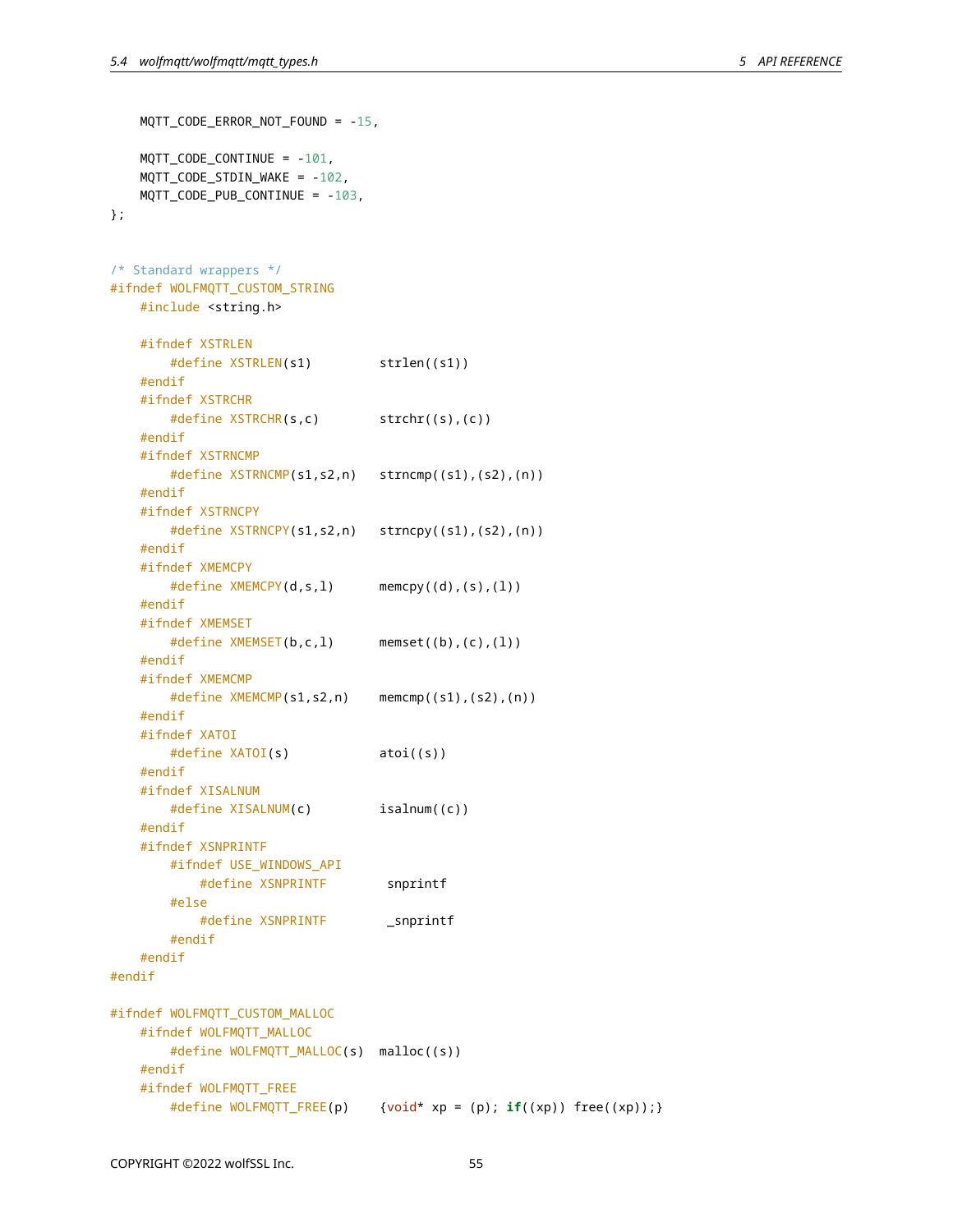```
#endif
#endif
#ifndef WOLFMQTT_PACK
    #if defined(__GNUC__)
        #define WOLFMQTT_PACK __attribute__ ((packed))
    #else
        #define WOLFMQTT_PACK
    #endif
#endif
/* use inlining if compiler allows */
#ifndef INLINE
#ifndef NO_INLINE
    #if defined(__GNUC__) || defined(__MINGW32__) || defined(__IAR_SYSTEMS_ICC__)
           #define INLINE inline
    #elif defined(_MSC_VER)
        #define INLINE __inline
    #elif defined(THREADX)
        #define INLINE _Inline
    #else
        #define INLINE
    #endif
#else
    #define INLINE
#endif /* !NO_INLINE */
#endif /* !INLINE */
#ifndef OFFSETOF
    #if defined(__clang__) || defined(__GNUC__)
        #define OFFSETOF(type, field) __builtin_offsetof(type, field)
    #else
        #define OFFSETOF(type, field) ((size_t)&(((type *)0)->field))
    #endif
#endif
/* printf */
#ifndef WOLFMQTT_CUSTOM_PRINTF
    #ifndef LINE_END
        #define LINE END "\n"
    #endif
    #ifndef PRINTF
        #if defined(WOLFMQTT_MULTITHREAD) && defined(WOLFMQTT_DEBUG_THREAD)
            #ifdef USE_WINDOWS_API
                #define PRINTF(_f_, ...) printf( ("%lx: "_f_ LINE_END), GetCurrentThreadId(),
                 \rightarrow ## VA ARGS )
            #elif defined(__MACH__)
                #include <pthread.h>
                #define PRINTF(_f_, ...) printf( ("%p: "_f_ LINE_END), (void*)pthread_self(),
                 \rightarrow ##__VA_ARGS__)
            #else
                #include <pthread.h>
                #define PRINTF(_f_, ...) printf( ("%lx: "_f_ LINE_END), pthread_self(),
                 \leftrightarrow ##__VA_ARGS__)
```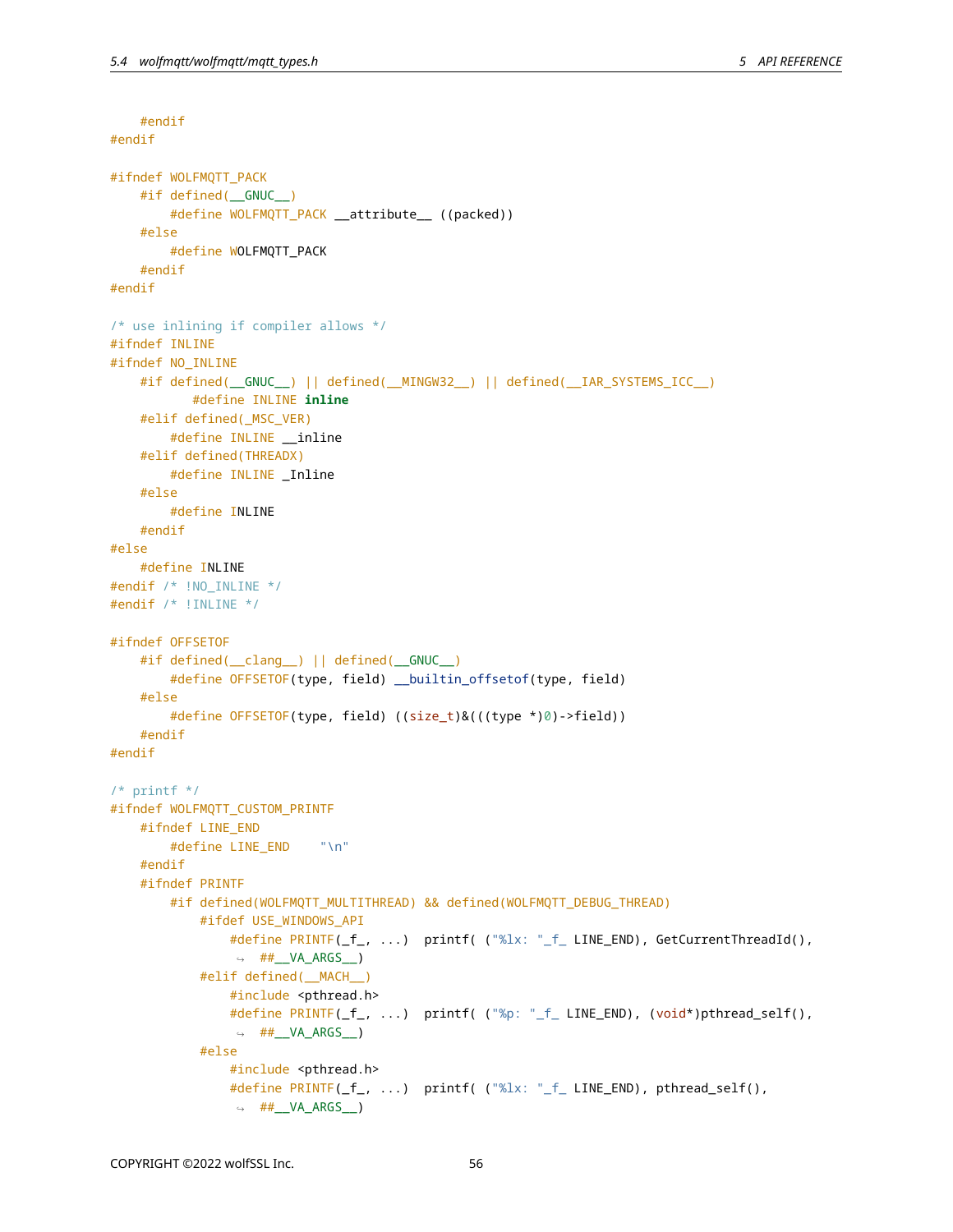```
#endif
        #else
            #define PRINTF(_f_, ...) printf( (_f_ LINE_END), ##__VA_ARGS__)
        #endif
    #endif
    #ifndef WOLFMQTT_NO_STDIO
       #include <stdlib.h>
        #include <string.h>
        #include <stdio.h>
    #else
        #undef PRINTF
        #define PRINTF
    #endif
#endif
#ifndef FALL_THROUGH
    /* GCC 7 has new switch() fall-through detection */
   #if defined(__GNUC__)
        #if ((\_GNUC_ > 7) || ((\_GNUC_ == 7) & . (\_GNUC_MINOR_ > = 1)))#undef FALL_THROUGH
            #if defined(WOLFSSL_LINUXKM) && defined(fallthrough)
                #define FALL_THROUGH fallthrough
            #else
                #define FALL_THROUGH __ attribute ((fallthrough));
            #endif
        #endif
    #endif
#endif /* FALL_THROUGH */
#if !defined(FALL_THROUGH) || defined(__XC32)
    /* use stub for fall through by default or for Microchip compiler */
    #undef FALL_THROUGH
    #define FALL_THROUGH
#endif
/* No return macro */
#if defined(__IAR_SYSTEMS_ICC__) || defined(__GNUC__)
    #define WOLFMQTT_NORETURN __attribute__((noreturn))
#else
    #define WOLFMQTT_NORETURN
#endif
/* Logging / Tracing */
#ifdef WOLFMQTT_NO_STDIO
   #undef WOLFMQTT_DEBUG_CLIENT
    #undef WOLFMQTT_DEBUG_SOCKET
#endif
#ifdef WOLFMQTT_DEBUG_TRACE
#define MQTT_TRACE_ERROR(err) ({ PRINTF("ERROR: %d (%s:%d)", err, __FUNCTION__, __LINE__); err; })
#define MQTT_TRACE_MSG(msg) PRINTF("%s: (%s:%d)", msg, __FUNCTION__, __LINE__);
#else
#define MQTT_TRACE_ERROR(err) err
#define MQTT_TRACE_MSG(msg)
```